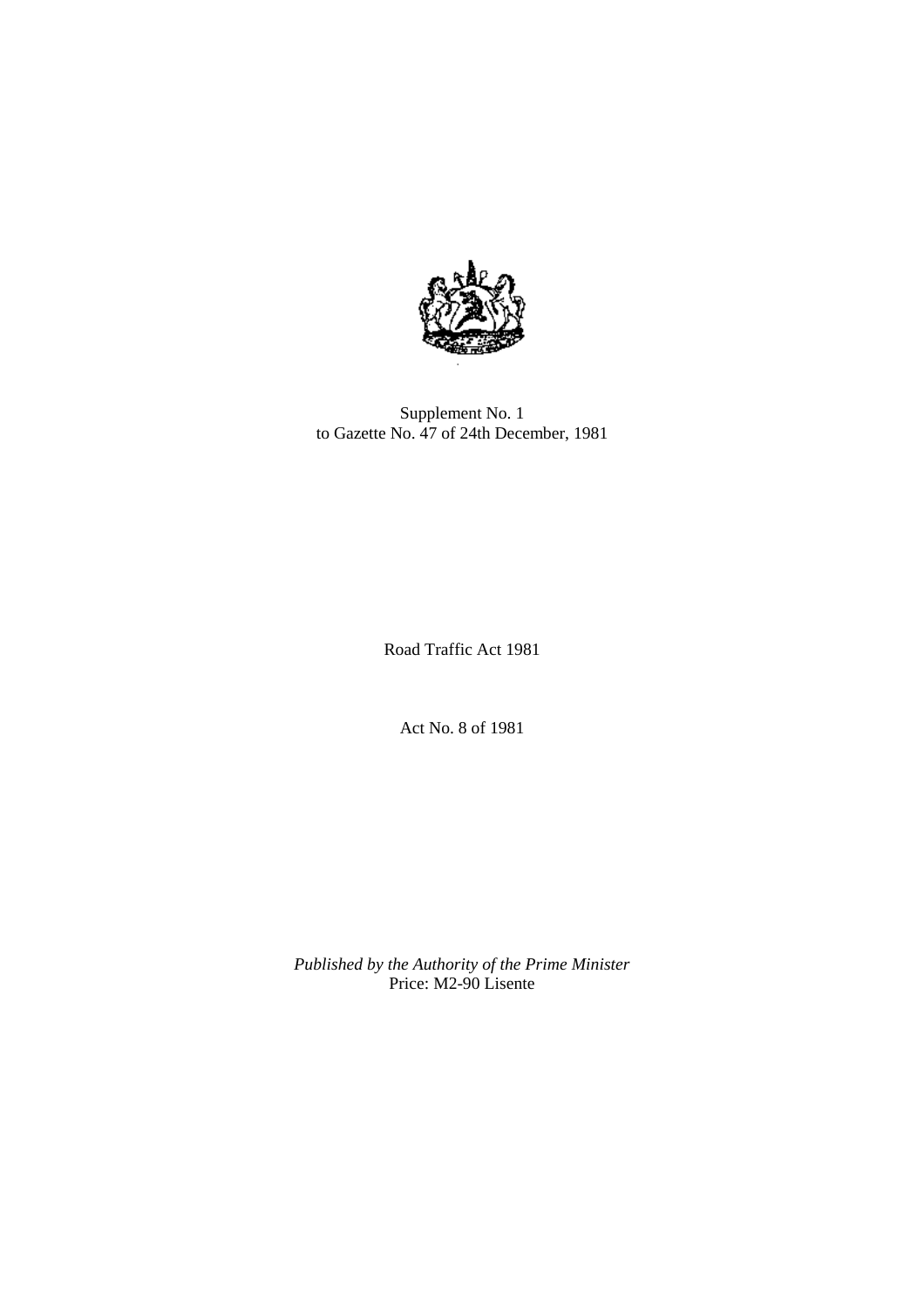## **Road Traffic Act 1981 Arrangement of Sections**

## **CHAPTER I**

## **Preliminary**

## **Section**

1 Short title and commencement

2 Interpretation

3 Appointment of officers

4 Classification of motor vehicles

## **CHAPTER II Registration of vehicles**

5 Records of vehicles

6 Motor vehicles end trailers to be registered

7 Application for registration

8 Registration

9 Identification mark and number

10 Display of registration mark and registration number

11 Change of ownership

12 Registration number retained unless transferred

13 Certificate of roadworthiness

14 Obtaining registration through false information

15 Use and seizure of vehicles with tampered identification marks

16 Registration of motor vehicle owned by the State or a diplomat

## **CHAPTER III Motor vehicle licences**

17 Motor vehicles to be licensed

18 Application for motor vehicle licence

19 Conditions for issue of motor vehicle licence

20 Certificate of roadworthiness

21 Motor vehicle licence

22 New motor vehicle licence required in certain circumstances

23 Licence to be displayed

## **CHAPTER IV Motor dealer's licences**

24 Application for motor dealer's licences

25 Issue of motor dealer's licences

26 Use of motor dealer's licence

27 Cessation or cancellation of motor dealer's licence

## **CHAPTER V Driving licences**

28 Drivers to be licensed

29 Conditions of granting of driving licences

30 Learner's licence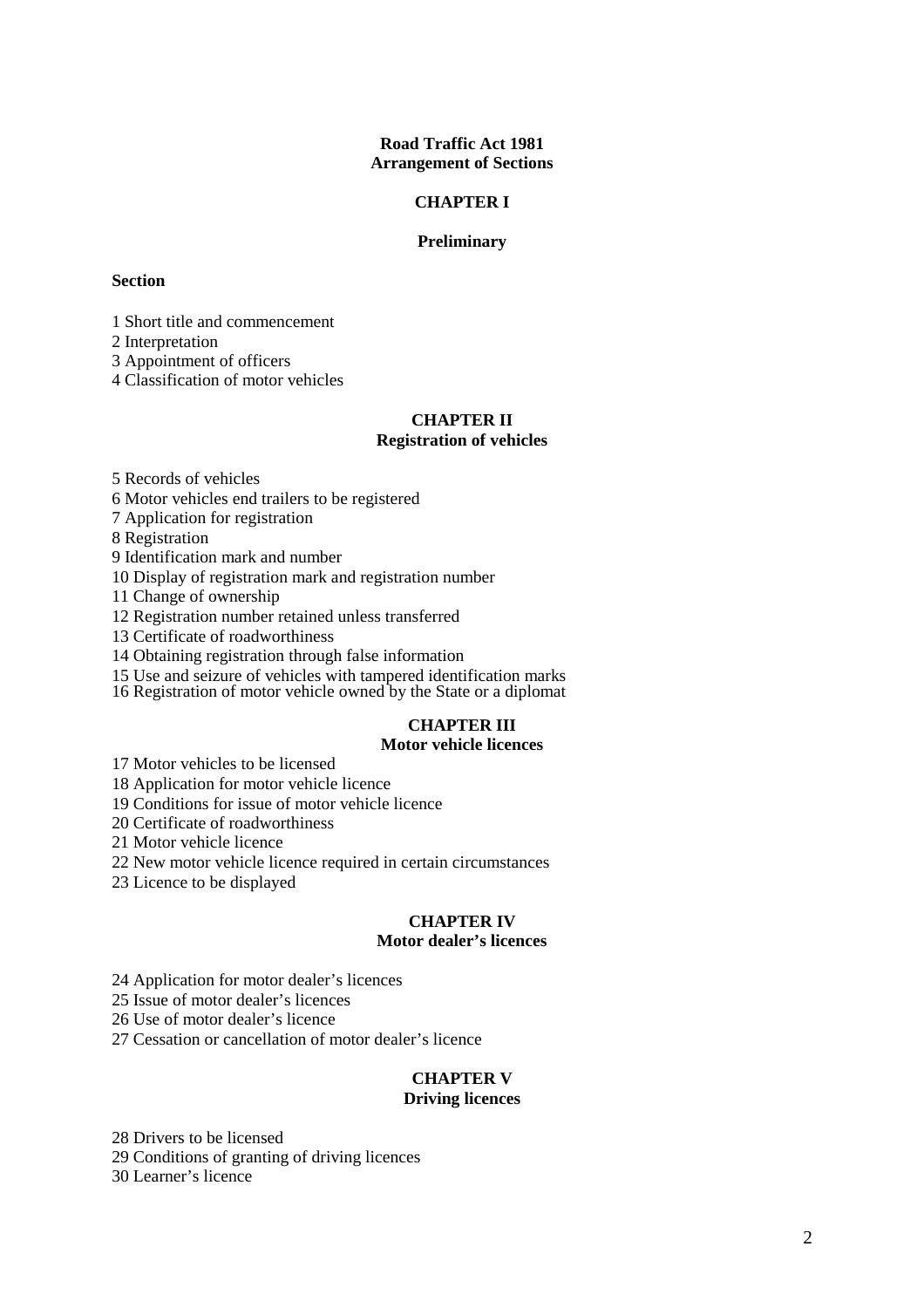- 31 Age limit of granting of driving licences
- 32 Driving schools
- 33 Driving instructors
- 34 Driving test
- 35 Issue of driving licence
- 36 Driving licence issued in other countries
- 37 Production of driving licence on demand
- 38 Suspension or cancellation of driving licence

#### **CHAPTER VI**

#### **Public motor vehicles**

- 39 Certificate of fitness required
- 40 Examination for certificate of fitness
- 41 Issue of certificate of fitness
- 42 Effect of alteration of a public motor vehicle on certificate of fitness
- 43 Suspension or cancellation of certificate of fitness
- 44 Permit required by driver of public motor vehicle
- 45 Conditions for any issue of public driving permit
- 46 Register of public driving permits
- 47 Suspension or cancellation of public driving permit
- 48 Permitting or assisting a person to drive a public motor vehicle without a public driving

#### permit

- 49 Right to appeal to the Minister
- 50 Duties of driver and conductor
- 51 Passengers
- 52 Conditions of employment of driver and conductor
- 53 Traffic signs
- 54 Authority to display a traffic sign
- 55 Status of signs and signals
- 56 Failure to obey a traffic sign
- 57 Speed limits

## CHAPTER VIII

- S8 General rules Rules of the road 58 General rules<br>59 Driving a veh
- 59 Driving a vehicle on a public road<br>60 Overtaking and movement of traff
- 60 Overtaking and movement of traffic in lines
- 61 Passing oncoming traffic<br>62 Speed and distance betwe
- 62 Speed and distance between vehicles<br>63 Maneuvers
- 63 Maneuvers
- 64 Slowing down and stopping<br>65 Intersections and obligation
- 65 Intersections and obligation to give way<br>66 Change of direction
- 66 Change of direction<br>67 Towing of vehicles
- 67 Towing of vehicles<br>68 Level crossings
- 68 Level crossings<br>69 Islands on the c
- 69 Islands on the carriageway<br>70 Standing and parking
- 70 Standing and parking<br>71 Exemptions concerning
- 
- 71 Exemptions concerning standing and parking<br>
72 General duties of driver and passenger on a p<br>
73 Duties relating to motor cycles and motor tric<br>
74 Vehicle causing excessive noise<br>
75 Audible and luminous warnings<br>
76 R General duties of driver and passenger on a public mad
- Duties relating to motor cycles and motor tricycles *Putter Frame to motel by Free a*
- Audible and luminous warnings
- Riding on pedal cycles
- Animal on public road
- Animal drawn vehicles
- 79 Duties of pedestrians<br>80 Behaviour of drivers
- Behaviour of drivers towards pedestrians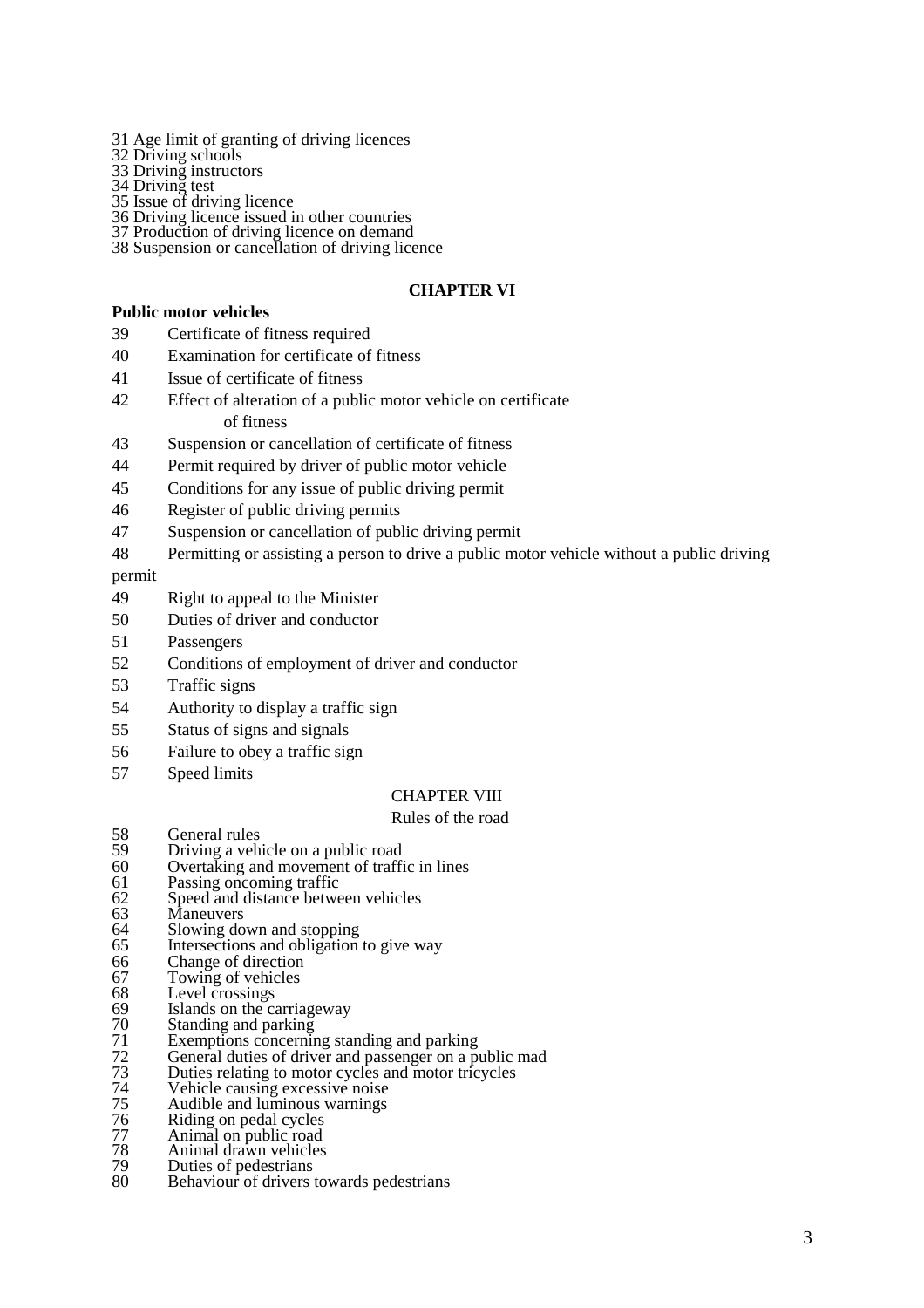- 81 Raving and sports on public road
- 82 Motorways and similar roads 81 Raving and sports on p<br>82 Motorways and similar<br>83 Vehicle left or abandor<br>84 Damage to public road<br>85 Trading on public road
- 83 Vehicle left or abandoned on public road
- 
- 85 Trading on public road<br>86 Lighting
- 86 Lighting
- 87 Loading of vehicles

## **CHAPTER IX**

Accidents and accident reports

- 88 Behaviour in a case of 'accident<br>89 Balse accident report
- False accident report

## **CHAPTER X**

## **Penalties and legal procedure**

- 90 Reckless or negligent driving<br>91 Inconsiderate driving
- 
- Driving under the influence of drink or drug
- 91 Inconsiderate driving<br>92 Driving under the infl<br>93 Evidence on unfitness<br>94 Refusal to provide sp Evidence on unfitness to drive
- 94 Refusal to provide specimen<br>95 Unlawful acts in relation to y
- 95 Unlawful acts in relation to vehicle<br>96 Furnishing false 'information
- 96 Furnishing false 'information<br>97 Unlawful acts in relation to do
- 97 Unlawful acts in relation to document<br>98 General penalty
- 98 General penalty<br>99 Spot fines
- 99 Spot fines<br>100 Presumpti
- 100 Presumption in regard to public road<br>101 Presumption in regard to weight, asce 101 Presumption in regard to weight, ascertained by mans of weighing devices
- 102 Proof of permissible maximum weight of motor vehicle
- 103 Presumption that owner drove or parked vehicle<br>104 Presumption in regard to officers
- 104 Presumption in regard to officers<br>105 Copy of entry in register or record
- Copy of entry in register or record of registering authority to be evidenced

# **CHAPTER XI**

## **Powers of Court**

- 106 Production of driving licence and permit to Court
- 107 Endorsement, suspension or cancellation of a licence or permit or disqualification from obtaining a learner's or driver's licence
- 108 Duty of Court to order suspension or cancellation of a licence or permit 109 Procedure subsequent to endorsement, suspension or cancellation of lice
- 109 Procedure subsequent to endorsement, suspension or cancellation of licence or permit or order or disqualification.

## **CHAPTER XII**

## **Additional powers and duties of officers**

- 110 Powers and duties of police officer<br>111 Powers and duties of vehicle exami
- 111 Powers and duties of vehicle examiner<br>112 Notice to discontinue use of vehicle
- 112 Notice to discontinue use of vehicle<br>113 Failure to comply with instruction of
- Failure to comply with instruction or direction of police officer or vehicle examiner

## **CHAPTER XIII Regulations**

114 Traffic Regulations

## **CHAPTER XIV Miscellaneous**

- 115 Doubt concerning use or classification of motor vehicle
- 116 Circumstances in which vehicle and load not complying with this Act may be exempted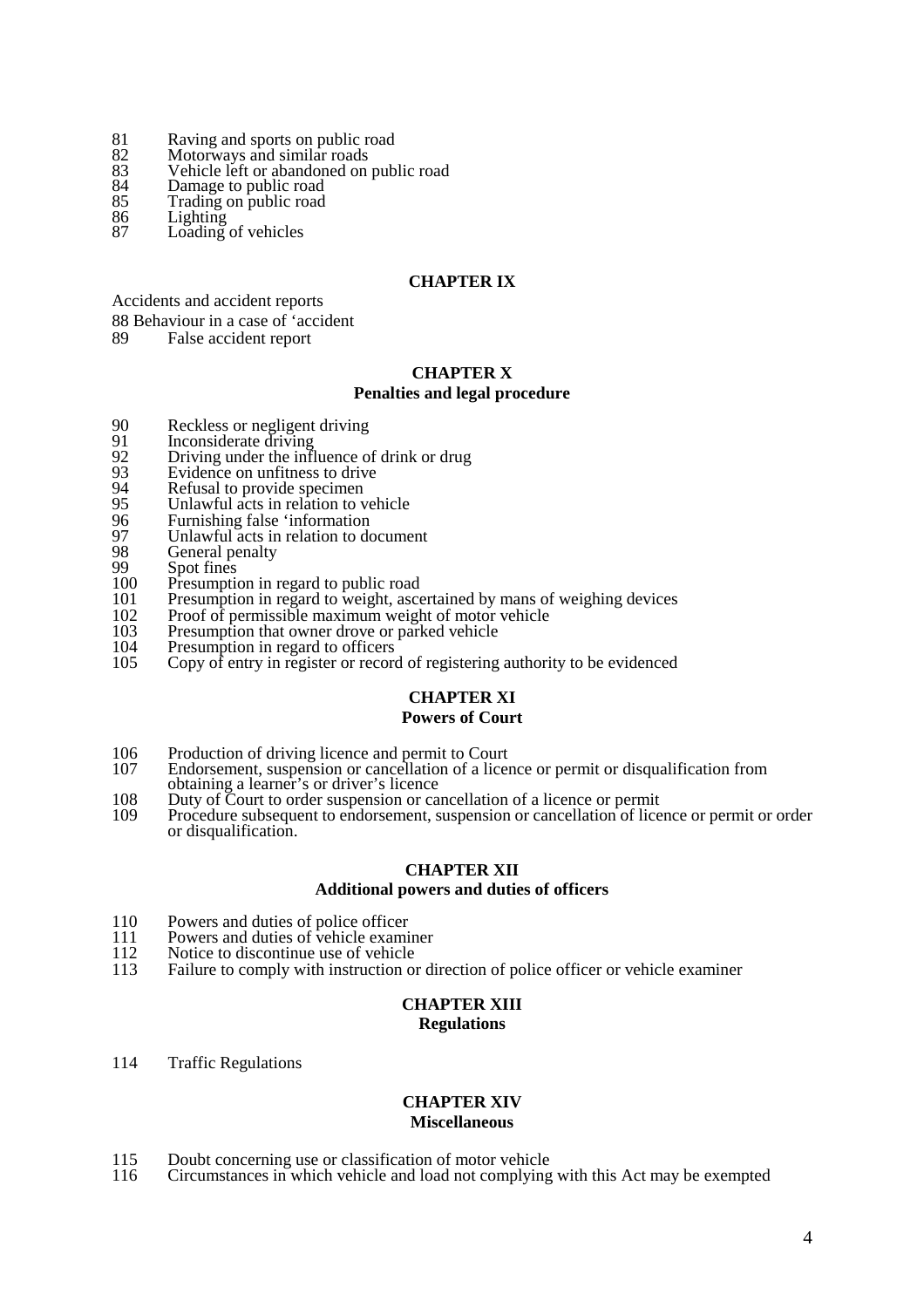- 117 Refunds
- 118 Information from records of registering authority
- 119 Inspection for ensuring that this Act is being given effect to
- 120 Variation of prescribed form
- 121 Duplication of document air token
- 122 Signature of documents 121 Duplica<br>
121 Duplica<br>
123 Service<br>
124 Govern<br>
125 Repeal
- 123 Service of notices
- 124 Government bound by this Act
- 

#### **Road, Traffic Act 1981**

#### ACT NO. 8 OF 1981

*[Date of Assent: [Commencement: See Section 1)* 

## **ACT**

To consolidate and amend the law relating to registration and 'licensing of motor vehicles, the issue of driving licences, the use of vehicles on public road and the regulation of traffic; and for connected purposes.

Enacted by the Assembly.

## **Chapter I — Preliminary**

| title<br>Short<br>and<br>commence-<br>ment | 1. This Act may be cited as the Road Traffic Act 1981, and shall come into operation on such date as the Minister may by notice in the 'Gazette appoint and different dates may be so appointed for different privations of th                                                                                                                                                                                                                                                                                                                                                                                                                                                                                                                                                                                                                                                                                                                                                                                                                                                                                                                                                                                                                                                                                                                                                                                                |
|--------------------------------------------|-------------------------------------------------------------------------------------------------------------------------------------------------------------------------------------------------------------------------------------------------------------------------------------------------------------------------------------------------------------------------------------------------------------------------------------------------------------------------------------------------------------------------------------------------------------------------------------------------------------------------------------------------------------------------------------------------------------------------------------------------------------------------------------------------------------------------------------------------------------------------------------------------------------------------------------------------------------------------------------------------------------------------------------------------------------------------------------------------------------------------------------------------------------------------------------------------------------------------------------------------------------------------------------------------------------------------------------------------------------------------------------------------------------------------------|
| Interpreta-<br>tion                        | 2. In this $Act$ —<br>"%ridge" includes a culvet and a cause-way;<br>"built-up area" means an area with entries and exits specially<br>sign-posted as such or an area declared by the Minister<br>by notice published in the Gazette, to be 'a built-up area;<br>"bus" means a motor vehicle designed or adapted solely or<br>prin~ipalh1y for the conveyance of passengers and having<br>more than eight seats in addition to the driver's seat;<br>"carriageway" means the past of the road normally used by<br>vehicular traffic;<br>"combination of motor vehicles" means two or more vehicles<br>coupled together, one of which Is a motor vehicle;<br>"commercial vehicle" means a motor vehicle or a combina-<br>tion of motor vehicles designed or adapted solely or<br>principally for the carriage of goods or burdens an<br>description in connection with any trade, business or<br>agriculture and includes a truck-tractor but does not<br>include any type or class of motor vehicle which the Minister<br>may, by notice in the Gazette declare not to be<br>commercial vehicle for the purpose of this Act;<br>"Convention" means the United Nation Convention on Road<br>Traffic (Vienna 1968);<br>"cross" means to move on a public road in a direction which<br>would intersect the normal course of travel or traffic on<br>such road;<br>"direction indicator" means a device fitted to a motor vehicle |
|                                            | for the purpose of enabling the driver of such motor<br>vehicle to intimidate his intention to change the direction                                                                                                                                                                                                                                                                                                                                                                                                                                                                                                                                                                                                                                                                                                                                                                                                                                                                                                                                                                                                                                                                                                                                                                                                                                                                                                           |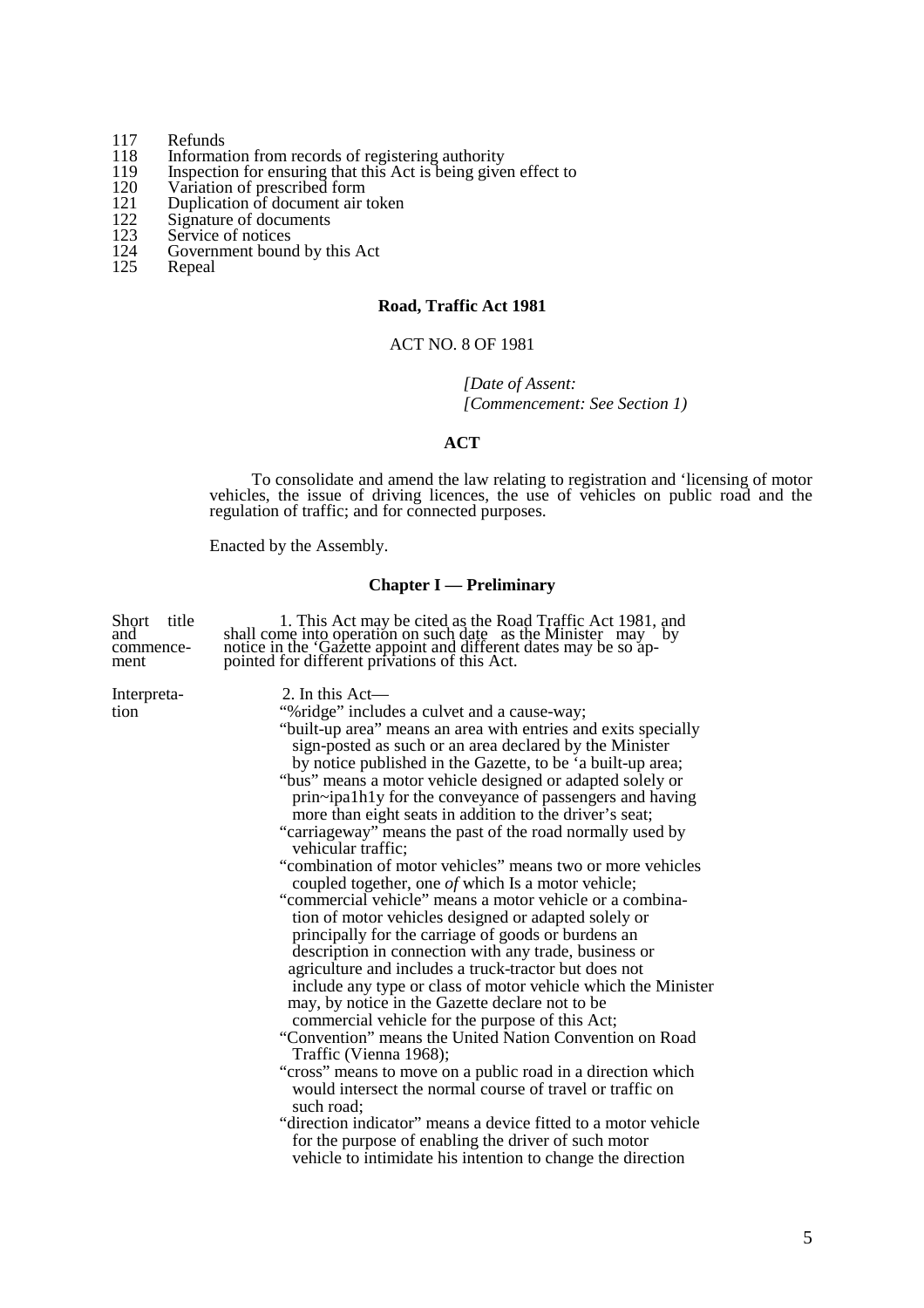of travel of such motor vehicle to the right or to the left;

- "driver" means a person who drives or attempts to drive any motor vehicle, or any pedal cycle, or who guides any draught, pack or saddle animal or herd of flock of animals;
- "driving light" means the vehicle light used to illuminate the road over a long distance ahead of the vehicle;
- "goods" means any movable property;
- "gross axle weight" in relation to a motor vehicle or a trailer or a combination of motor vehicles means the maximum weight load of such vehicle or combination of motor vehicles and its load as specified by the manufacturer or, in the absence of such specification, as determined by the Traffic Commissioner;
- "international driving licence" means an international driving licence issued pursuant to the Convention or recognised thereunder;
- "'intersection" means the area embraced within the prolongation of the lateral boundary lines of two or more public roads, open to vehicular traffic, that join one another at any angle, whether or not one such public road crosses the other;
- "invalid carriage" means a motor vehicle specially designed or adapted for the use of persons suffering from some physical defect or disability;
- "left" means left reckoned by reference to the direction in or towards which the vehicle, animal or person is proceeding or facing at the material time;
- "licensing officer" means an officer designated by the Traffic Commissioner under section 3:
- "fight commercial vehicle" means 'a commercial vehicle having 'a permissible maximum weight not exceeding 3 500 kg;
- "medical practitioner" means a person registered as such under the law relating to medical practitioners;
- "moped" means a two-wheeled vehicle, fitted with an internal combustion engine and having a cylinder capacity not exceeding 50cc and a maximum design speed not exceeding 50 km per hour;
- "motor car" means a motor vehicle, other than a motor cycle or motor tricycle, designed or adapted solely or principally for the conveyance of persons, and having not more than eight seats, 'in addition to the driver's seat;
- "motor cycle" means any two-wheeled vehicle other than moped with or without a side-car or a three wheeled vehicle whose unladen weight does not exceed 400 kg which is equipped with 'a propelling engine;

motor dealer" means any person who —

- (a) is engaged in the business of buying, selling, exchanging, offering or exposing for sale any vehicle; or exchange any vehicle; and
- (b) holds a licence issued under the law regulating trading activities;
- "motor vehicle" means any vehicle self-propelled by mechanical or electrical power but excluding any vehicle running on a specially prepared way such as a railway and such other vehicles as the Minister may, from time to time by notice in the Gazette, declare not to be a motor vehicle for the purpose of this Act;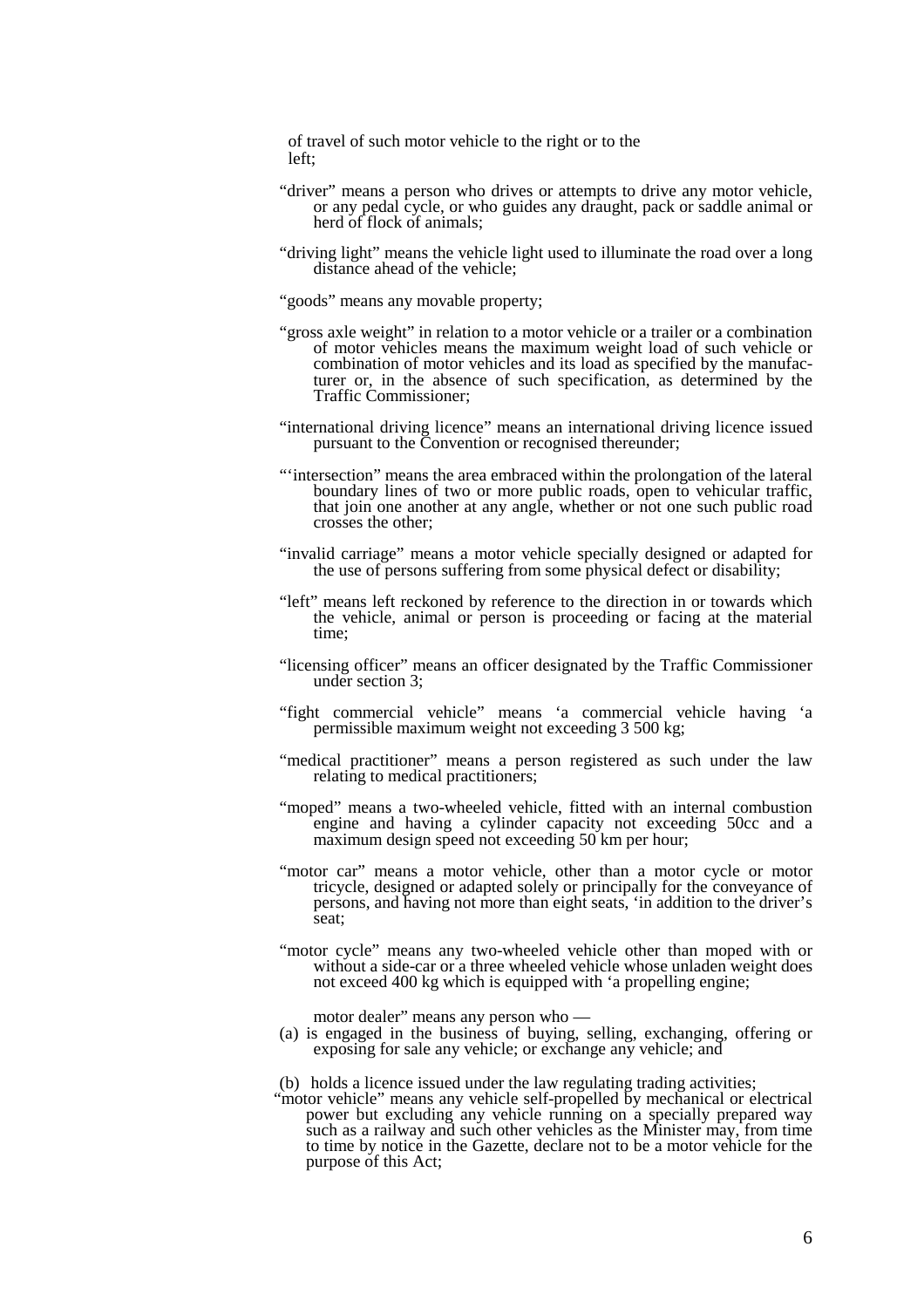- "operate on a public road" in relation to a vehicle means to use or drive a vehicle or to permit a vehicle to be on a public road;
- "owner" in relation to a vehicle includes a joint owner of a ve~hi.c1e and when a vehicle is the subject of a hire purchase agreement, includes the person in possession of the vehicle under that agreement;
- "park" means to keep a vehicle, whether occupied or not, stationary for any reason other than the need to avoid interference with another road user or collision with an obstruction, 'and of the period during which the vehicle is stationary is not 'limited to the time needed to pick up or set down persons or goods;
- "passing light" means the vehicle light used to illuminate the road ahead of the vehicle without causing undue dazzle or inconvenience to oncoming drivers and other road users;
- "pedal cycle" means any bicycle or tricycle designed solely for propulsion by means of human power;

"pedestrian crossing" means

- (a) that portion of a public road at an inter-section included within the prolongation or connection of the kerb line and adjacent boundary line of such road whether such portion is market or not; or
- (b) any other portion of a public road defined as pedestrian crossing by appropriate road traffic signs;

"prescribed territory" means —

- (a) Botswana, the Republic at South Africa, Namibia, Angola, Malawi, Zambia, Zimbabwe, Mozambique and Swaziland; or
- (b) any other territory declared by the Minister by notice in the Gazette to be a prescribed territory;
- "public motor vehicle" means any motor vehicle used for the conveyance of passengers or goods or both, for hire or reward, or plying for hire, and a motor vehicle hired out without a driver by a person in the course of his business of hiring out motor vehicles but does not include —
- (a) a goods vehicle, the carrying capacity of which does not exceed 1000kg;
- (b) a government vehicle used for government purposes;
- (c) a vehicle used for the purposes of funerals;
- (d) a vehicle used for towing a disabled vehicle or for removing goods from a disabled vehicle to a place of safety;
- (c) a vehicle equipped and used solely for fire fighting purposes;
- (f) a vehicle equipped and used solely as an ambulance;
- (g) a vehicle used under and in accordance with the terms and conditions of a motor dealer's licence under this Act;
- (h) a motor vehicle owned by a local authority and which is not a bus;
- (i) a motor vehicle which is used for the conveyance of school children and which is not a bus; and
- (j) any other class of motor vehicle which the Minister may by notice in the Gazette exempt from this Act;

"public road" means any road, street or thoroughfare or any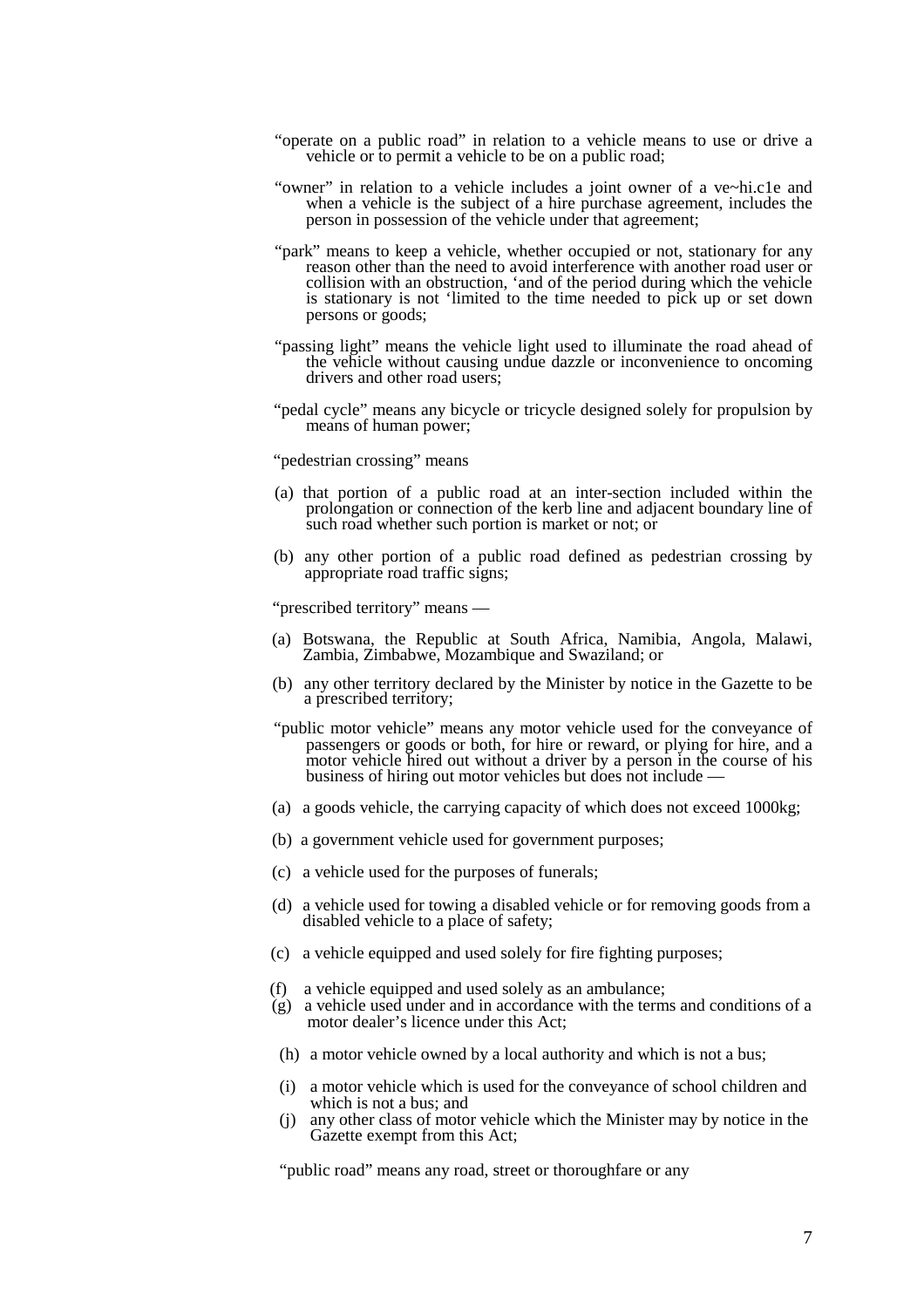other place (whether a thoroughfare or not) which is commonly used by the public or a section thereof or to winch the public or a section thereof have a right of access and includes —

- (a) the verge of any such road, street a thoroughfare;<br>(b) any bridge, ferry, ford or drift traversed by any st
- any bridge, ferry, ford or drift traversed by any such road, street or thoroughfare; and
- (c) any other work or thing forming part of or connected with or belonging to such road, street or thoroughfare;

"registration number" means the number allocated to a vehicle registered under section 8;

"roadworthy" in relation to a vehicle means a vehicle which complies with the appropriate provisions of this Act and is otherwise 'in a fit condition to be operated on a public road;

"semi trailer" means any trailer designed to be coupled to a motor vehicle in such a way that part of it rests on the motor vehicle and that substantial part of its weight and of the weight of its load is borne by the motor vehicle;

"sidewalk" means that portion of a verge intended for the exclusive use of pedestrian;

"tare" in relation to a motor vehicle, or a trailer means the weight of such vehicle without the crew, passengers or load ready to travel on a road and includes the weight of –

- (a) any spare wheel and of all other accessories and equipment supplied by the manufacturer as standard for that particular model of motor vehicle concerned;
- (b) anything which is a permanent part of the structure of such vehicle;
- (c) anything affixed to such vehicle so as to form a structural alteration of a permanent nature;<br>(d) full standard supply of fuel; and (d) diagrams are the state.<br>
(d) full standard supply of fuel; and
- 
- (e) the accumulators, if such vehicle is self-propelled by  $e$ ~1ectrica1 power;
- "tractor" means a motor vehicle designed or adapted for drawing other vehicles and not to carry any load thereon either independently or as a part of the weight of a vehicle or load so drawn;
- "Traffic Commissioner" means the Traffic Commissioner appointed under section 3;
- "traffic lane" means any one of the longitudinal strips into which the carriageway is divisible, whether or not defined by longitudinal road markings, which is wide enough for one moving line of motor vehicles other than motor cycles;

"truck tractor" means a motor vehicle designed or adapted —

- (a) for drawing other vehicles, 'and
- (b) not to carry any load other than that imposed by a semi-trailer or by ballast, but does not include a tractor;
- "vehicle" means 'a device designed or adapted principally to travel on wheels or crawler tracks but does not include any device (other than a tram-car) moving exclusively on rails;

<sup>&</sup>quot;verge" means that portion of a road, street or thoroughfare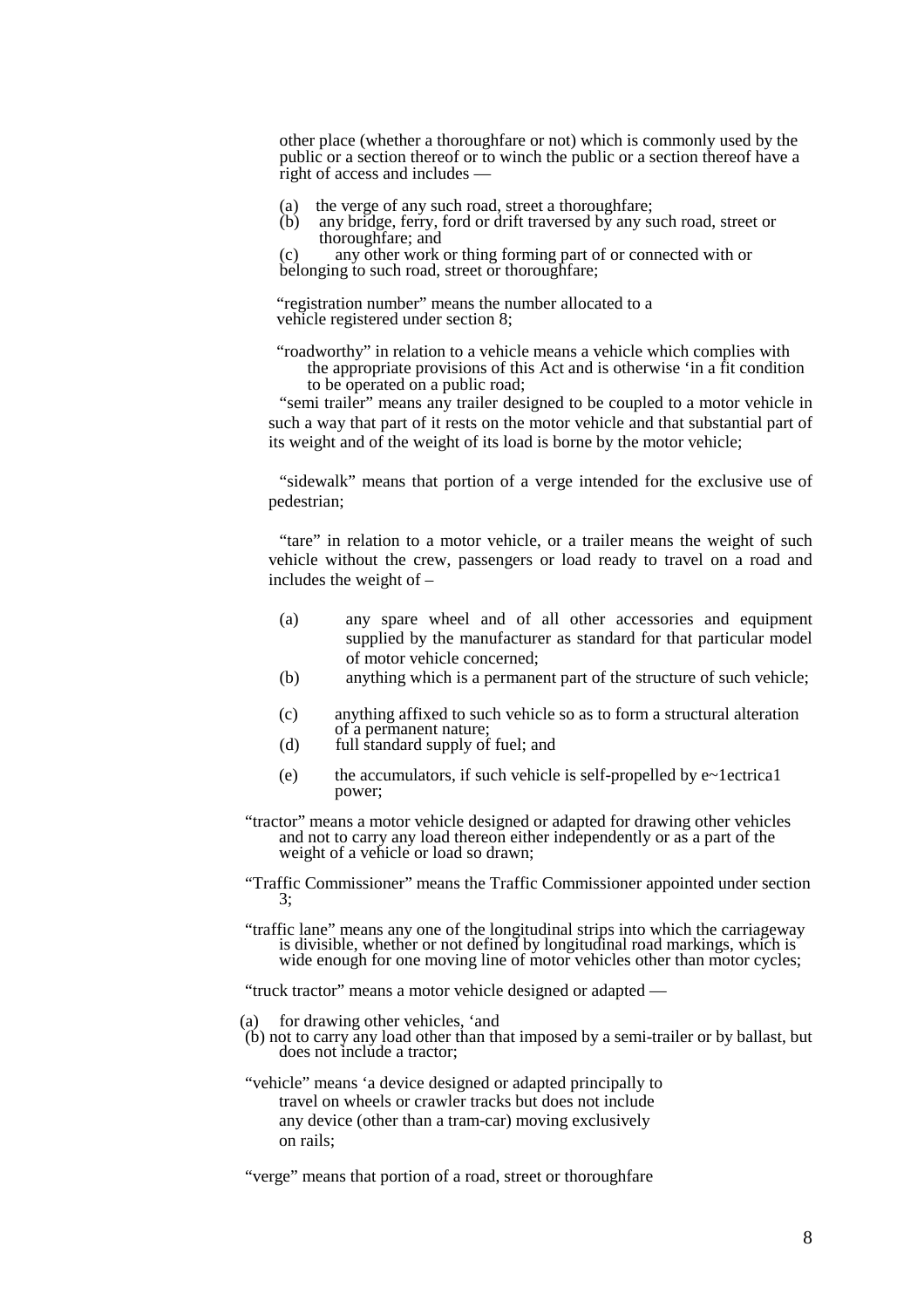which is not carriageway;

- Appoint- 3. (1) The Minister shall, subject to the law relating to public service, by notice in Ment of the Gazette, appoint
	- (a) a Traffic Commissioner, who shall be the registering

authority and responsible for the registration and licensing of motor vehicles and trailers, for licensing of drivers and keeping of such records in relation thereto as are required by this Act;

(b) such motor vehicle examiners and driving test examiners as are necessary for carrying out the purpose of this Act;

(2) The Traffic Commissioner shall designate such licensing officers as may be necessary for carrying out the purposes of this Act.

Classifica- 4. For the purposes of this Act, motor vehicles shall be lion of tion of be divided into the following classes be divided into the following classes  $$ motor vehicles (a) motor cycles;

- (b) light vehicles
	- (i) motor cars-
	- (ii) light commercial vehicles;
- (c) heavy commercial vehicles;
- 
- (d) buses; combination of motor vehicles of which the drawing vehicle is in one of the classes (b) to (d) inclusive but which are not themselves in that class;
- (f) tractors;
- $(g)$  mopeds;<br>(h) invalid c
- invalid carriage; and
- (i) special types of motor vehicles as may be specially authorized by the Traffic Commissioner.

#### **Chapter II — Registration of Vehicles**

5. (1) The Traffic CommIissio4ner shall keep records of all motor vehicles and trailers registered in Lesotho, and shall cause every licensing officer to keep records of all vehicles registered by him.

Motor vehicle records mentioned in section 5 (1) shall be open for 'inspection by any police officer, 'and where necessary the Minister may authorise any other person to inspect and ob. tam a copy thereto without any payment of fees.

6. (1) No person shall own, possess or use a motor vehicle Motor vehicles and or trailer unless such motor vehicle or trailer is registered in Lesotho under this Act. Registered.

Provided that this subsection shall not apply in the case of:

- (i) an unregistered motor vehicle or trailers owned by and in the possession of a motor dealer for the purposes of sale;
- (ii) a vehicle which is lawfully used under the authority of and in accordance with the conditions of a motor dealer's licence issued under section 25;
- (iii) a motor vehicle or trailer which is being driven to or from any place specified by a licensing officer under a special permit issued by the licensing officer in the prescribed form for inspection or testing;
- (iv) a motor vehicle or trailer lawfully brought into Lesotho pursuant to subsection 3; or
- (v) a motor vehicle or trailer which the Minister by a notice in the Gazette has exempted from this subsection.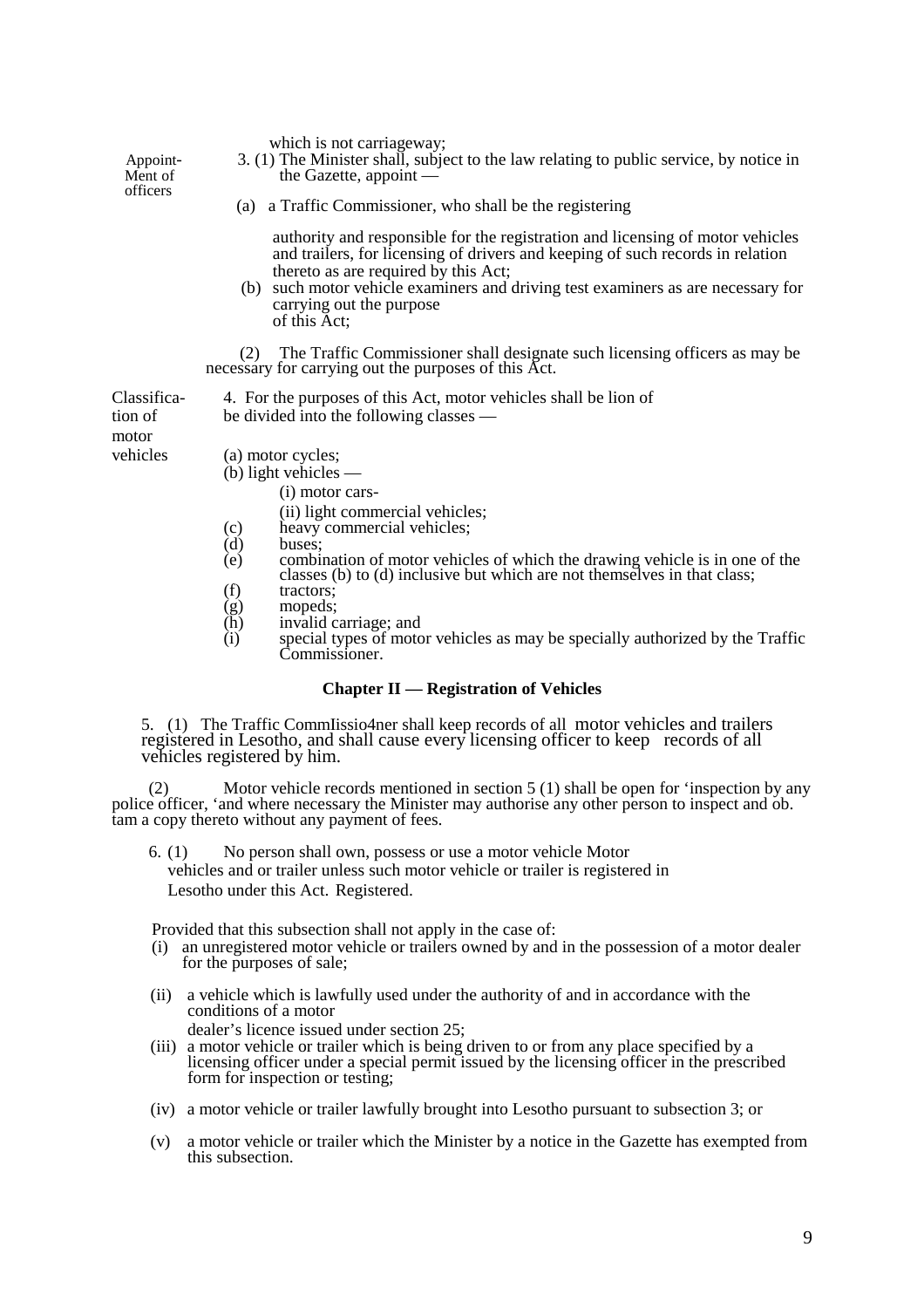(2) A person who contravenes this section is guilty of an offence.

(3) A motor vehicle or trailer registered in a prescribed territory or in accordance with the law of a contracting state to the Convention shall be deemed to be temporarily registered in Lesotho for a continuous period of 1 year until the registration ceases to be in force in such prescribed territory:

Provided that if the owner of such motor vehicle or trailer takes up permanent residence in Lesotho or if such vehicle is ordinary kept in a garage in Lesotho, he shall register such motor vehicle within 21 days pursuant to this Act.

(4) The owner of unregistered motor vehicle or trailer shall be liable in respect of the registration thereof:—

- (a) on the date he acquires the ownership thereof, if such ownership is acquired in Lesotho;
- (b) on the date such vehicle is brought into Lesotho If the ownership thereof was acquired outside Lesotho;
- (c) in a case of a motor vehicle built on a chassis or otherwise assembled from parts on the date of completion of such motor vehicle;
- (d) on the date of withdrawal of any exemption from registration granted pursuant to this Act;
- (e) in circumstances not herein included, on such date as the Minister may prescribe.

(5) The owner of a motor vehicle or trailer deemed to he registered under subsection (2) shall be liable on the date such registration lapses.

 $\sum_{k=1}^{\infty}$  (6) Where the circumstances in subsection (3) prevail, any owner who fails to comply is guilty of an offence and liable to M2 000 and 2 years imprisonment.

Application 7. (1) For the purposes of registering a motor vehicle or a trailer, an owner shall within for 21 days or within such period as may be specially provided, apply on a prescribed form registration (2) An application for registration of 'a motor vehicle or trailer shall be accompanied  $\frac{by:}{(a)}$ 

- the prescribed fee unless the owner of such motor vehicle or trailer has been  $\epsilon$  exempted from payment of such fee;<br>(b) in the ease of a new motor vehi
- in the ease of a new motor vehicle or trailer ownership of which has been acquired in Lesotho or any prescribed territory;
	- (i) the bill of sale or other document evidencing transfer 'of the m9tor vehicle or trailer by a motor dealer;
	- (ii) a certificate from the Police of the place where the motor vehicle or trailer has been acquired to the effect that the motor dealer is known to them and licensed as such*;*
	- (iii) 'a certificate from the licensing authority of the place where the motor vehicle or trailer has been acquired to the effect that the motor dealer holds a motor dealer's licensee and that the licence under which the motor vehicle or trailer has been acquired 'is that of motor dealer;
- (c) in the case of a secondhand motor vehicle or trailer ownership of which is acquired in Lesotho or in a prescribed territory;
	- $(i)$  the previous registration certificate.
	- (ii) a certificate from the registering 'authority of the place where the motor vehicle or trailer is acquired to the effect that:—
- (aa ) the previous registration certificate was issued. by that authority;
- ('bb) the motor vehicle or trailer to which the registration certificate relates is registered in the name of the person from whom the vehicle is acquired; and
- (cc) that person has given to the registering authority notice of transfer of ownership to the person acquiring the vehicle;
- (iii) a certificate from the police of the place where the motor vehicle  $\sim$ , trailer is acquired that the motor vehicle or trailer is not suspected of having been unlawfully acquired.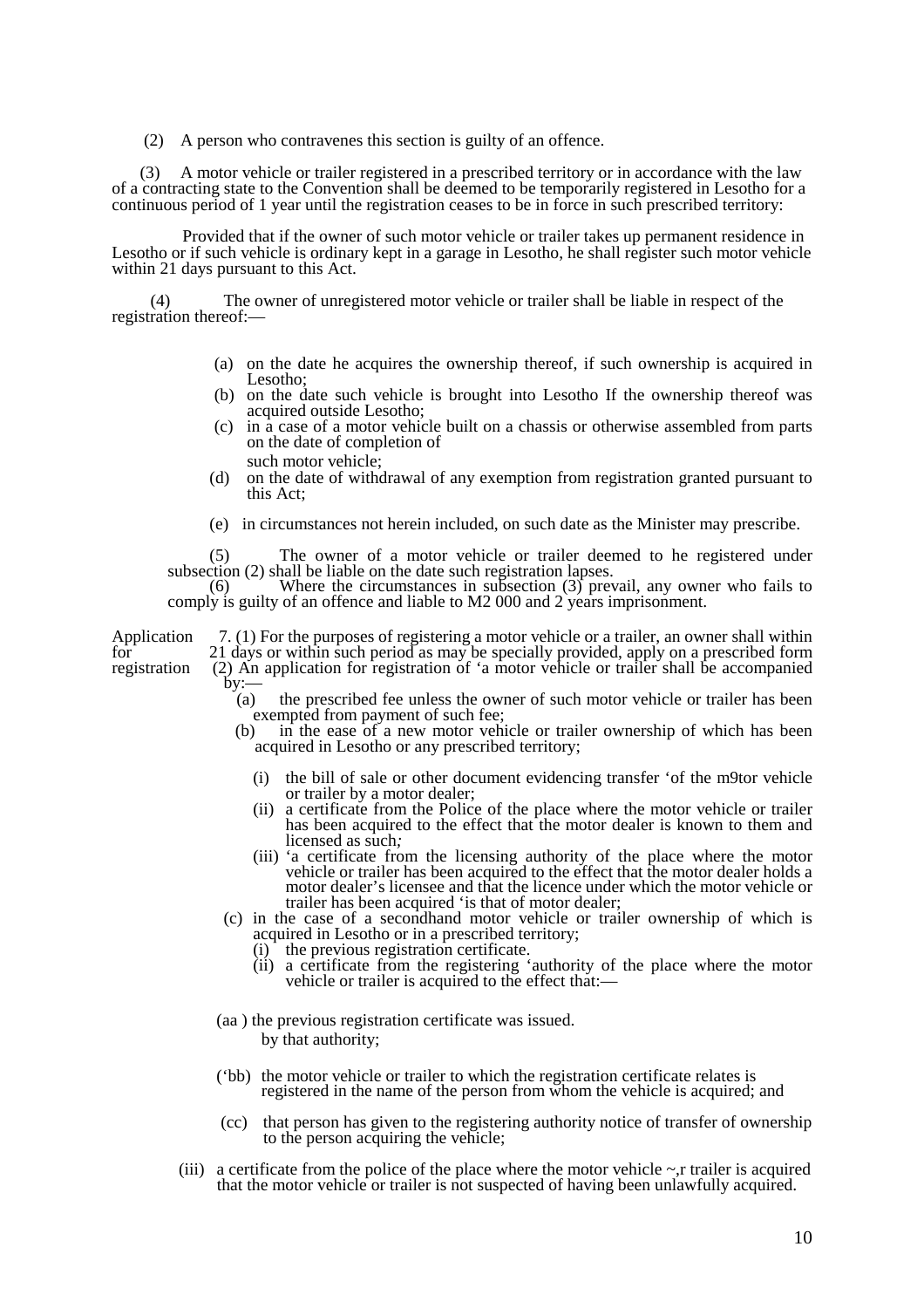- (d) in all cases of motor vehicles or trailers imported into Lesotho:
	- (i) a certificate from the Lesotho Mounted Police, to the effect that the motor vehicle or trailer is not
		- suspected .of having 'been unlawfully acquired;
	- (ii) a certificate from the Lesotho Customs Office to the effect that the motor vehicle or trailer has been cleared in accordance with the law relating to customs.
- (e) in the case of all second-hand motor vehicles or trailers a certificate in the prescribed form from a motor vehicle examiner that such motor vehicle or trailer is roadworthy.

8; (1) On receipt of an application pursuant to section 7, the registering authority shall, if satisfied that the application is in order, allocate a motor vehicle or trailer the prescribed registration mark and number and enter the same in his records.

The registering authority shall issue to the owner of a motor vehicle or trailer, a registration book that bears the owner's name in the prescribed form and this book, or duplicate thereof, shall be proof of the registration of the motor vehicle or trailer, the name of the registered owner, the allocation of the specified registration mark and number to the vehicle.

Registration numbers shall be allocated in consecutive order and the registering authority shall ensure that two or more motor vehicles or trailers are not allocated the same number.

(4) Where the registration of a motor vehicle or trailer is for any reason canceled, the number allocated to such vehicle may thereafter be allocated t4 another motor vehicle or trailer.

The registration book shall be in a motor vehicle to which the registration book relates whenever such motor vehicle is u3ed on a public road, and shall be produced for inspection when so requested by a police officer or any person so authorised by the Minister.

If a 'registration book has been lost, destroyed or defaced, the owner of the motor vehicle or trailer shall apply in the prescribed form for a duplicate thereof, and the registering. authority shall, if satisfied as to such loss, destruction or defacement, and upon payment of the prescribed fee, issue a duplicate of the registration book:

Provided that:—

- (i) the registering authority shall cancel 'and destroy any defaced registration book; 'and
- (ii) where a registration book had been lost and subsequently found, the owner shall hand it to the registering authority for cancellation.

(7) If the registering authority bias reasonable belief that a motor vehicle or trailer 'in respect of which registration is sought. is or may be of 'a type not previously registered but constructed according to different specifications, he may refuse to register the motor vehicle or trailer until plans or specifications thereof have been submitted to and approved by the registering authority.

In the event of any change of circumstances which affects the accuracy of the registered particulars of a motor vehicle or trailer, the owner thereof shall forthwith inform the Licensing officer of such change, shall forward to him the registration book in order that 'it may be amended or cancelled, and shall supply the licensing officer with any further information that may be required.

(9) If any registered motor vehicle or trailer is broken up, stolen, destroyed or becomes permanently unfit for use as a motor vehicle or trailer or 'is removed permanently from Lesotho, the licensing officer shall cancel the registration of such vehicle.

9. (1) Where—

(a) a motor vehicle or trailer does not bear any special identification number or mark; or

(b) the manufacturer's serial number or mark has been obliterated or defaced;

the Traffic Commissioner may cause to be cut, impressed or attached permanently to such motor vehicle or trailer a special identification number or mark which thereafter shall be deemed, sufficient identification for the purpose of the registration of such~ motor vehicle or trailer.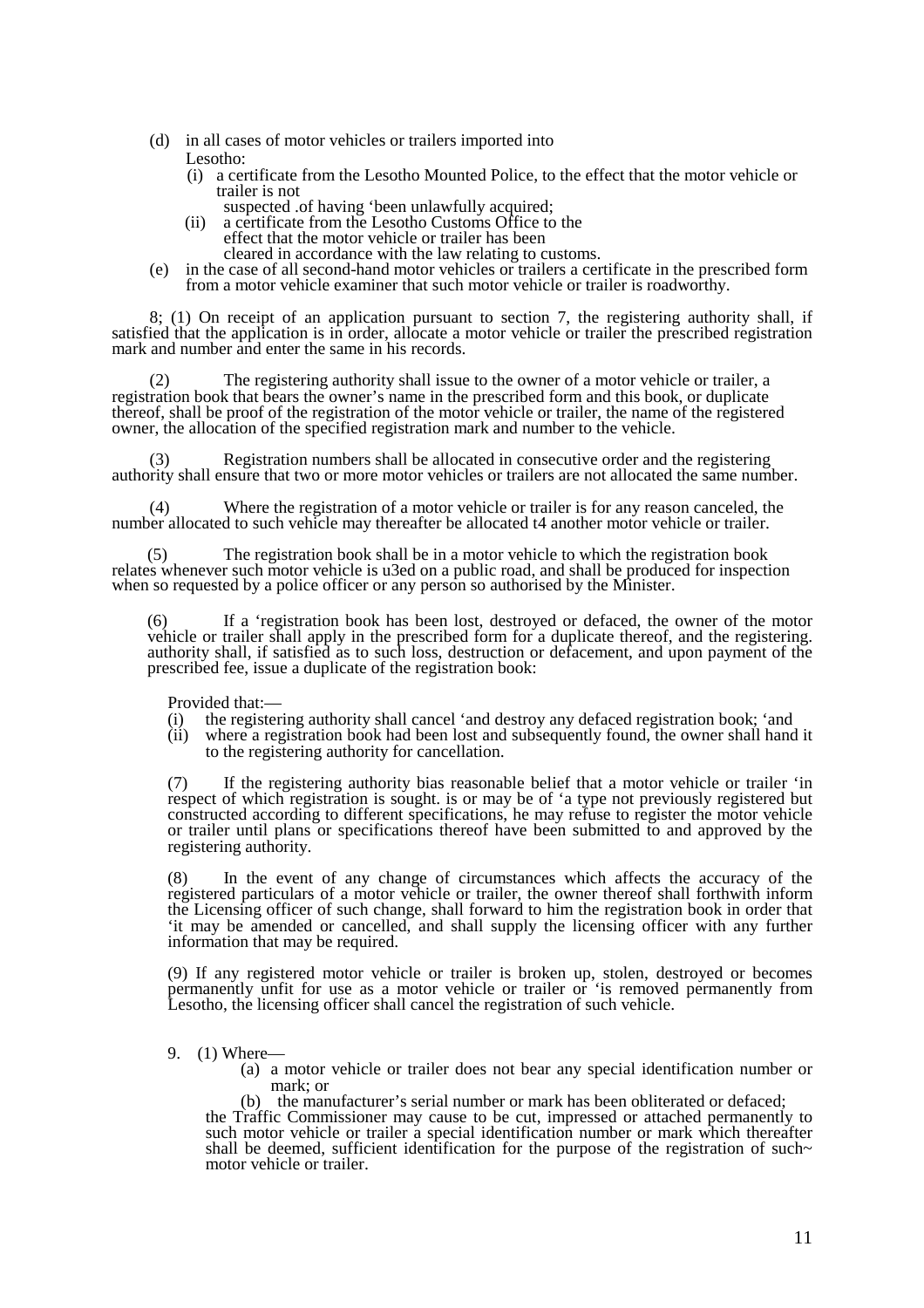(2) In the circumstances referred to in subsection 1 (b) the Traffic - Commissioner shall cause a full description of 'a motor vehicle or trailer and the name and address. of the applicant to be furnished to the nearest police station.

(3) A person who, without the written permission of the registering authority, alters, obliterates or causes the alteration, obliteration or defacement of any identification number or mark used for registration pursuant to this Chapter is guilty of an  $_0$ fJ fence and liable to M2 000 and 2 years imprisonment.

10. (1) No person shall operate on a public road a motor vehicle or trailer upon which the assigned registration mark and the registration number in the prescribed form are not displayed.

(2) A person driving or found in possession of a motor ye- number hide or trailer bearing registration number other than that issued by a registering authority for such vehicle is guilty of an offence and liable to M2 000 and 2 years imprisonment.

A person shall be deemed to be in possession under subsection  $(2)$  if the motor vehicle or trailer is found on premises which he occupies or on which he carriers on business unless he satisfies the Court that the motor vehicle or trailer was left on his premises without his consent or knowledge.

(4) Sections 314 and 319 of the Criminal Procedure 'and Evidence Act 1981 shall not apply :to an offence under this section.

(5) A court convicting a person of an offence under this section shall, unless the motor vehicle or trailer is claimed by a lawful claimant, declare the motor vehicle or trailer in respect of which the offence is committed to be forfeited to the State.

(6) Notwithstanding subsection (5), a lawful claimant may, within 3 months from the date of the declaration of forfeiture, claim possession of the vehicle but no such' claim shall be entertained 'after expiry of the 3 months period.

11. (1) A motor vehicle or trailer the ownership of which has been transferred by the registered owner, shall not be used on a public road for more than 21 days 'after the date of such transfer unless the new owner is registered the owner thereof.

(2) On changing ownership of a motor vehicle or trailer the registered owner shall within 7 days from the date of such transfer where the vehicle is registered with the registering authority in Lesotho:—

- (a) transmit to the registering authority a notice of transfer 'of ownership in the prescribed form, completed by the transferor and transferee, and shall deliver to the transferee, not being a motor dealer;
	- (i) a copy of the notice of transfer of ownership;
	- (ii) the registration certificate, vehicle licence and clearance certificate in respect of and in so far as they are applicable to such vehicle;
	- (iii) a certificate from the registering authority that the registration relating to the motor vehicle or trailer was issued by that authority;
	- (iv) a certificate from the Lesotho Mounted Police to the effect that the motor vehicle or trailer is not suspected of having been unlawfully acquired;
	- (v) in the case of transfer of ownership of a motor vehicle or trailer which has been registered in Lesotho for less than two years, a certificate from the Lesotho Customs Office to the effect that the motor vehicle or trailer has been cleared in accordance with the law relating to customs;
	- (b) the transferee shall thereupon, apply to the registering authority for the transfer of the registration certificate to his name upon the production of the documents referred to in (a) and upon payment of the prescribed fee to the licensing officer.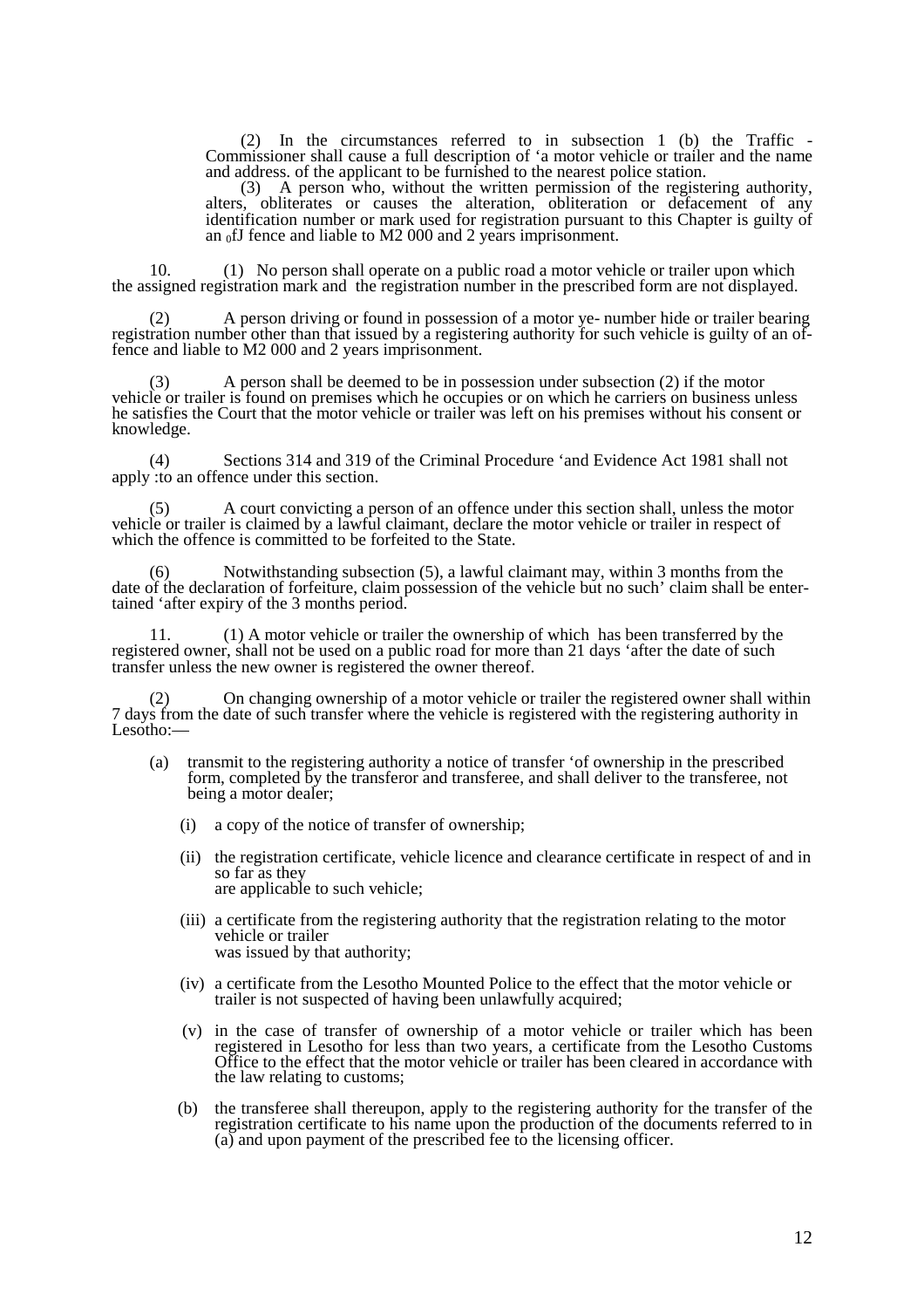(3) A transferor who fails to transmit notice of transfer of ownership to the registering authority pursuant to section 11 (2) (a) is guilty of 'an offence and liable to Ml 000 and 1 year imprisonment.

(4) A transferee who fails to comply with section  $11(2)$  (b) is guilty of an offence and liable to Ml 000 and 1 year imprisonment.

 12. (1) The registration number allotted to a motor vehicle hide or trailer shall remain the registration number of that motor vehicle until such motor vehicle or trailer is permanently removed from road or from Lesotho.

(2) Notwithstanding subsection (1), the owner of a motor vehicle or trailer may on the payment of the prescribed fee obtain the transfer of a registration number of a motor vehicle or trailer registered in his name to a motor vehicle or trailer newly acquired by him, and for that purpose 'he shall be required to surrender the registration certificate of the first mentioned vehicle, transfer the registration number to the new vehicle and pay the appropriate licence fee

- 13. A registering authority shall register a second hand motor vehicle or trailer only upon presentation of a valid certificate of road worthiness in respect of such vehicle:
	- (a) in the ease of change of ownership;
	- (b) in the case when an application for registration is made in the third year after the manufacture of the vehicle or thereafter.

14. (1) A person who, for the purpose of obtaining the registration and licensing of a motor vehicle or trailer makes use through false of or produces any document which is false or furnishes any false information is guilty of an offence and liable to M2 000 and 2 years imprisonment.

 (2) A police officer may seize, any motor vehicle or trailer the registration of which was at any time obtained through the use or production of a 'false document or the furnishing of false information and if 'no claim is made vis a vis the vehicle within 3 months of such seizure, the vehicle shall be forfeited to the state.

(3) For the purpose of subsection (2) a person who receives ownership of a motor vehicle or trailer from a person who obtained registration of such vehicle shall not he deemed a lawful claimant.

- 15. (1) A person driving, or found an possession of a motor vehicle or trailer the chassis or engine number or other identification mark of which has been obliterated or tampered with otherwise than by a registering authority under section 9 is, unless he proves to the court that:—
	- (a) in the case of a motor vehicle or trailer purchased from outside Lesotho, that such obliteration or tampering was done by a lawful authority of the place where the vehicle was purchased;

(b) that he did not know or could not have known that the number had been tampered with; is guilty of an offence and liable to M2 000 and 2 years imprisonment.

(2) On conviction under this section, sections 10 (5) and 10 (6) shall apply.

16. (1) In lieu of registering a motor vehicle with the registering authority;

(a) The Minister may direct any public officer to effect the registration of any motor vehicle or trailer owned by the Government and for that purpose the officer shall allot, as a registration mark, a letter or combination of letters approved by the Minister together with a number to be borne by any such vehicle;

Provided that in the case of any such motor vehicle or trailer used by the King an emblem embodying the coat-of-arms of Lesotho and the letters M.K. shall be deemed to be a registration mark and number;

(b) The Ministry of Foreign Affairs may register any motor vehicle or trailer;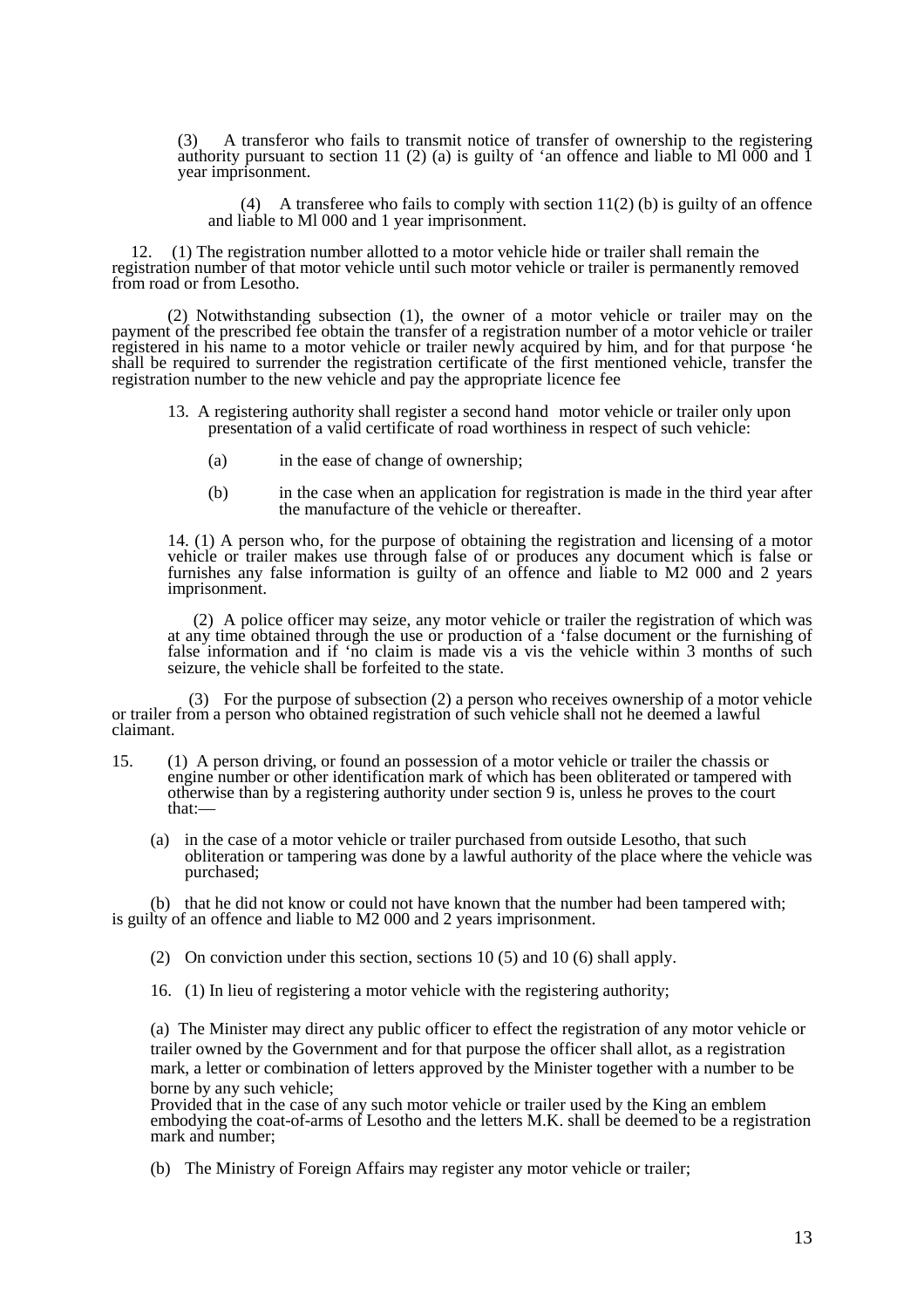- (i) owned by a foreign government and used by its diplomatic representative in Lesotho; or
- (ii) owned by a person who is a diplomatic agent as defined by the Diplomatic Priviledges Act 1969;

by allotting a registration mark with letters CD and a number, to be borne by any such vehicle.

#### **Chapter III - Motor Vehicle Licence**

17. (1) No person shall use a motor vehicle or trailer on a road, unless such motor vehicle or trailer is licensed pursuant to this Chapter:—

Provided that this section shall not apply in the case of a motor vehicle or trailer:

- (a) lawfully used under the authority of and in accordance with the conditions of a motor dealer's licence;
- (b) lawfully used in Lesotho under section 6;
- (c) exempted by the Minister;
- (d) which is being driven to or from any place specified by the licensing authority for inspection or testing.

(2) Where the owner or person in possession of a motor vehicle or trailer gives written notice to the licensing officer that for a stated period he does not intend that it shall be used on a road, and it is not used an the road during such period, or where he satisfies the licensing officer that for a stated period such vehicle was not used on a road, it shall not be necessary for such motor vehicle or trailer to be licensed under this Chapter during the stated period.

 18. Application for a motor vehicle licence shall be made to the licensing officer in the prescribed form accompanied by the prescribed fee and the motor vehicle registration book.

19. (1) The licensing officer shall not issue or renew a motor vehicle licence unless he is satisfied that :- (a) the vehicle is duly registered;

- 
- (b) the particulars in the registration book are correct;
- (c) the vehicle is duly and validly insured pursuant to any written law relating to vehicle insurance.

(2) In the case of a motor vehicle or a trailer which is more than 2 years old (calculated from the date of the first registration of such vehicle) and always in the case of a public motor vehicle, the licensing officer shall before issuing or renewing a motor ye-hide licence, require the applicant to produce a valid certificate of roadworthiness issued under section 20 or in the case of a public motor vehicle certificate of fitness issued under section 41, showing that the vehicle has been examined by a motor vehicle examiner and that the vehicle complies with this Act.

20. (1) Where the owner of a motor vehicle or a trailer is required to have it examined for road worthiness by a vehicle examiner he shall make an application therefor, and thereupon,

a vehicle examiner shall after examining the motor vehicle or trailer, issue a certificate in the prescribed form certifying that. the vehicle is roadworthy or not.

(2) A certificate certifying that a motor vehicle or trailer is not roadworthy shall state the reasons why the vehicle examiner considers such vehicle not roadworthy.

21. (1) Motor vehicle licence shall be issued in the prescribed form upon payment of the prescribed fee to be valid as licence follows:

- (a) a licence issued to commence between 1st January and 31st March in any year shall be valid until 31st December of that year;
- (b) a licence issued to commence between 1st April and  $30<sup>th</sup>$  June In any year shall be valid until 31st March in the following year;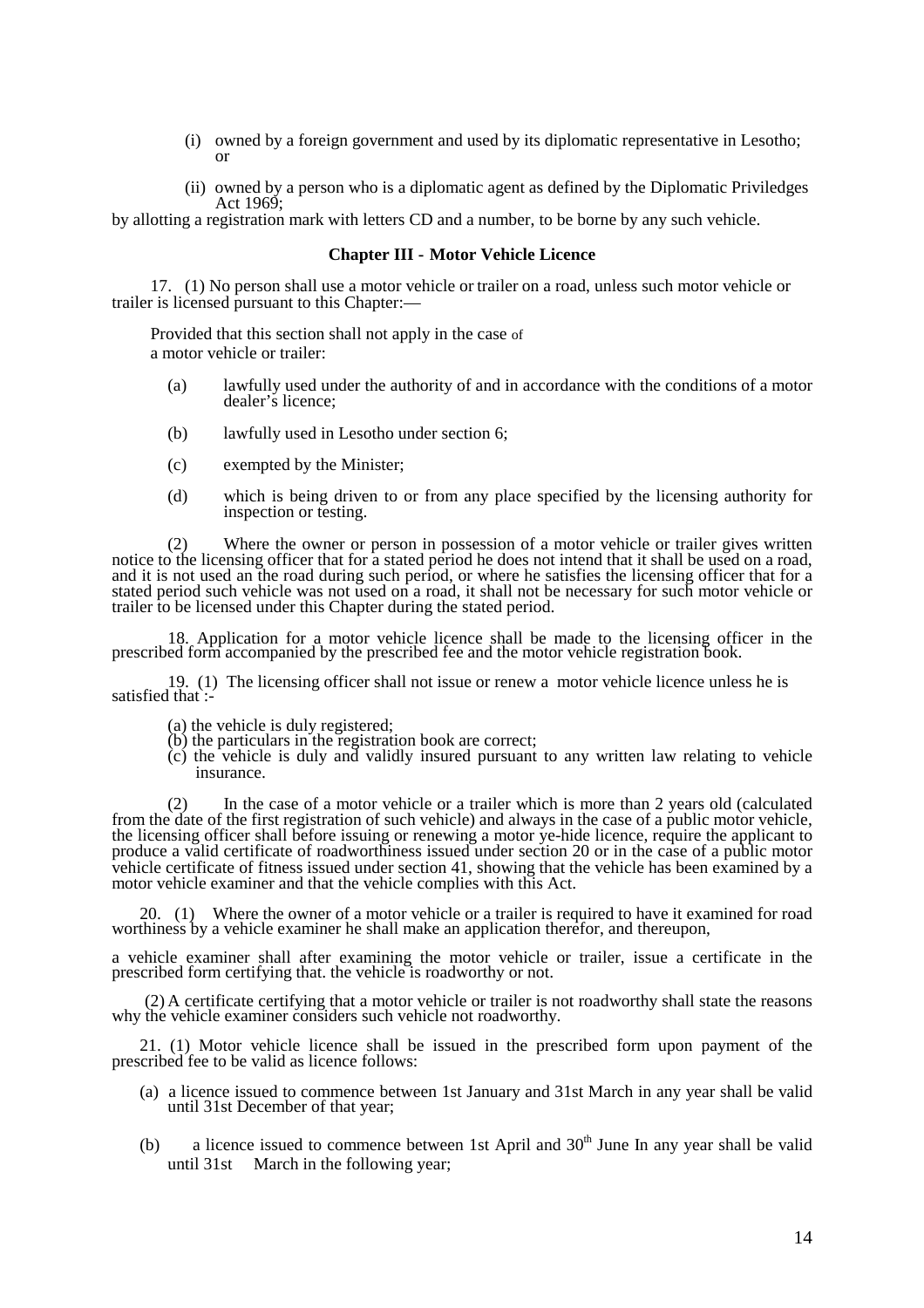- (c) a licence issued to commence between 1st July and 30th September in any year shall be valid until 30th June in the following year;
- (d) a licence issued to commence between 1st October and 31st December in any year shall be valid until  $30<sup>th</sup>$  September in the following year.

(2) When a motor vehicle licence is lost, defaced, mutilated or illegible, the licensing officer shall, on being satisfied that the licence has been 'lost, defaced, mutilated or rendered illegible, and that the person applying on the prescribed form and paying the prescribed fee is entitled to such Licence, issue a duplicate therefor to the applicant.

(3) The holder on surrendering the motor vehicle licence to the licensing officer shall be entitled to such refund as may be prescribed.

22. (1) The 'holder or a motor vehicle licence shall apply for a new motor vehicle licence where the motor vehicle or trailer has been so altered that a different fee is to be paid to the licensing officer.

(2) A new motor vehicle licence shall not be issued under this section until the old licence has been surrendered for cancellation and the prescribed fee paid.

23. A motor vehicle or trailer which is required to be licenced under this Chapter shall not be used on the road unless the motor vehicle [licence or such part thereof as may be prescribed which is legible is carried on the vehicle in the prescribed manner.

#### **Chapter IV — Motor Dealer's Licences**

24. A motor dealer may apply on the prescribed form to the licensing officer for such number of motor dealer's licences as he may require for his motor dealer's business.

25. (1) On receipt of an application for a motor dealer's licence, the licensing officer shall, if satisfied that the applicant is a bona fide motor dealer, issue a motor dealer's licence in the prescribed form and give a registration number for such licence.

(2) For every motor vehicle to be operated on the road by a motor dealer, a separate licence shall 'be applied for and 'issued

and a separate registration number given.

(3) A motor dealer's licence shall be issued and regarded valid as follows:

- (a) a licence issued to commence between 1st January and 31st March in any year shall be valid until 31st December of that year;
- (b) a licence issued to commence between 1st April and 30th June in any year shall be valid until 31st March in the following year;
- (c) a licence issued to commence between 1st July and 30th September in any year shall be valid until 30th June in the following year;
- (d) a Licence issued to commence between 1st October and 31st December in any year shall be valid until  $30<sup>th</sup>$  September 'in tire following year.

 26. (1) Before a vehicle is operated on a public road under the authority of 'a motor dealer's 'licence, there shall be displayed on such vehicle registration plates and the motor dealer's licence. or a part thereof in the prescribed manner.<br>(2) A vehicle shall not he used on a

(2) A vehicle shall not he used on a road under the authority of 'a motor dealer's licence:

(a) to convey passengers or goods for hire or reward;

(b) to carry or convey any goods whatsoever except such load as may he necessary for the purpose of testing the motor vehicle or trailer, and no such load and no part thereof shall be removed from the motor vehicle or trailer at any time between the departure from and the return to the loading place of such vehicle, save in the case of accidents; or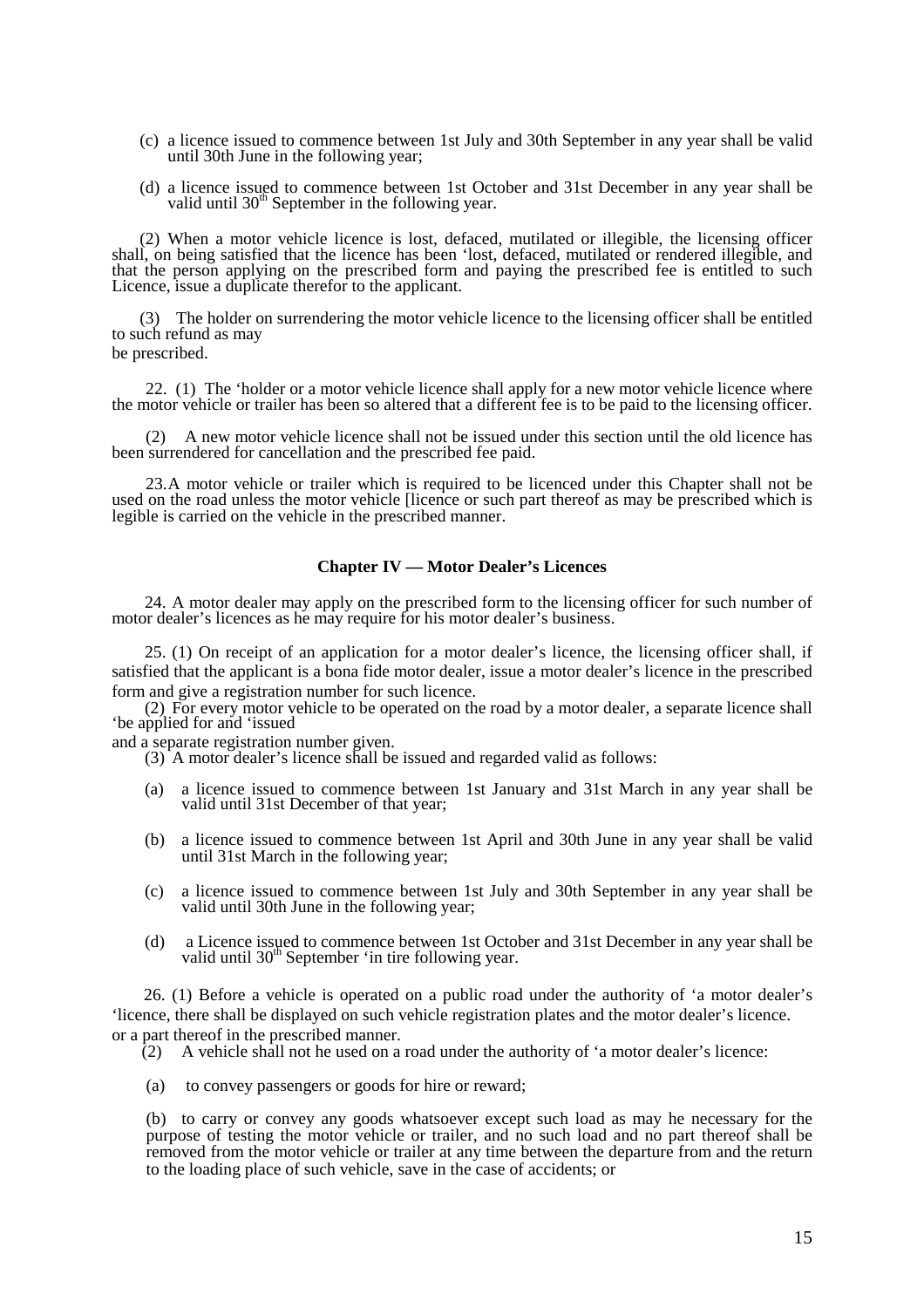- (c) except with the permission in writing by the licensing officer, for any purpose other than:—
	- (i) proceeding to or returning from 'any inspection, examination or test as provided for by this Act;
	- (ii) proceeding from the premises of a supplier of motor vehicles or from a railway station to the premises of a motor dealer;
	- (iii) test or trial during or after completion, construction, assembly or repair;
	- (iv) test or trial by or on behalf of an intending buyer or for proceeding to or from the place where the buyer intends to keep such motor vehicle or trailer
	- (v) proceeding to or from a public weighbridge for the purpose of its weight being 'ascertained or to or from a place for registration;
	- (vi) importation of or exportation from Lesotho; (vii) towing a motor vehicle or trailer which has broken down to a place of repair or storage; (viii) proceeding to or returning from a workshop in which a body is to be or has been fitted to a motor vehicle or trailer or where such motor vehicle or trailer is to be or has been painted or repaired; or
	- (ix) proceeding to or returning from an exhibition of motor vehicles.
	- (3) A vehicle shall not be used on a road under the authority of a motor dealer's Licence unless the holder of such licence or a pea-son duly authorised by him accompanies such vehicle.

(4) Not more than two persons, in addition to the driver, shall be carried 'within or upon any such vehicle and such persons shall be limited to a prospective buyer and his agent, or, in the case of a vehicle proceeding to or from an accident, two mechanics.

(5) A person who contravenes this section 'is guilty of an offence.

27. (1) A motor dealer's licence shall cease to be valid if and when the motor dealer ceases to carry on business as such.

(2) The licensing officer may at any time cancel a motor dealer's licence for a breach of this Act.

(3) When a motor dealer's licence ceases to be valid or is cancelled, the holder of such licence shall deliver to the licensing officer tire Licence and the registration plates within 21 days from such cessation or cancellation.

(4) Any person holding a motor dealer's licence who is aggrieved by the decision of the licensing officer pursuant to this section may within 30 days from the date of the 'notice of cancellation, 'appeal to the Minister.

(5) A person who contravenes subsections  $(1)$ ,  $(2)$  and  $(3)$  is guilty of an offence.

#### **Chapter V — Driving Licences**

28. (1) Except as may otherwise be provided by this Ad, no person shall drive a motor vehicle of any class on a road unless he is the holder of a valid driving licence in respect of that class of motor vehicle and, in the case of a holder of a learner's licence, is accompanied by a person who is the 'holder of a valid driving licence 'in respect of that class of motor vehicle and has held such licence for not less than two years:

Provided that provisions relating to accompaniment shall not apply in the case of motor cycles.

(2) No person who owns or 'is in charge of a motor vehicle of any class shall cause or permit any person to drive such motor vehicle unless such person is the holder of 'a valid driving licence, or is the holder of a 'learner's licence in respect of that class of 'motor vehicle and is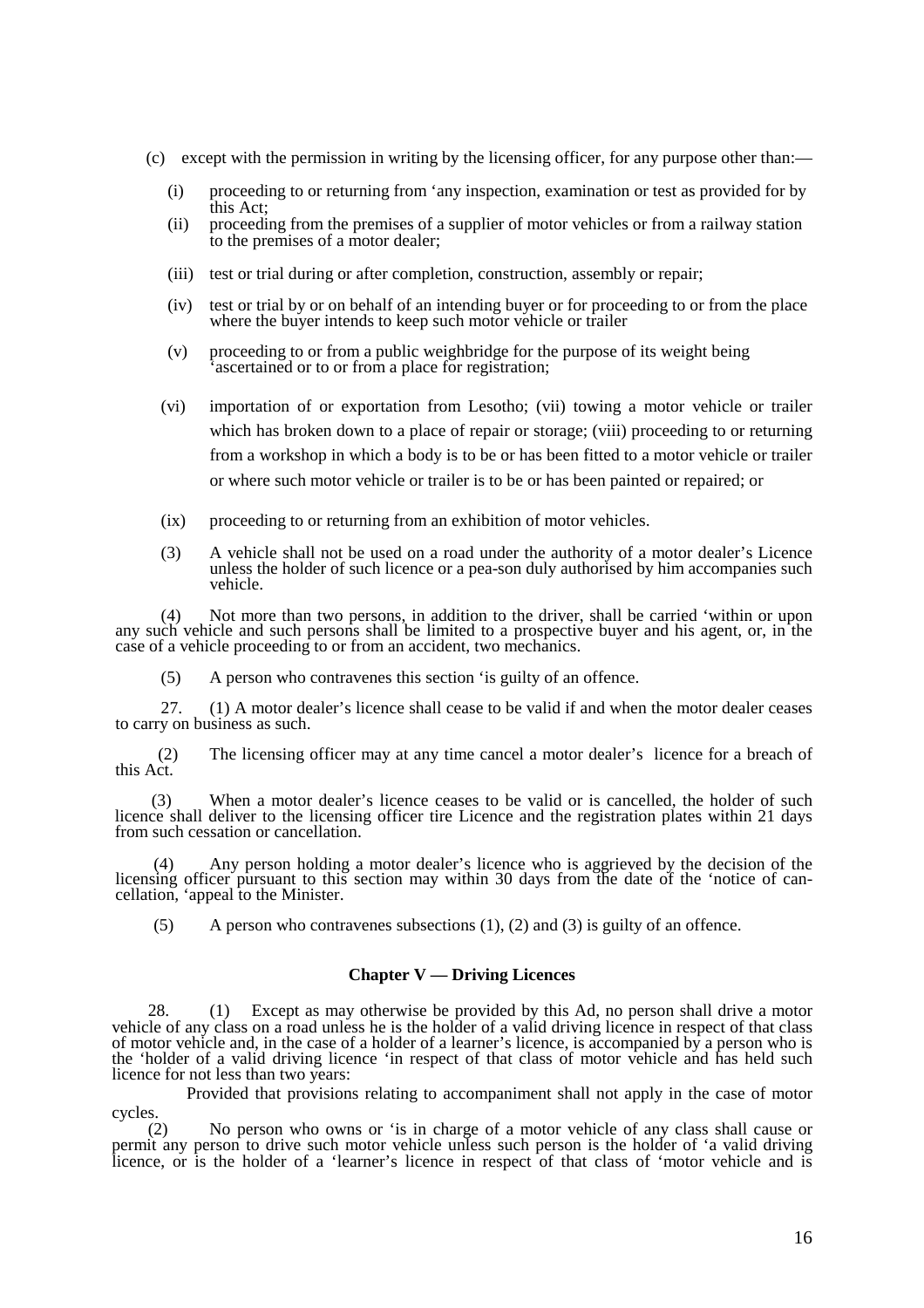accompanied by a person holding a valid driving licence other than a learner's licence and has held such licence for not less than two years.

(3) No person shall be entitled to more than one driving licence issued in Lesotho but a driving licence may be validated by a licensing officer to permit the holder to drive one or more classes of motor vehicle.

- (4) Any person who contravenes this section is guilty of an offence.
- 29. (1) A licensing officer shall not grant or validate a driving licence in respect of any class of motor vehicle unless the applicant:-
	- (a) (j) produces to the licensing officer a certificate of competency showing that the applicant has passed a test of competence to drive that class of motor vehicle;
		- (ii) produces a valid driving 'licence for that class of motor vehicle granted by a competent authority in Lesotho: or
		- (iii) produces a valid international or foreign domestic driving licence for that class of motor vehicle issued while the holder of such licence was not permanently resident in Lesotho 'but in a country which is a party to the 1949 or 1968 Convention; or
		- (vi) produces a valid driving licence for that class of motor vehicle issued in any other prescribed country;
	- (b) on payment of the prescribed fee, submits an application in the prescribed form including a declaration:—
		- (i) as to whether or not he is suffering from any such disease or disability as may be specified in the form, or any other disease or disability which is Likely to cause his driving a source of danger to the public; and
		- (ii) stating his age at the date of the application;
	- (c) in connection with a learner's 'licence, produces a certificate from a medical practitioner that he 'is physically fit to drive that class of motor vehicle in question.

(2) If there is reason to believe that an applicant for a driving licence or the renewal thereto, other than a holder of a learner's licence, is suffering from a disease or disability likely to cause the driving by him 'to be dangerous, the licensing officer may refuse to grant such application unless the applicant;

- (a) produces a certificate from a medical practitioner, stating that the applicant is fit to drive the class or classes of motor vehicle in question; and
- (b) undergoes and passes a driving test*.*

30. (1) Notwithstanding section 29 (1), a licensing officer may issue to an applicant for a driving licence or for the validation of a driving Licence in respect of any class or classes of motor vehicle, a learner's licence in order that the applicant may learn to drive such class or classes of vehicles.

(2) A holder of a learner's licence shall not drive at a speed exceeding 50 kilometres per hour.

(3) A learner's licence shall be valid for 3 months only and may be 'issued subject to such conditions as may be prescribed.

- (4) A person who contravenes subsection (2) is guilty of an offence. 31. A driving licence shall not be issued to any person:
-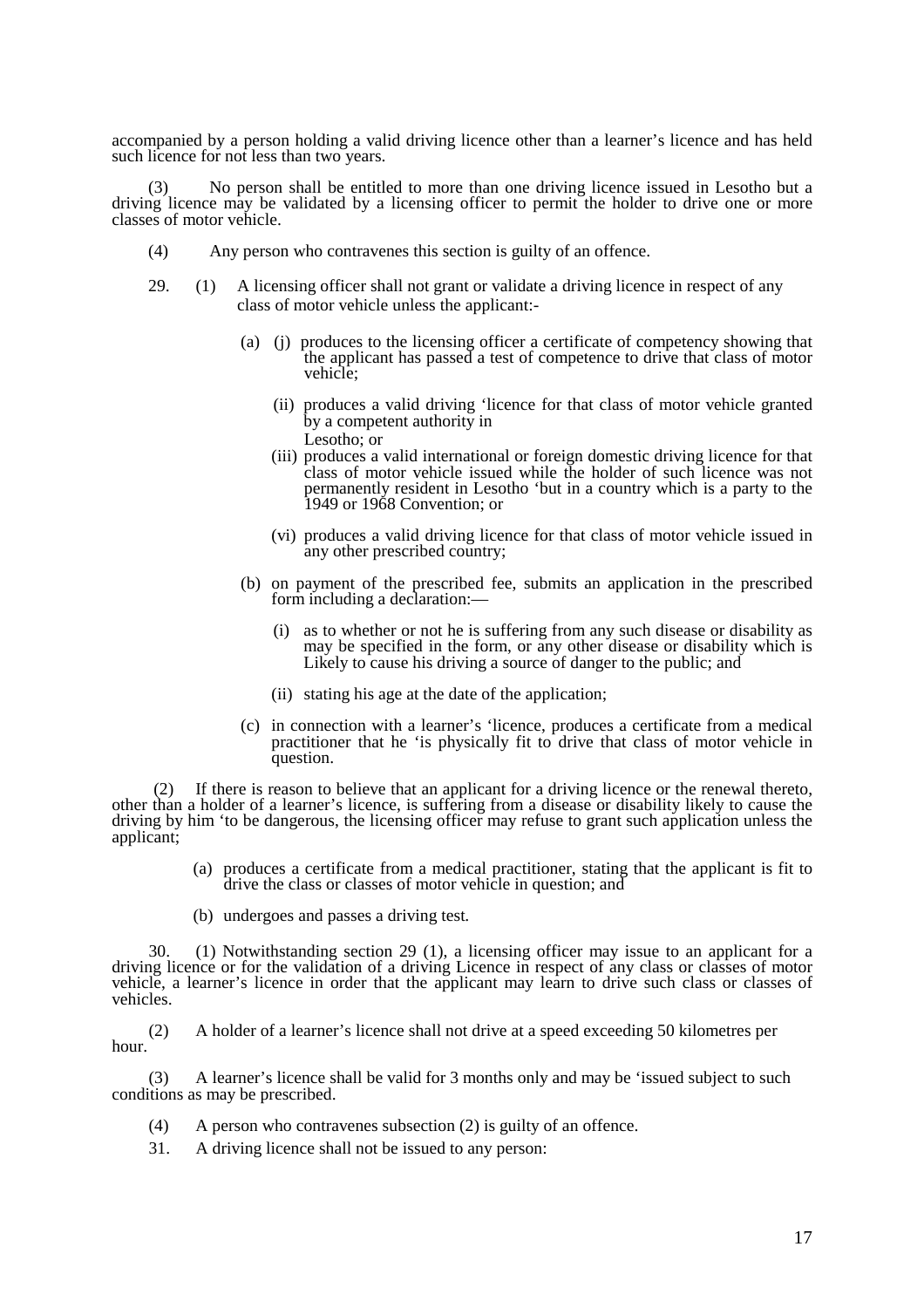- (a) under the age of 16;
- (b) of the age of 16 and over but under the age of 18, except in respect of mopeds;
- (c) in respect of a bus or heavy commercial vehicle unless he:
	- (i) is over 21 years and
	- (ii) has held for not less than 2 years a driving licence validated in respect of 'a motor vehicle.

32. (1) No person shall establish or operate a driving school unless he has obtained a permit to do so from the Traffic Commissioner and holds a licence under the law relating to trading activities.

(2) An applicant for a driving school permit shall submit his application in the prescribed form and upon payment of the prescribed fee to the licensing officer, for onward transmission to the Traffic Commissioner,

(3) If the Traffic Commissioner is satisfied that the applicant for a driving school is qualified, has no previous convictions and has adequate facilities for that purpose he shall, upon payment of the prescribed fee, issue him a permit.

(4) A permit for a driving school shall be valid for 1 year from the date of its issue.

(5) A person who contravenes subsection (1) is guilty of an offence.

33. (1) No person shall for reward, instruct or supervise another person in the driving of a motor vehicle on a public road unless such person holds a valid instructor's certificate issued to him by the Traffic Commissioner.

(2) A person desiring to 'obtain an instructor's certificate shall apply to the Traffic Commissioner in the prescribed form.

The Traffic Commissioner may require an applicant fee an instructor's certificate to submit himself to:

(a) an examination and a test by a competent person nominated by the Traffic Commissioner in order to determine the competence of such applicant to ad 'as an instructor of drivers or learner drivers; and

(b) a medical examination by a medical practitioner, to determine the physical and mental fitness of such applicant.

(4) The applicant shall bear the costs of the medical examination earned out in the terms of subsection (3) (b) and shall pay the fee for an examination for an instructor's certificate.

(5) The Traffic Commissioner shall, if satisfied that an applicant referred to in subsection (3) is competent, fit and proper person to ad as an instructor or drivers and learner drivers, issue upon payment of the prescribed fee, an instructor's certificate in the prescribed form to such applicant.

(6) An instructor's certificate shall be valid for one year from the date of its issue.

(7) A person who contravenes subsection (1) is guilty of an offence. 34 (1) Driving tests for the purpose of this Act shall be conducted by driving test examiners.

(2) Driving tests shall be carried out in the prescribed manner upon payment of the prescribed fee and shall in any case include a test of the applicant's:

(a) knowledge of the rules of the road;

(b) knowledge of traffic signs and signals;

(c) ability to drive a motor vehicle of the class to which the application relates;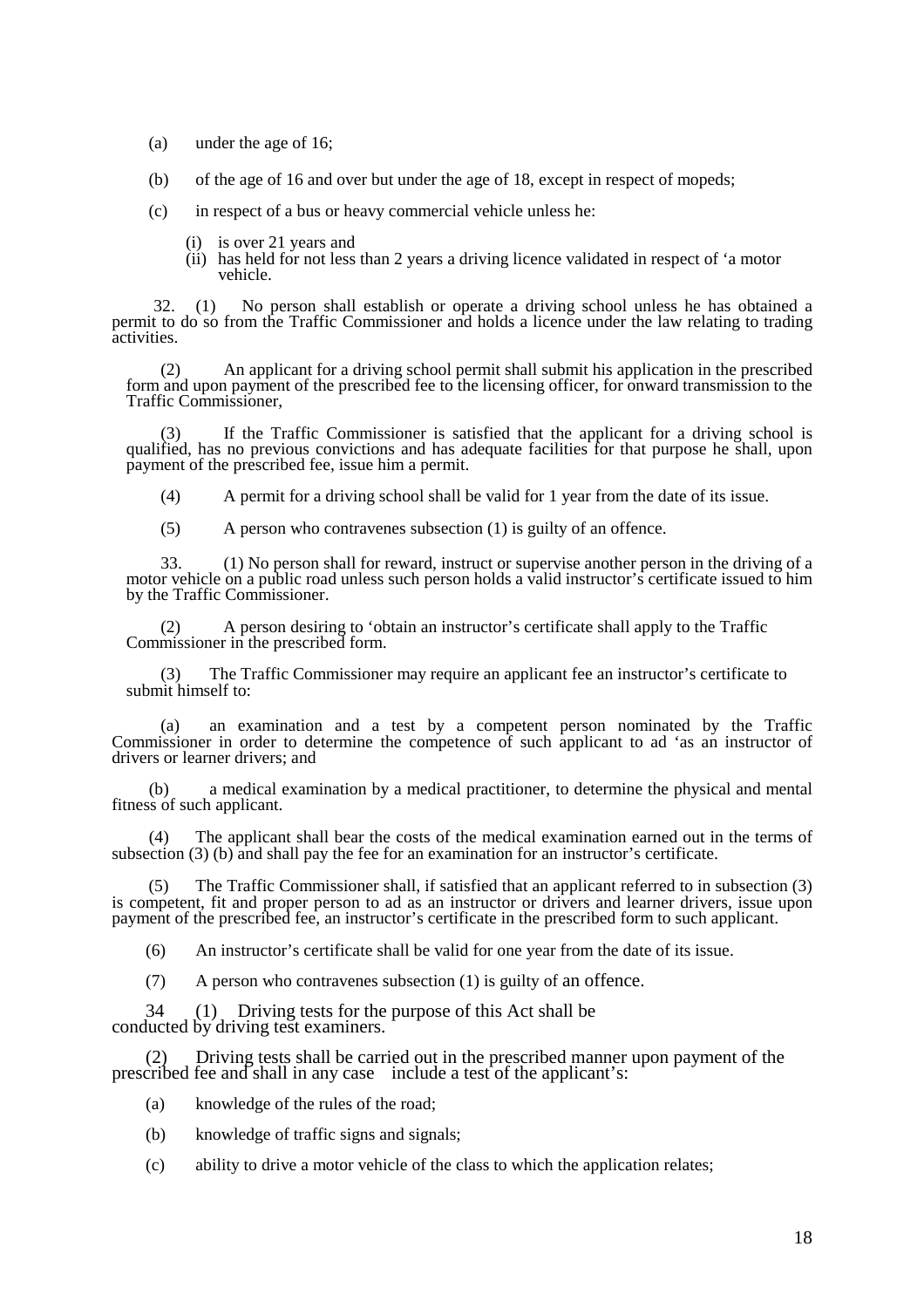- (d) fitness to drive a motor vehicle of the class for which the licence is required;
- (e) eyesight.

35. (1) Driving licence shall be in the prescribed form, and there shall be affixed to each licence a passport size photograph of the licence holder, which shall be impressed with the official stamp of the licensing officer

(2) The signature of the licence holder shall also be affixed to the licence.

 (3) A driving licence issued to any person suffering from any disease or disability pursuant to section 29, shall be issued only with the written permission of the Traffic Commissioner and shall be subject to such restrictions and conditions as may be determined by the Traffic Commissioner and, such restrictions and conditions shall be entered on the licence.

- 36. (1) Subject to subsection (2):
- (a) a valid international or foreign domestic driving licence issued while the holder of such licence was not permanently resident in Lesotho, but resident in a country which is a party to the 1949 Geneva Convention or 1968 Vienna Convention; or
- (b) a valid driving licence issued in a prescribed country when the holder of such licence was not permanently resident in Lesotho.

shall, in respect of the class of motor vehicle to which such licence relates and subject to the terms and conditions thereto, be deemed to be 'a licence under this Chapter.

(2) Where a holder of an international driving licence extends 'his stay in Lesotho after the expiration of such licence or a holder of any other licence referred to in subsection (1) extends his stay in Lesotho for more than 6 months, such licence shall 'be deemed not to be valid under this Chapter.

37. (1) Every person driving a motor vehicle on a road shall carry his driving licence or learner's licence and, if required by a police officer, produce it for examination.

(2) A person who contravenes this section is guilty of an offence.

 38. (1) Where the 'holder of a learner's or driver's licence is disqualified from holding such licence the Minister with the advice of the Traffic Commissioner shall cancel such licence.

(2) Where the holder of a learner's or driver's licence would be a source of danger to the public whilst operating on a public road, the Minister may suspend or cancel any such licence or in the case of an international driving licence enter in the space provided for the purpose an endorsement to the effect that the licence is not valid in Lesotho.

(3) The Minister shall suspend a driving 'licence pending the outcome of a court decision where the holder of such licence may be prosecuted:

- (a) on the grounds that while driving a motor vehicle, he has caused the death of another person;
- (b) on the grounds that he has driven a motor vehicle when under the influence of 'intoxicating beverages or drugs; or
- (c) on the grounds that he has left the scene of accident in which any other person was killed or injured, without rendering assistance in accordance with Section 88.

(4) For the purposes of subsections (2) and (3), a warrant officer may temporarily confiscate a learner's or driver's licence or an international driver's licence:

Provided that such licence shall forthwith be submitted together with the warrant officer's report, to the Traffic Commissioner who shall forward the same to the Minister for decision.

(5) The Minister may request the holders of licences referred to in subsections (1), (2) and (3) to submit themselves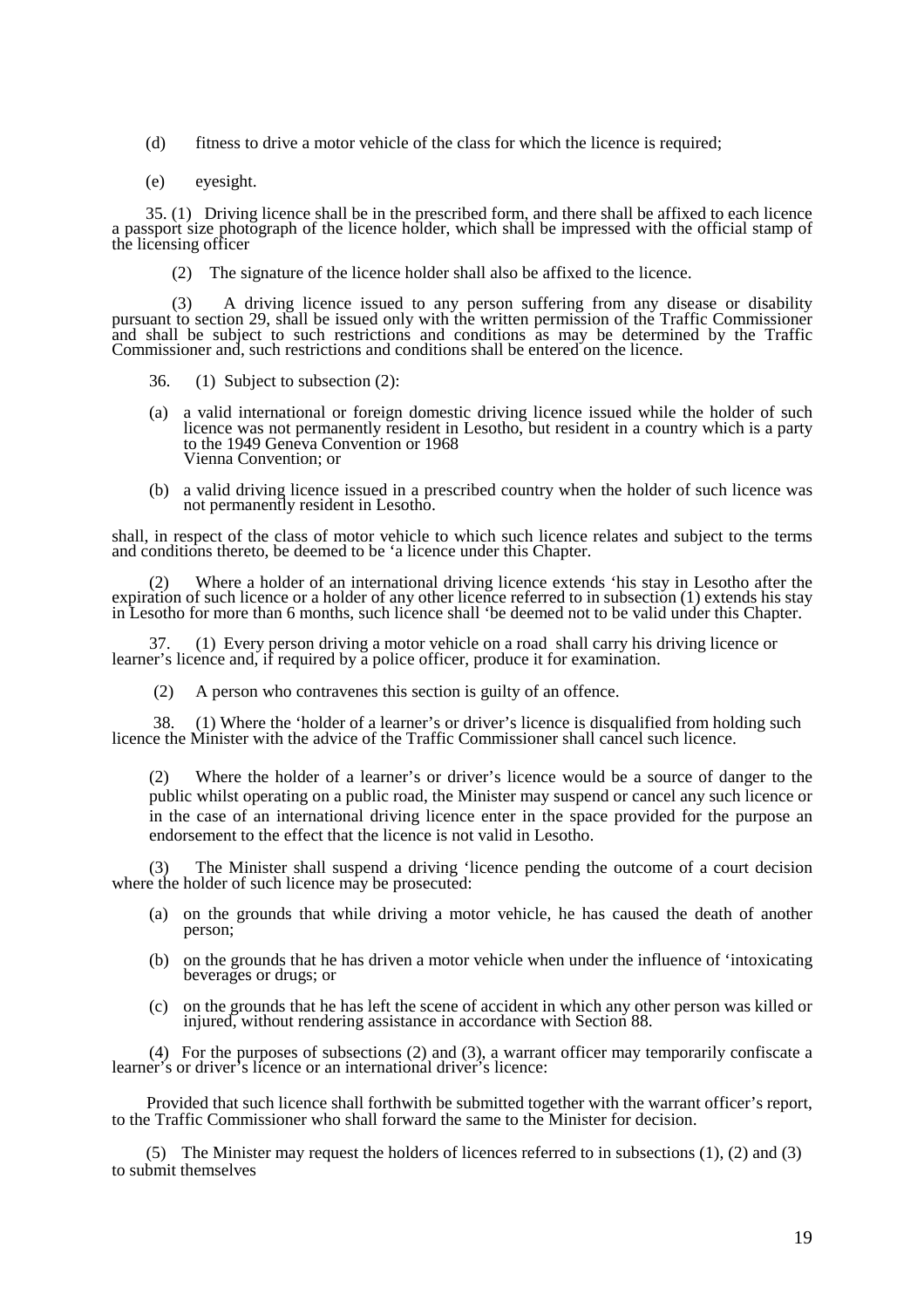within such period as the Minister may determine:

 (a) to an examination 'and a test by one or more examiners nominated by 'the Minister as to such holder's competence to drive and control a motor vehicle of the class to which 'his licence relates;

- (b) to an examination by a medical practitioner nominated by the 'Minister as to the holder's physical and mental fitness to drive a motor vehicle; or
- (c) to both such examinations and test.

 (6) If any person fails to comply with the request pursuant to subsection (5) without a valid excuse, the Minister may forthwith suspend or cancel the licence concerned.

#### **Chapter VI— Public Motor Vehicles**

39 (1) No person shall operate a public motor vehicle on a public road unless such motor vehicle has certificate of fitness issued by the vehicle examiner and certifying that such vehicle is roadworthy.

(2) A person who contravenes this section is guilty of an offence.

40. (1) A person desirious of operating a public motor vehicle on a public road shall submit his application in the prescribed form, 'accompanied by the prescribed fee, to a vehicle examiner.

(2) A vehicle examiner shall determine the time and place at which the motor vehicle referred to in subsection (1) shall be provided to him for examination and test.

41. (1) If the vehicle examiner is satisfied that the public motor vehicle brought for a test is fit and roadworthy, he shall issue the holder of such motor vehicle a certificate of fitness in the prescribed form upon the payment of the prescribed fee.

(2) Where the vehicle examiner is not satisfied as required by subsection (1), he may allow the applicant, within 14 days from the date of examination, to 'remedy 'any defect in such motor vehicle for another test.

- (3) A certificate of fitness shall be 'issued to be valid:
- (a) in the case of a public motor vehicle used solely for the conveyance of goods, for a period of 12 months and
- (b) in other cases, for a period of 6 months.
- 42. (1) Subject to subsection (3), a certificate of fitness in respect a of public motor vehicle shall become null and void where such motor vehicle is altered in such manner that the certificate of fitness no longer correctly describes such motor vehicle, or the terms and conditions under which such certificate was issued.

(2) Where the certificate of fitness becomes null and void in terms of subsection (1) the holder of such certificate shall surrender it to a vehicle examiner within 7 days.

(3) This section shall not apply to a public motor vehicle where the engine is only replaced, but the owner of such motor vehicle shall within 21 days of such replacement submit to the vehicle examiner, the certificate of fitness for the alteration of such certificate.

(4) A person who contravenes subsection (2) is guilty of an offence.

43. Where a holder of a certificate of fitness for a public motor vehicle has been convicted of a second or subsequent offence which, in the opinion of the Traffic Commissioner, relates to a public motor vehicle or to such certificate, the Traffic Commissioner may suspend for such period as he may determine or cancel the certificate of fitness held by such holder and such holder shall forthwith surrender the certificate of fitness to the Traffic 'Commissioner.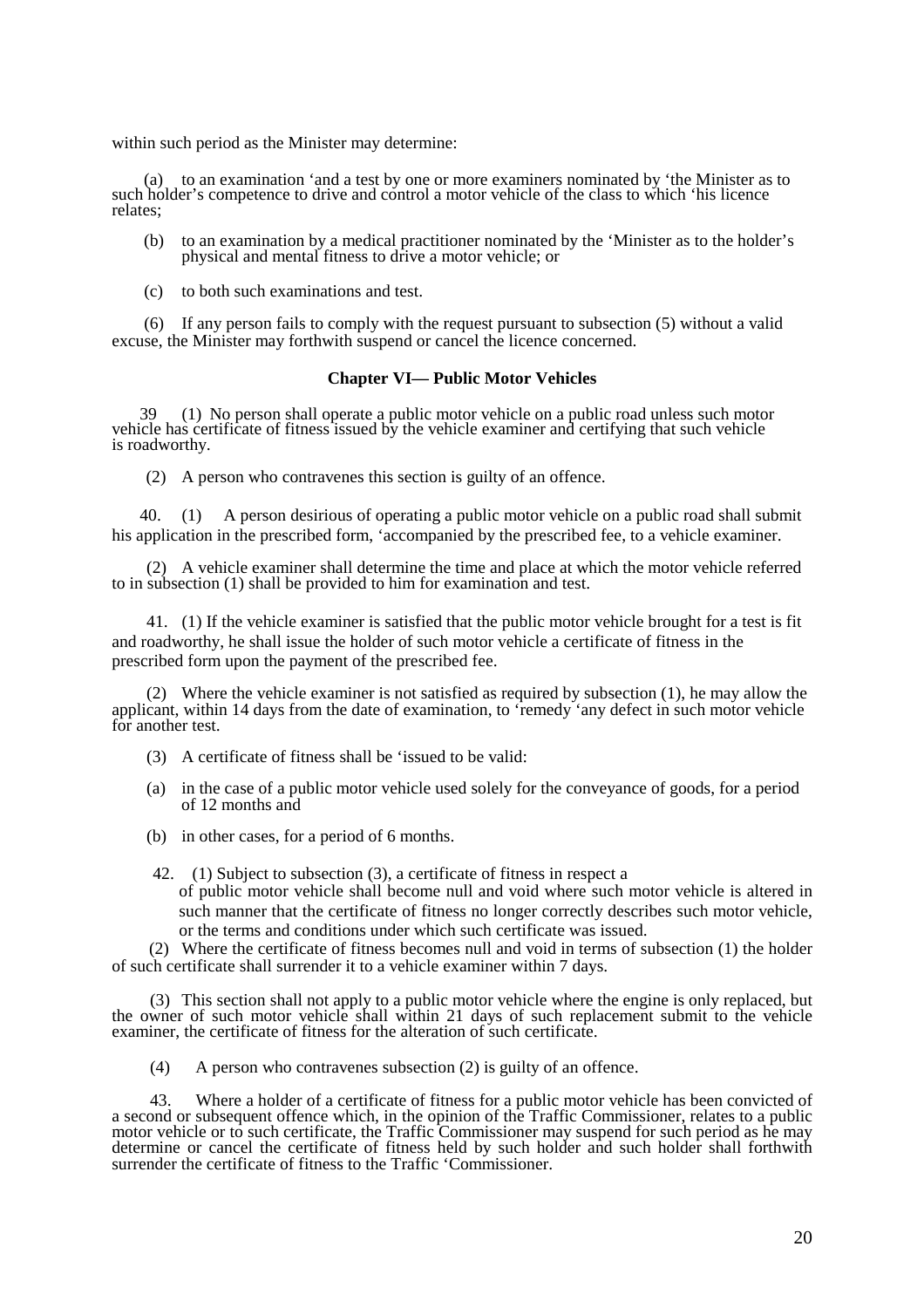44. (1) No person shall drive a public motor vehicle on a public road without strict adherence to the conditions of a public driving permit issued to him in the prescribed form.

(2) Any document issued by a competent authority in a prescribed territory and serving a similar purpose to that of a public driving permit shall be deemed to be a public driving permit in Lesotho.

(3) A driver of 'a public motor vehicle shall carry with him his public driving permit at all times when he 'is driving a public motor vehicle on a public road.

(4) A person who contravenes subsections (1) and (3) is guilty of an offence.

45. (1) A person desirous of obtaining a public driving permit shall submit his application therefor in the prescribed form accompanied by the prescribed fee, to the licensing officer.

 (2) The licensing officer shall issue applicant a public driving permit if he is satisfied; that the applicant:—

- (a) is in possession of a valid driving licence authorising him to drive that class of motor vehicle which he will drive as a public motor vehicle;
- (b) has successfully passed the prescribed examination. showing that he 'is competent to handle and drive a public motor vehicle;
- (c) is of good character and has not been convicted of driving a motor vehicle while under the 'influence of intoxicating beverages or drugs having narcotic effect or of reckless driving;
- (d) has a certificate issued by a medical practitioner that he is 'not disqualified in terms of section 29 to drive a public motor vehicle.

(3) For the purpose of subsection (2), (C), the licensing officer shall refer every application for a public driving permit, other than for a renewal of such permit, to the Lesotho Mounted Police to ascertain whether the applicant has any convictions recorded against him, any Lesotho Mounted Police officer is here-'by authorised to report accordingly.

(4) A public driving permit shall be issued to be valid for a period of 12 months.

(5) Where the holder of a public driving permit applies before such permit expires for a new public driving permit, the unexpired permit shall remain valid until such holder is notified of the result of his application by the licensing officer or in the case of an appeal pursuant to section 49, by the Minister.

46. (1) The Traffic Commissioner shall keep a suitable register or record in alphabetical order of all persons to whom public driving permits have been issued;

 (2) The Traffic Commissioner shall record in the register kept by him in terms of subsection (1), particulars of all convictions by and orders of any court affecting any public driving permit and any suspension, cancellation or endorsement of any permit of Which he has knowledge.

47. (1) Where any circumstances arise in relation to the holder of a public driving permit which in the opinion of the Minister would have justified the refusal of issuing a public diving permit to such holder or, the suspension or cancellation of a driving licence under section 38, or such holder has been convicted of a second or subsequent offence which relates to the driving or overloading of a motor vehicle or a failure to stop after or report an accident, the Minister may suspend or cancel the public driving permit held by such person.

(2) If a suspension or cancellation 'is effected pursuant to subsection (1), the person so affected shall forthwith surrender he public driving permit to the Minister.

(3) On the expiry of any period of suspension referred to 'in subsection (1), the Minister shall restore to the holder the public driving permit.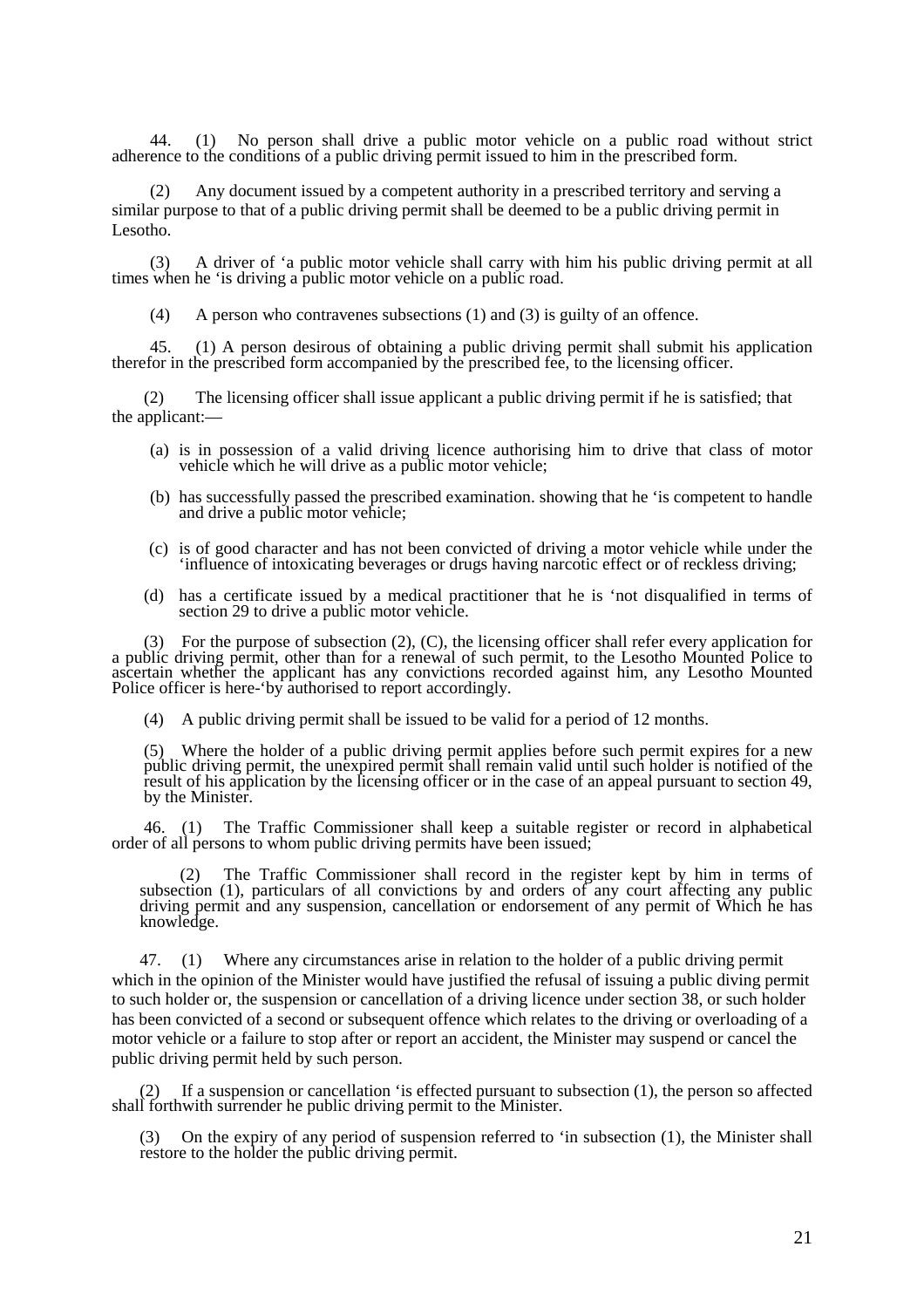(4) Where any circumstances referred to in subsection (1), arise in relation to the holder of a public driving permit issued from any of the contracting countries, the Minister may endorse the permit and inform such person that such permit is no longer in force within Lesotho.

- (5) A person who contravenes subsection (2) is guilty of an offence. 48. (1) No person who:
- - (a) is the owner of or in charge or in control of a public motor vehicle shall emp1oy or permit any other person who is not a holder of a public driving permit to operate such vehicle on a public road; or
	- (b) is a holder of a public driving permit shall allow such permit to be used by any other person.

(2) A person who contravenes subsection (1) is guilty of an offence and liable to M300 and 3 months imprisonment.

49. (1) Any person who is aggrieved at:

 (a) the refusal of a vehicle examiner to issue a certificate of fitness to him in respect of a public motor vehicle or to terms and conditions under which 'any such certificate was issued to him; or

(b) the refusal of a licensing officer 'to 'issue to him a public driving permit; or

(c) the suspension or cancellation of a certificate of fitness; may within 21 days of any such refusal, suspension or cancellation, lodge a written notice of appeal 'against such refusal, suspension or cancellation to the Minister and shall at the same lime submit a copy of such notice to the vehicle examiner of licensing officer concerned, as the ease may be.

(2) The vehicle examiner or licensing officer shall forthwith after receipt of the copy of the notice referred to in subsection (1), furnish the 'Minister with his reasons for the decision to which such notice refers.

- (3) For the purpose of deciding an appeal pursuant to subsection (1), the Minister may:
- (a) where such appeal concerns a certificate of fitness, cause the motor vehicle concerned to be examined and tested by an examiner nominated by him*,* 'and
- (b) require either party to such appeal to furnish such information and evidence as he may deem expedient.

(4) If such appeal is allowed, the vehicle examiner or the licensing officer, as the case may be, shall give effect to the decision of the Minister.

50. (1) It shall be the duty of the driver to check that public motor vehicle used to carry passengers is in the condition, before he begins his work as a driver of such motor vehicle.

(2) Whenever a public motor vehicle contains the number of passengers which it is permitted to carry pursuant to the conditions of the certificate of fitness for such vehicle, no person, other than a road transport inspector, an owner or 'his representative shall allowed by the driver or conductor to mount or enter such motor vehicle.

(3) A driver or conductor shall not permit any person to mount or alight and no person shall mount or alight from a public motor vehicle carrying passengers while it is in motion.

(4) A driver of a public motor vehicle shall not permit any person to be in front or beside him while such motor vehicle is in motion.

(5) A driver or conductor of a public motor vehicle carrying passengers shall not allow any goods to be placed in a passageway of such motor vehicle or in such position as to obstruct the view of the driver or impede full and free access to any entrance or exit of such motor vehicle or in such manner as to interfere with the reasonable comfort or convenience or to constitute a danger to any person in such motor vehicle.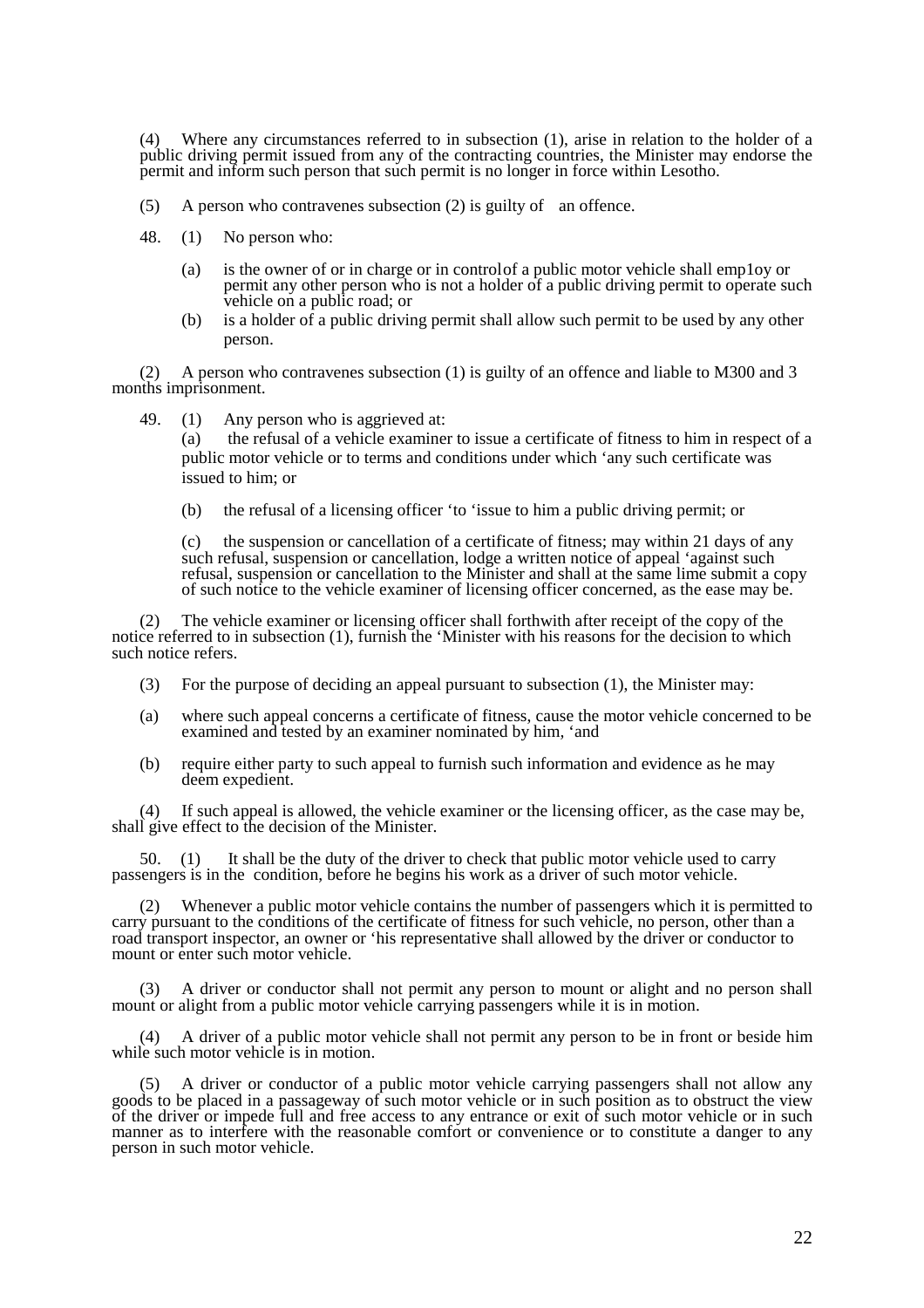(6) A driver or conductor of a public motor vehicle shall ensure that a least 2 means of exit are kept unobstructed in such vehicle at all times.

(7) A driver of a public motor vehicle carrying passengers shall on approaching any railway level crossing stop such motor vehicle within 15 metres but not less than 5 metres from the nearest rail of such crossing, turn the radio or the public address system, if any, off, listen and look in 'both directions along such rail for any approaching train and shall not proceed until he has ascertained that it is safe to do so:

Provided that this subsection shall not apply if the road or rail traffic at such crossing is controlled by booms or gates under the control of an attendant.

(8) A driver and a conductor are responsible for the maintenance of proper order in a public motor vehicle and shall exclude from such motor vehicle any person who shows not to comply with section 51 or with 'any lawful instructions given by them in pursuance of their duties.

- (9) A person who contravenes this section is guilty of an offence.
- 51. (1) No person shall, while travelling on a public motor vehicle:
	- (a) use obscene, indecent, offensive, or quarrelsome language or gestures;
	- (b) behave in an obscene, indecent, offensive or quarrelsome manner;
	- (c) wilfully interfere in any way with the reasonable comfort or convenience of the passengers in or upon such motor vehicle;
	- (d) wilfully obstruct or impede the driver or conductor of such motor vehicle;
	- (e) wilfully damage or dirty such vehicle.

(2) No person suffering from a contagious disease which might endanger other passengers shall travel in or upon a public motor vehicle, unless 'it has been specially hired for the purpose in which case it is the responsibility of the owner of the motor vehicle to arrange the cleaning 'and disinfection of such motor vehicle immediately after such travel.

(3) A person who contravenes this section is guilty of an offence.

52. (1) No person shall employ any person who is less than of 21 years of age 'as a driver and less than 17 years of age as a conductor in respect of a public motor vehicle which carries passengers.

- (2) A driver of a public motor vehicle shall not drive:
- (a) for any continuous period of more than 5 hours;
- (b) for continuous periods amounting in sill to more than 10 hours in any period of 24 hours commencing after midnight;
- (c) so that he has not at least 10 consecutive hours for rest in any period of 24 hours calculated from the commencement of any period of driving.
- (3) A person who contravenes subsections (1) and (2) is guilty of an offence.
- (4) For the purpose of subsection (2);

 (a) any 2 or more periods of time shall be deemed to be a continuous period unless separated by an interval of not less than an hour in which the driver is able to 'obtain rest and refreshment; and

(b) any time spent by the driver on other work in connection with the motor vehicle or its load shall be reckoned as time spent in driving.

#### **Chapter VII — Traffic Signs and Speed Limits**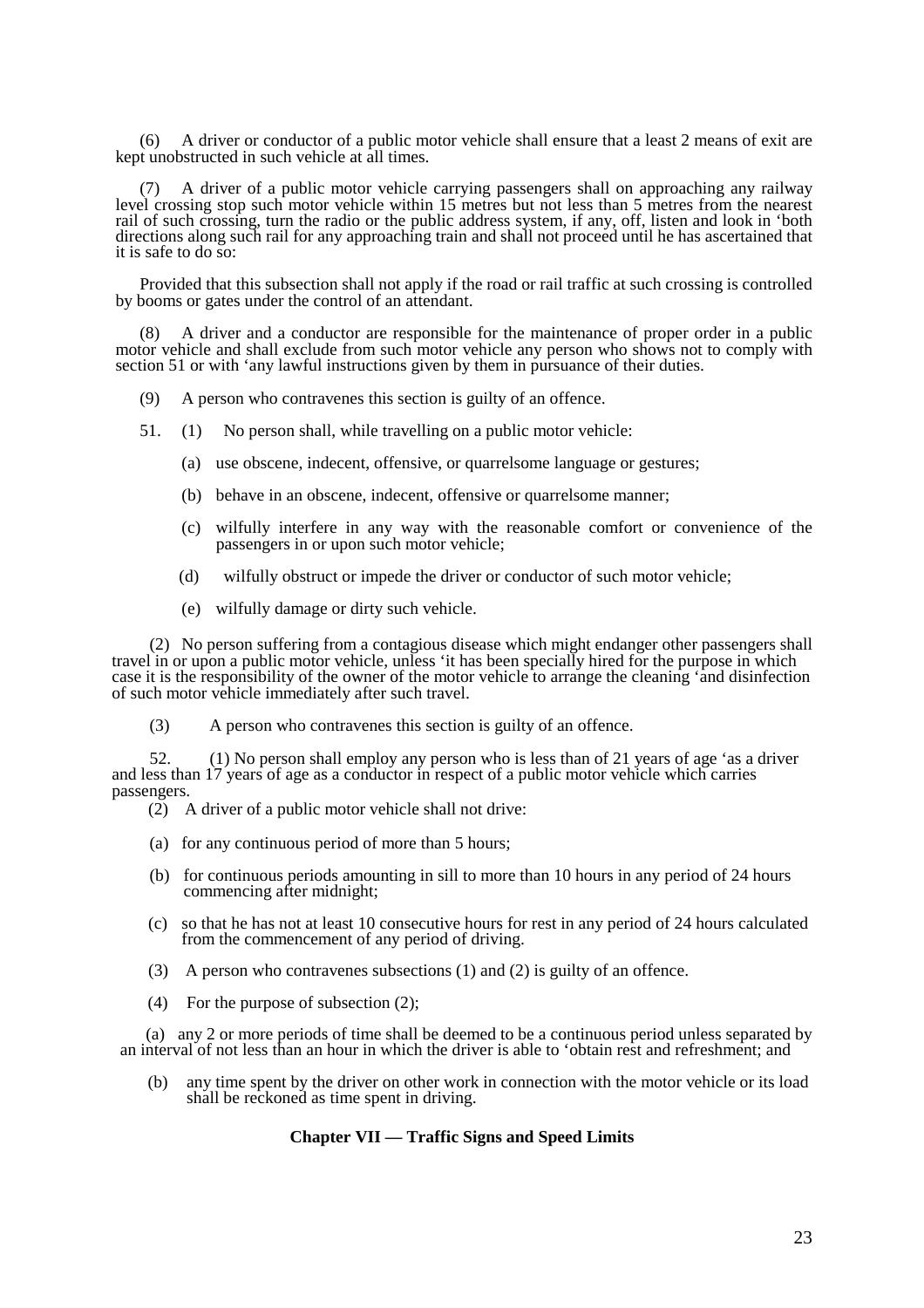53. Subject to this Act, the Minister may, for the purposes of prohibiting, restricting, regulating and controlling the use of a public road or a section of such road traffic, generally or any particular class of traffic, prescribe such signs, signals, markings or other devices known as traffic signs, their significance and the conditions and circumstances under which a traffic sign may be displayed on a public road as he may consider expedient.

54. (1) The Minister or any person :authorised by him, to display a either generally or specifically, may, in respect of any public traffic road, cause or permit to be displayed in the manner prescribed, sign such traffic signs as he may consider expedient.

The Minister may authorise students to organise patrols to be known as scholar patrols, to display in the manner prescribed, an appropriate traffic sign for the purpose of ensuring the safety of students crossing a public road.

(3) The Minister may authorise any association or club to display and subject to such conditions as he may consider expedient, traffic signs on any public road and any such association or club may thereupon, in the manner prescribed display a badge or other token of the association or club in conjunction with any such traffic sign.

(4) A traffic sign displayed 'in terms of the repealed law and which conforms to a traffic sign referred to in section 53, shall be deemed to be displayed in terms of this law.

(5) No person who is not authorised by this section shall display any traffic signs on a public road.

(6) A .person who contravenes subsection (5) is guilty of an offence and liable to M200 and 2 months imprisonment.

The Minister may, by written notice, require the owner or occupier of any land on which any traffic sign or other thing resembling a traffic sign is displayed which obscures the view or interferes with the effectiveness of any traffic sign, to remove such sign or thing within a stated period and, if such owner or occupier fails to comply with such notice he is guilty of an offence and liable to M<sub>200</sub> and 2 months imprisonment.

Notwithstanding anything to the contrary contained in 'this section, the Minister may subject to such conditions as he may consider expedient .authorise any person to display on a Public road any sign, signal, marking or other device for the purpose of ascertaining the suitability thereof.

A person who removes or wilfully or negligently damages, or, without proper authority alters the position of any inscription, lettering, colour or design of traffic sign, or any sign, signal, marking or other device referred to in subsection (8), displayed in terms of this Chapter, is guilty of an offence and liable to M300 and 3 months imprisonment.

55. (1) Road users shall comply with the instructions conveyed by traffic signs, traffic light signals and road markings even if the instructions appear to contradict other traffic regulations.

Instructions conveyed by traffic light signals shall take precedence over those conveyed by traffic signs regulating priority.

Instructions given by police traffic officers directing traffic shall take precedence over those conveyed by traffic signs, traffic light signals and road markings, and over traffic regulations.

(4) A person who contravenes this section is guilty of an offence.

(5) When directing traffic, the police traffic officers shall be easily identifiable at a distance at night and by day.

56. A person who, unless otherwise directed by a police traffic officer, fails to comply with any direction conveyed by a traffic sign displayed in the manner prescribed is guilty of an offence and liable to Ml00 and 1 month imprisonment.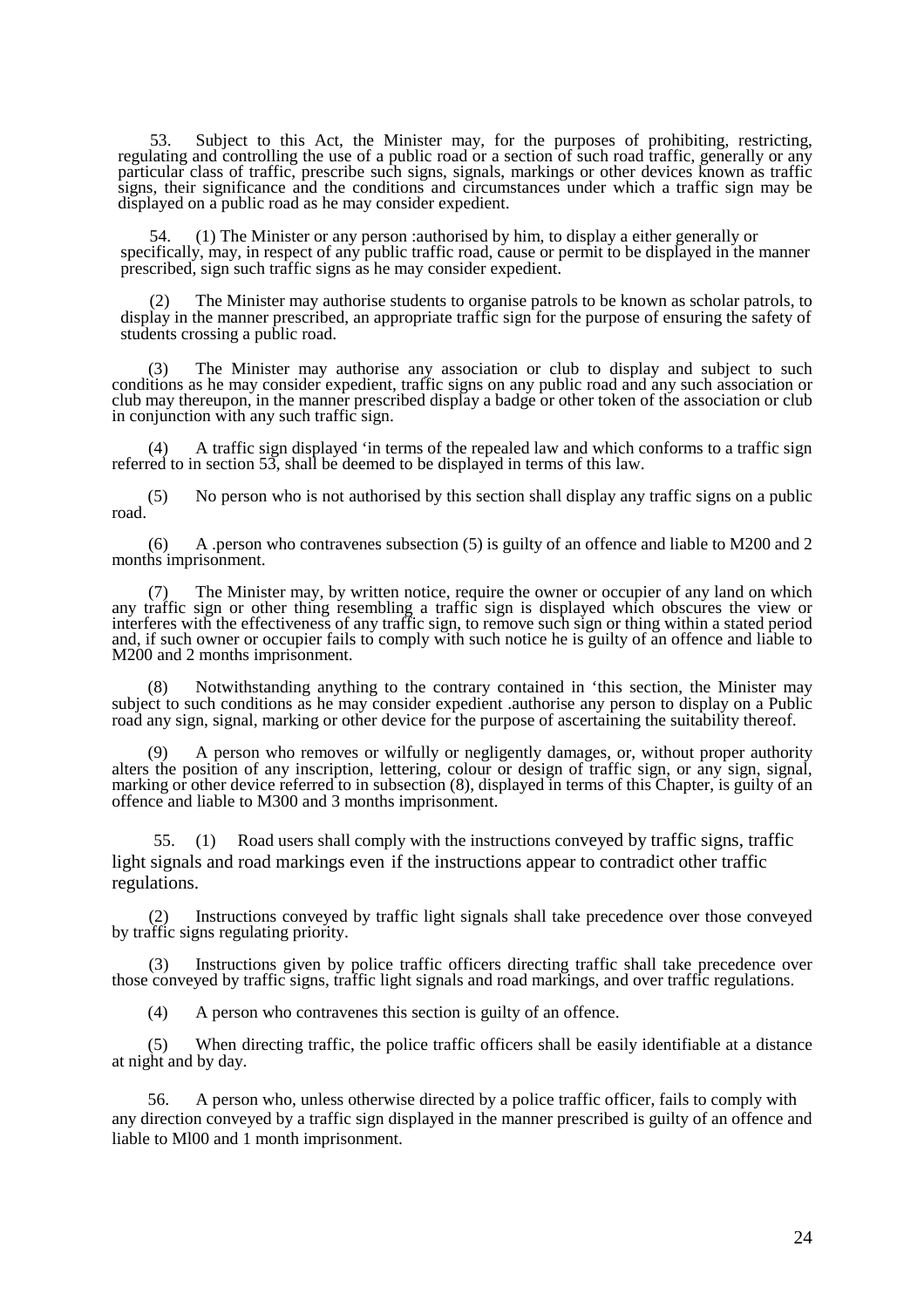57. (1) Unless an appropriate traffic sign is displayed to the contrary, every public road or section thereof within a built-up limits up area, shall be subject to a general speed limit of 50 kilometres 'per hour, and every public road or section thereof outside built-up areas shall be subject to a general speed limit of 80 kilometres per hour.

(2) The Minister may prescribe 'a special speed limit for any road or section thereof or for any particular class of vehicle in excess of which no person shall drive such vehicle on a public road.  $(3)$ Any person who contravenes subsections  $(1)$ , and  $(2)$ , is guilty of an offence.

#### **Chapter VIII— Rules of the Road**

58. (1) Road users shall avoid any behaviour likely to endanger or obstruct traffic, to endanger persons or to cause damage to public or private property.

(2)Road users shall not obstruct traffic or risk making it dangerous by throwing, depositing or leaving any object or substance on the public road.

If a 'road user bias created obstruction or danger on the public road, he shall take all necessary steps to remove it as soon as possible and, if he cannot 'remove it immediately, to warn other road users of its presence.

(4)A person who contravenes this section is guilty of an offence.

59. (1) A person driving 'a motor vehicle on a public road shall do so by driving on the left side of a two-way carriageway and, where such carriageway is of sufficient width, in such manner as not to encroach on that 'half of the carriageway to his right:

Provided that such encroachment shall be permissible —

(a) where a traffic sign so directs and when it can be done without obstructing or endangering other traffic or property; or

(b) in compi1iance with a direction of a police officer.

(2) On a two-way carriageway having 3 lanes no driver shall take the lane situated at the edge to his right side of the carriageway

(3) On a two-way carriageway having 4 or more lanes no driver shall take the lanes situated entirely on the half of the carriageway to his right

(4) Where a road comprises 2 carriageways, no driver shall take the carriageway situated to his right.

(5) A person who contravenes this section is guilty of an offence.

60. (1) A driver of a motor vehicle, intending to pass any other road proceeding in the same direction on a public road shall pass to the right thereof at a safe distance and shall not again drive on the left side of the carriageway until safely clear of the other road users to passed:

Provided that in the circumstances as aforesaid, passing to the left of another 'road user shall be permissible if the driver can do so with safety to both himself and other traffic or property and —

- (a) the driver to be overtaken has signalled his intention to turn to the right and moved his motor vehicle or animals over towards that side in order to the right for the purpose of taking another road or entering a property bordering on the road, or to stop on that side;
- (b) such road is a public road in a built-up area; and

(i) is restricted 'to traffic moving in one direction; and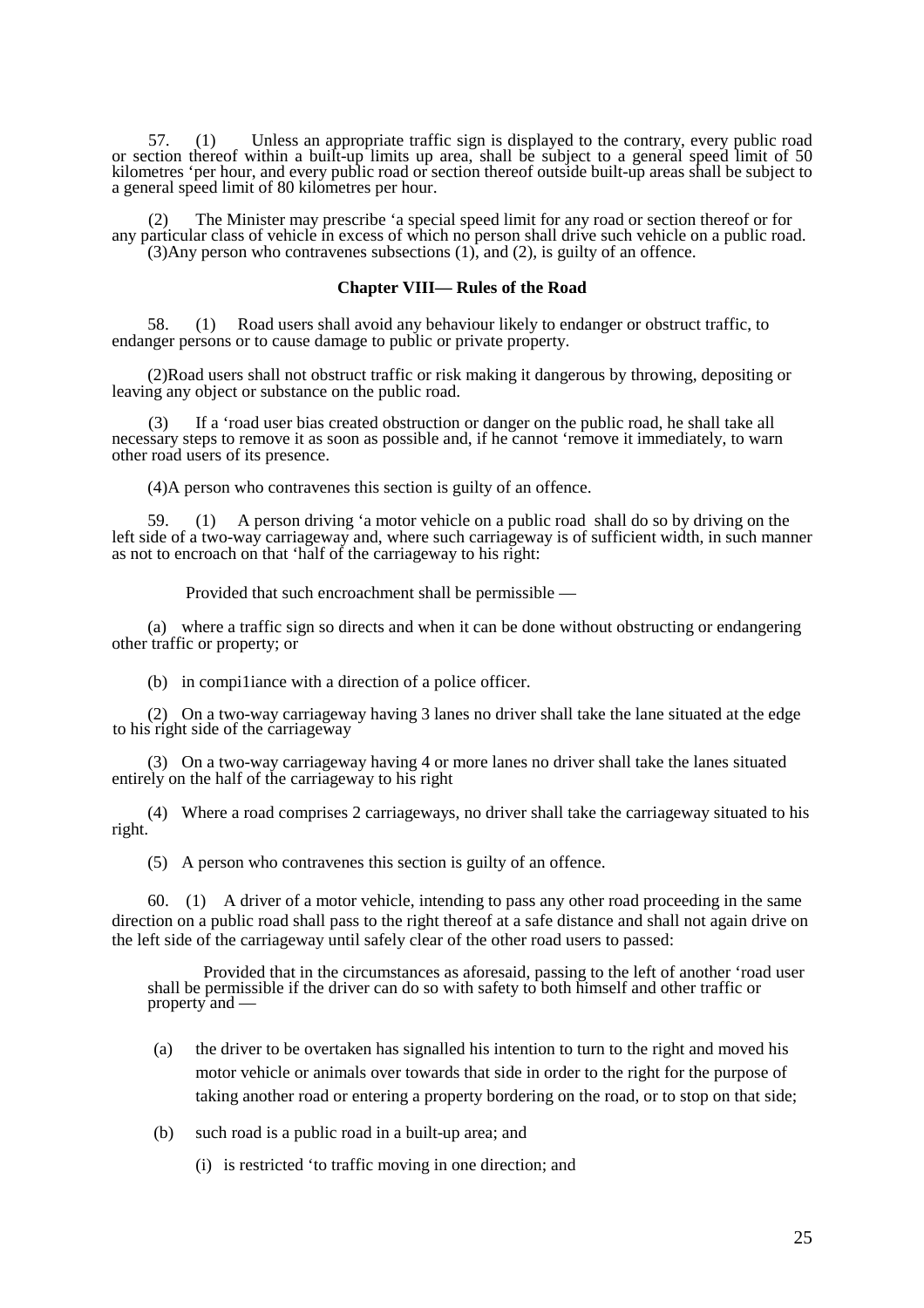(ii) the carriageway is of sufficient width for 2 or more lines of traffic;

 (c) the carriageway ad such road is restricted to traffic moving in one direction and is divided into traffic lanes by appropriate road markings;

 (d) he is driving in compliance with the directions of a police traffic officer or in traffic which is under the general direction of such officer and in accordance with such direction.

(2) In no event shall 'any 'overtaking referred to in subsection (1) 'be done by driving on the shoulder of the carriageway or on the edge of the public road concerned.

- (3) Before overtaking, every driver sha1l make sure that:
- (a) no driver following him has begun to overtake him;
- (b) the driver ahead of him in the same lane has not given warning of his intention to overtake another;
- (c) he lane he is about to take is clear far enough ahead, having regard to difference between the speed of his vehicle while overtaking, and that of the road users to be overtaken; and
- (d) except when using 'a lane dosed to oncoming traffic, he will 'be able without inconvenience to the road users overtaken to resume the position prescribed in section 59.

(4) A driver of a motor vehicle shall not overtake other traffic proceeding in the same direction on a 'public road When;

- (a) approaching the crest ad hill;
- (b) on bends; or
- (c) the visibility is inadequate;

unless there are at these points manes defined by longitudinal road markings and overtaking is carried out without leaving the lanes marked as closed to oncoming traffic.

(5) On carriageways with at least 2 lanes reserved for traffic moving in the direction in which the driver is proceeding if he is obliged to overtake again, he shall do so if there is no undue inconvenience to the drivers of fast motor vehicles and remain in the lane he bias occupied for the first overtaking maneuver without 'resuming the position prescribed in section 59.

(6) When subsection (5) is applicable and the density of traffic is such that motor vehicles do not only occupy 'the entire width of the carriageway 'reserved for traffic taking the direction in which they are moving 'but also move only at a speed governed by that at the motor vehicle proceeding in that lane;

- (a) the movement of the motor vehicle in one lane at a 'higher speed than that of those in another shall not be deemed to constitute overtaking within the meaning of this section;
- (b) a driver not in the lane nearest to the edge of the carriageway on the left may change lines only 'in order to prepare to turn right or left or to park.

(7) When moving tin lanes as described in subsections (5) and (8) if the lanes are indicated on

the carriageway by longitudinal markings, drivers shall not straddle these markings.

No driver of a motor vehicle shall overtake another motor vehicle other than a twowheeled cycle or a two-whee1ed motorcycle without a side-car:

- (a) immediately before or on an intersection except;
	- (i) in the case provided in subsection  $(1)$  (b):
	- (ii) where the road on which overtaking takes piece has priority at the intersection;
	- (iii) where traffic is directed at the intersection by a police officer or by traffic light signals;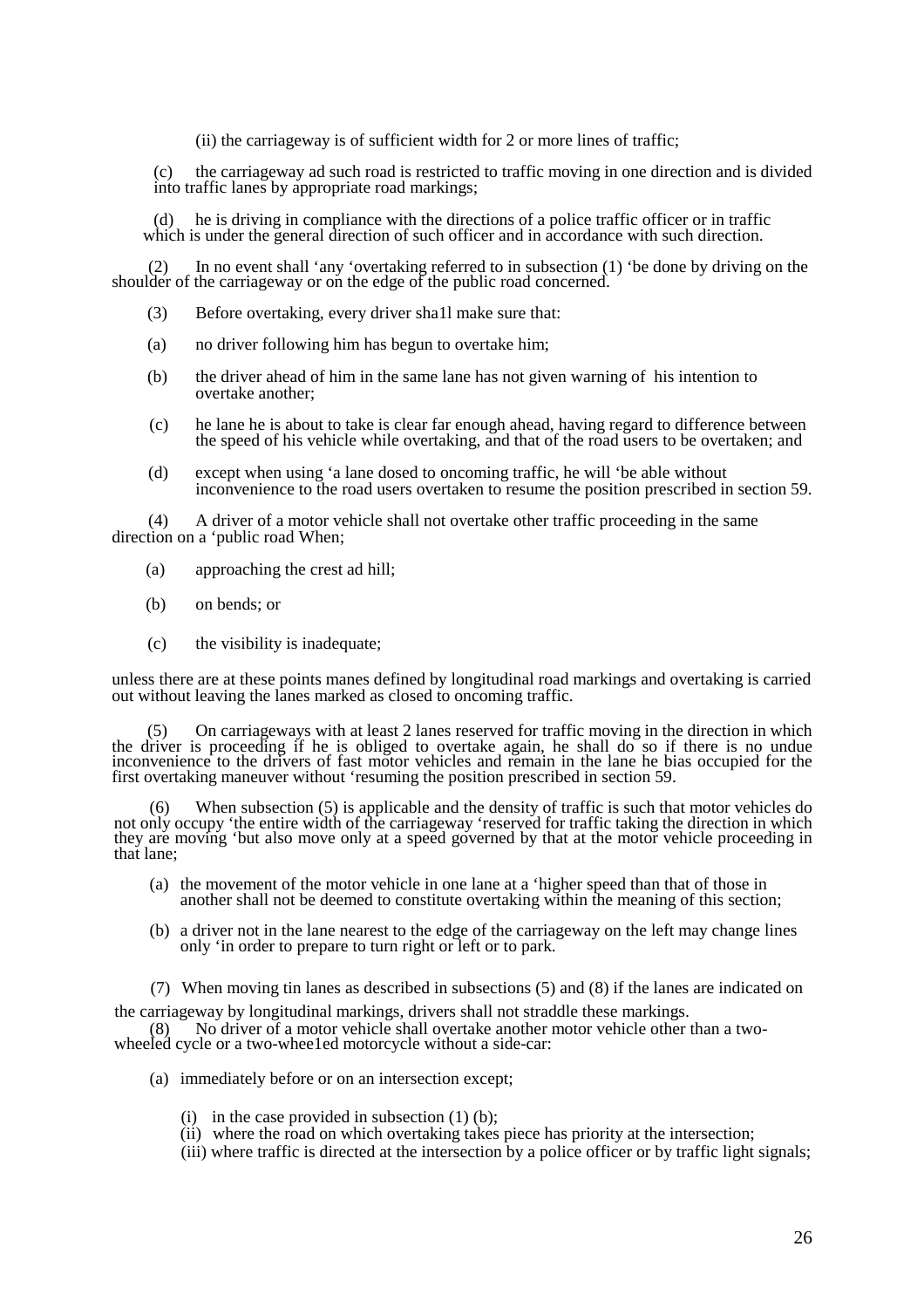(b) immediately before or on a level crossing.

(9) A driver of a motor vehicle shall not overtake another motor vehicle which is approaching a pedestrian crossing marked on the carriageway or sign posted as such or which is Stopped immediately before the crossing otherwise than at a speed low enough to stop immediately if a pedestrian is on the crossing.

(10) A driver of a motor vehicle who perceives that a driver following him wishes to overtake him shall keep close to the edge of the left side of the carriageway and refrain from accelerating and, if his motor vehicle is s1ow or bulky or is required to observe a special speed limit slow down if necessary pull into the side as soon as possible to allow the motor vehicle following him to overtake.

(11) A person who contravenes this section is guilty of an offence.

61. (1) When passing oncoming traffic a driver shall leave sufficient lateral space and, if necessary, move dose to the edge of the left side of the carriageway and if in so doing he finds his progress impeded by an obstruction or by the presence of other road users, he shall slow down and if necessary stop to allow the oncoming road user or road users to pass.

(2) On mountain roads and steep roads, where the passing of oncoming traffic is impossible or difficult, the driver travelling downhill shall pull to the side of the road in order to give way to motor vehicles proceeding uphill except where the arrangement of lay4bys is such that the motor vehicle proceeding uphill has a lay-by ahead of it and the need for one of the vehicles to reverse can be avoided if the motor vehicle proceeding uphill pulls into that lay-by.

62. (1) A driver of a vehicle shall have his vehicle under control in all circumstances and shall adjust his speed in such a way that he can stop his motor vehicle within his range of forward vision and short of any foreseeable obstruction.

> (2) A driver of a vehicle shall slow down and, if necessary stop whenever circumstances so require and particularly when visibility is not good.

(3) A driver of a vehicle shall not impede the normal progress of other vehicles by travelling abnormally slowly without proper cause.

(4) A driver of a vehicle moving behind another shall keep at a sufficient distance from the other vehicle so as to avoid collision should the vehicle in front suddenly slow down or stop.

(5) Outside built-up areas, in order to facilitate overtaking, a driver of a motor vehicle or a combination of motor vehicles of more than 3500kg permissible maximum weight, or more than 10 metres overall length, shall, except when he is overtaking or preparing to overtake, keep at such distance from other vehicles ahead of them so that other vehicles overtaking them can do so without any danger:

Provided that this subsection shall not apply In every dense traffic and in circumstances where overtaking is prohibited.

 63. (1) A driver of a vehicle wishing to perform a maneuver on a public road, shall first make sure that 'he can do so without risk of endangering or impeding other road users travelling behind or ahead of 'him or about to pass him, having regard to their position, direction end speed.

(2) Before turning or before a maneuver involving moving laterally, a driver of a vehicle shall give clear and sufficient warning of his intention by means of direction indicators, or failing this, by giving an appropriate hand signal and shell continue to do so throughout the manoeuvre.

In built-up areas, in order to facilitate the movement of passenger carrying public motor vehicles the drivers of other vehicles shall stow down and if necessary stop to give the public motor vehicle priority to move off from stops marked as such.

(4) A driver of a vehicle who contravenes this section is guilty of an offence.

64. (1) A driver of a vehicle shall not apply brakes abruptly unless it is necessary to do so for safety reasons.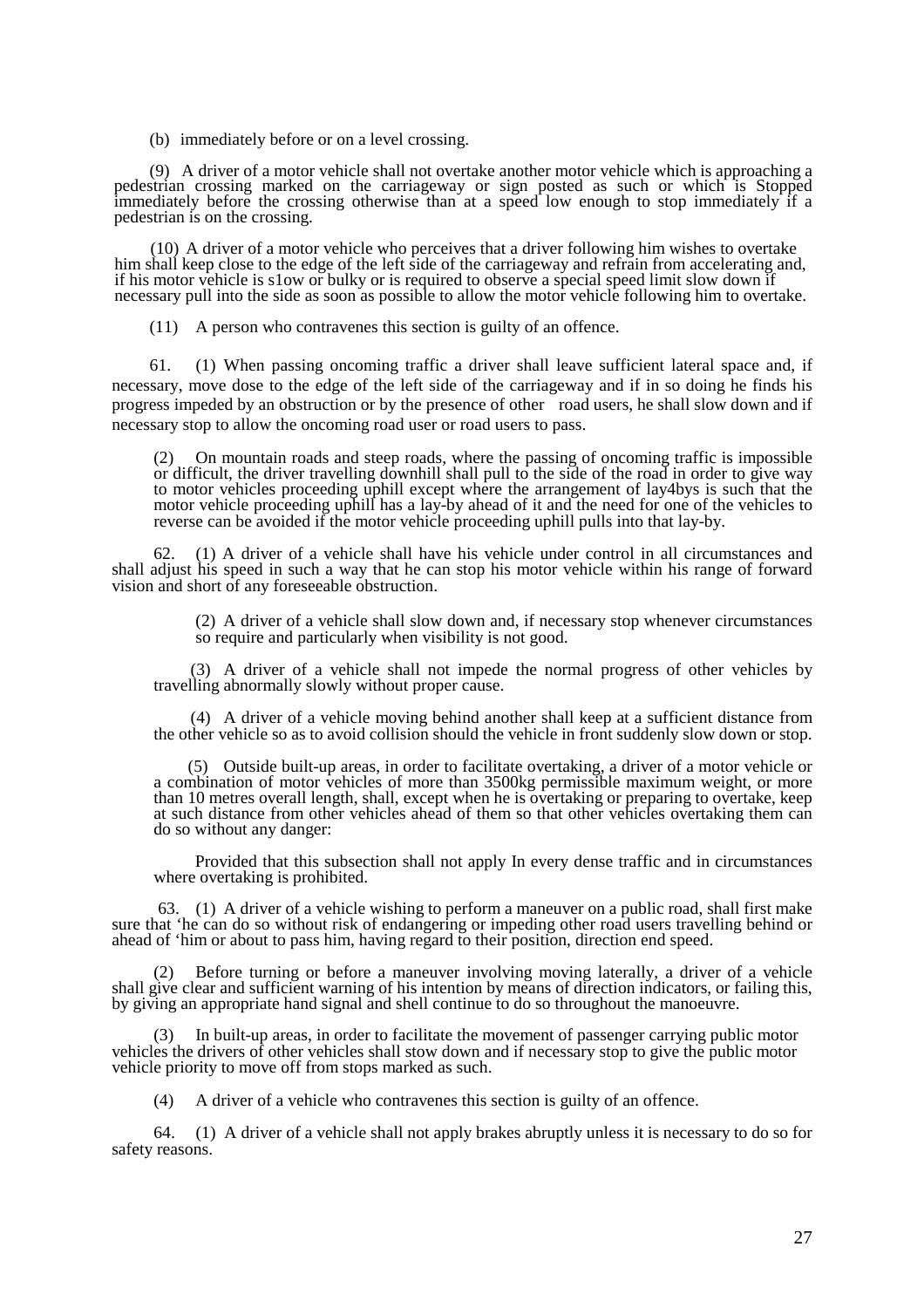(2) A driver of a vehicle 'intending to stow down or stop shall, except where such slow down is in response to an imminent, danger, first make sure that he can do so without danger or undue inconvenience to other drivers, and, give a clear and timely warning of his intention to do so by using the stop lights of his motor vehicle or by giving the prescribed hand signal.

(3) A driver of a vehicle who contravenes this section is guilty of an offence.

65. (1) A driver of a vehicle approaching an intersection shall exercise such extra care as may be appropriate to local conditions and, in particular drive at such speed as to enable him to stop to allow a vehicle having the right of way to pass.

A driver of a vehicle on a public road shall give way, at intersections other than those specified in subsection (3), to vehicles approaching from his right side unless his entry into such junction is controlled by an instruction, given by a police traffic officer or a direction conveyed by a road traffic sign.

(3) A driver of a vehicle emerging from a path or an earth track on to a public road other than a path or an earth track shall give way to vehicle travelling on that road.

(4) A driver of a vehicle emerging on to a road from property bordering thereon shall give way to vehicles travelling

on that road.

(5) Even if the traffic signals authorise him to do so, the driver of 'a vehicle shall not enter an intersection if the density of traffic is much that he will probably be obliged to stop on the intersection, thereby obstructing or preventing the passage of cross traffic.

(6) A driver of a vehicle, who has entered an intersection where traffic is regulated by traffic light signals may clear the intersection without waiting for the way to be opened in the direction on which he wishes 'to proceed provided that this does not impede the progress of other road users moving In the open direction.

(7) A driver of a vehicle who contravenes this section is guilty of an offence.

66. (1) A driver of a vehicle on a public who desires to turn to the left, shall, having due regarded to section 65, before he makes the point at which he intends to turn, indicate by means of direction Indicators fitted to his vehicle, or by the prescribed hand signal, his intention to turn 'and shall make such turn with due care and merge into such traffic stream as may at the time be proceeding along, towards or into the public road into which he desires to turn.

(2) A driver of a vehicle on a public road who desires to turn to the right shall indicate by means of direction indicators fitted to his vehicle or by the prescribed hand signal his intention to turn and shall not effect such turning unless he can do so without obstructing or endangering other traffic  $and$  —

(a) if he is driving a vehicle on a two way carriageway:—

(i) he shall steer such vehicle as near as circumstances may permit to the immediate left of the middle of the carriageway on which he is travelling;

(ii) where the turn is at an intersection, he shall not encrouch on the right half of the carriageway Into or out of which he intends to turn, except in the intersection itself but shall in any event pass to the left of any traffic island in such intersection or comply with the direction conveyed by any appropriate traffic sign;

(b) if he is driving a vehicle on a one way carriageway:

(i) he shall steer such vehicle as near as the circumstances permit to the right side of such carriageway; and

(ii) where the turn is at 'an intersection, he shall not encroach on the right half of the carriageway into which he intends to turn except in the intersection itself but shall in any event pass to the left of any traffic island in such intersection or comply with the direction conveyed by an appropriate traffic sign.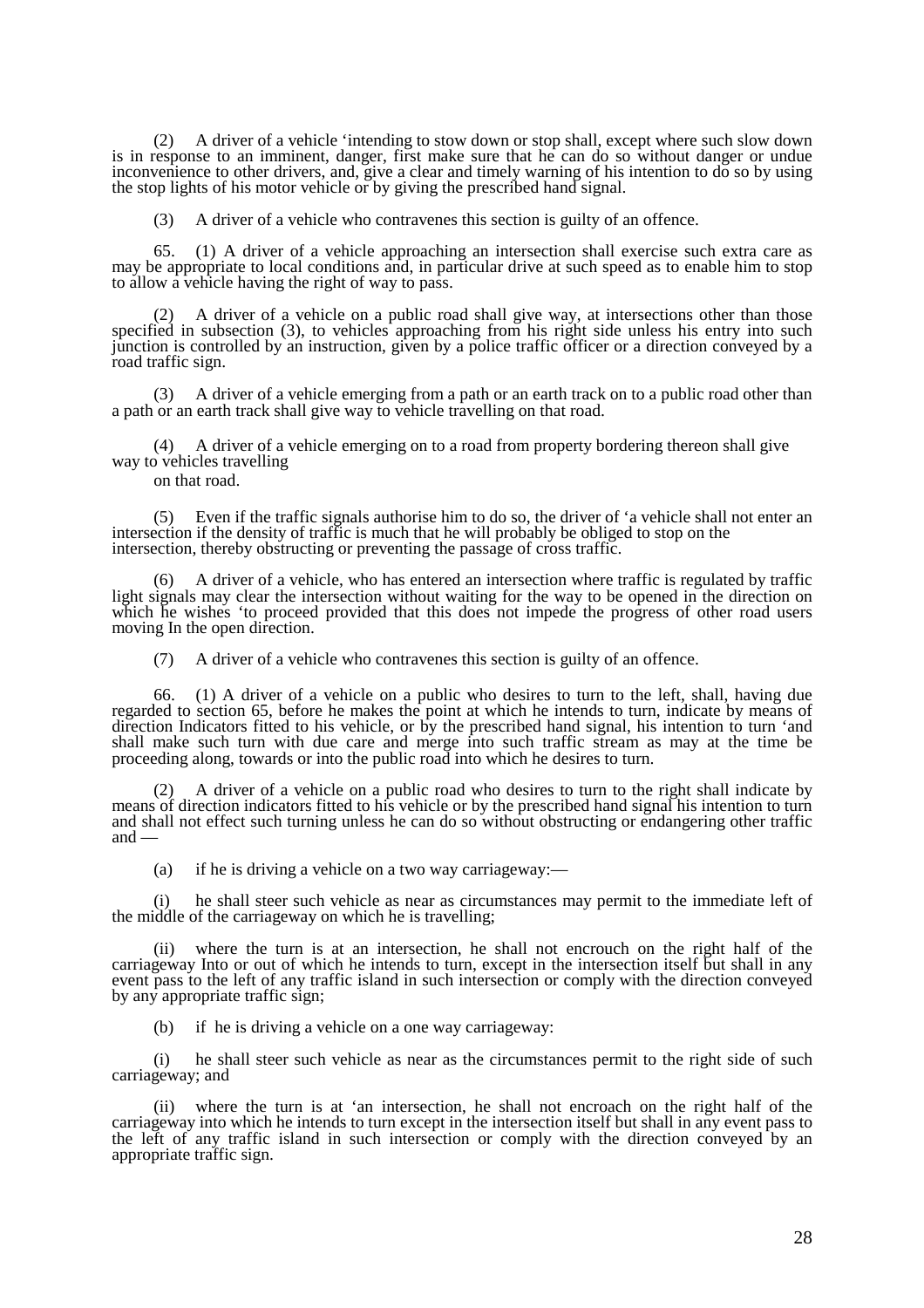(3) A driver who contravenes this section is guilty of an offence.

67. (1) No person shall operate any vehicle on a public road towing another vehicle, other than a trailer.

(a) unless the tow-rope or chain or other connecting appliance is so adjusted that the distance separating the two vehicles is at least 3 metres but does not exceed 6 metres:

Provided that this paragraph shall not apply if the other end of the towed vehicle is carried clear of the groundor where the towed vehicle is connected with the towing vehicle with a tow-bar;

(b) unless the towed vehicle is securely attached to the towing vehicle and is under proper control;

(c) unless the means of connection between the two vehicles has been rendered easily discernable to other users of such public road;

(d) un1ess there is 'a person in control of the steering apparatus of the towed vehicle, and such person holds a licence entitling him to drive the class of vehicle which is being towed:

Provided that this paragraph shall not apply when the vehicle is so towed or carried that it is clear of the ground or when the towed vehicle is connected to the towing vehicle by a steering locktow-bar;

- (e) sit a speed in excess of 40 kilometres per hour unless the connecting appliance is a tow bar;
- (f) if the towed vehicle is conveying passengers; or

(g) if the towed vehicle is a vehicle without efficient brakes, unless it is carried clear of the ground. or the connecting appliance is a tow-bar;

(2) A person who contravenes this section is guilty of an offence.

68. (1) A driver of a vehicle shall exercise extra care in approaching and traversing level crossings and in particular approach such level crossings at a speed reasonable to enable him to stop before such level crossing if circumstances so require.

(2) Without prejudice to the obligation to obey sin instruction to stop given by a light signal or a sound signal, no road user shall enter a level crossing at which the gates or half-gates are across the road, or in a process of being placed across the road or in a process of being raised.

(3) If a level crossing is not equipped with gates, half-gates or light signals, no road user shall enter it without making sure

that no rail borne vehicle is approaching.

(4) No road user shall linger while traversing a level crossing, and if a vehicle is compelled to stop, the driver thereof shall endeavour to move such vehicle off the track, and if he is unable to do so, immediately do everything he can to ensure that the drivers of rail borne vehicle are warned of the danger in time.

(5) A person who contravenes this section is guilty of an offence.

69. (1) Without prejudice to section 66, the driver of vehicle may pass to the left or to the right of islands, posts or other devices set up on the carriageway on which he is travelling, except:

(a) where the tide on which the island, post or device shall be passed is indicated by a sign;

(b) where the island, post or device is on the centre-line of a two way carriageway the driver shall keep to the left side of the island.

(2) A driver of a vehicle who contravenes this section is guilty of an offence.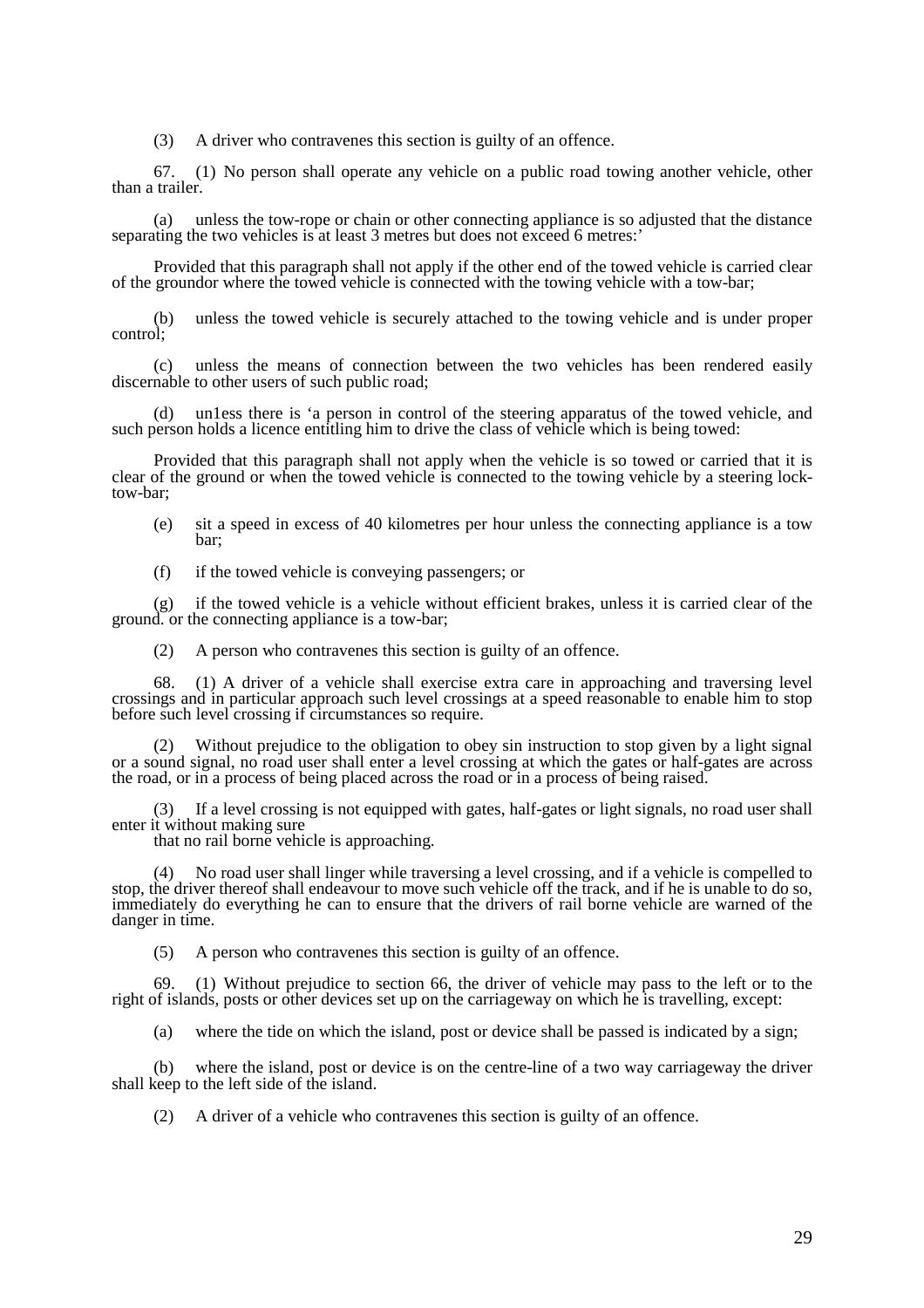70. (1) Outside built-up areas, standing or parked vehicles or halted animals shall so far as possible be stationed elsewhere than on the carriageway, but not on cycle tracks or on pavements and verges especially provided for pedestrian traffic.

(2) Animals halted and vehicles standing or parked on a two way carriageway shall be kept as close as possible to the left side edge of the carriageway, unless it is prohibited by this Act, or at places specially marked for standing and parked vehicles.

(3) Animals halted and vehicles standing or parked on a one way carriageway outside builtup areas shall be kept as close as possible to the left tide edge of the carriageway unless it is prohibited by this Act.

(4) Animals halted and vehicles standing or parked on a one way carriageway within built-up 'areas may be kept as close as possible to the edges of both sides of the carriageway, unless ft is prohibited by a traffic sign, or at places specially marked for standing and parked vehicle.

(5) Vehicles other than two-wheeled cycles end two wheeled motor cycles without 'a side-car shall not stand or be parked two abreast on the carriageway.

(6) Except in order to avoid an accident or in compliance with 'a traffic sign or with a direction given by a police officer or for any cause beyond the control of a driver, no person shall keep his vehicle standing or parked on a carriageway:

- (a) in contravention of any traffic sign;
- (b) on pedestrian crossings, on crossings for cyclists, and on level crossings;
- (c) on railway tracks on the road or so close to such tracks that the movement of radii borne traffic might be Impeded;
- (d) on pavements for pedestrians and cycle tracks;
- (e) alongside or opposite an excavation or obstruction on the public road 'if ether traffic would be obstructed or endangered by such standing or parking;
- (f) within any tunnel or subway or on any bridge or within 10 metres of any subway or bridge, save in such spaces as may specially be marked for standing or parked vehicles;
- (g) dose to the crest of hills, and on bends where visibility is not sufficient for the vehicle to be overtaken in complete safety;
- (h) beside a longitudinal road marking, where paragraph (f) does 'not apply but the width of the carriageway between the marking and the vehicle is less than 3 metres and the marking is such that the vehicle approaching it on the same side are forbidden to cross;
- (i) in or within 10 metres of the beginning or end of any part of a carriageway where the normal width thereof has for any reason been constricted;
- (j) in any other place where the standing or parking of the vehicle would likely consitute a danger or any obstruction to other traffic.
- (7) No person shall park a vehicle on a carriageway:
- (a) within 5 metres of pedestrian crossings marked by appropriate traffic signs;
- (b) within 5 metres of any intersection, level crossing or bus stop;
- (c) 'in front of vehicle entries to properties;
- (d) at any place where the parked vehicle would prevent access to another vehicle properly parked or prevent such other vehicles from moving out;
- (e) at any place where the parked vehicle would conceal traffic signs or traffic light signals from view of road users;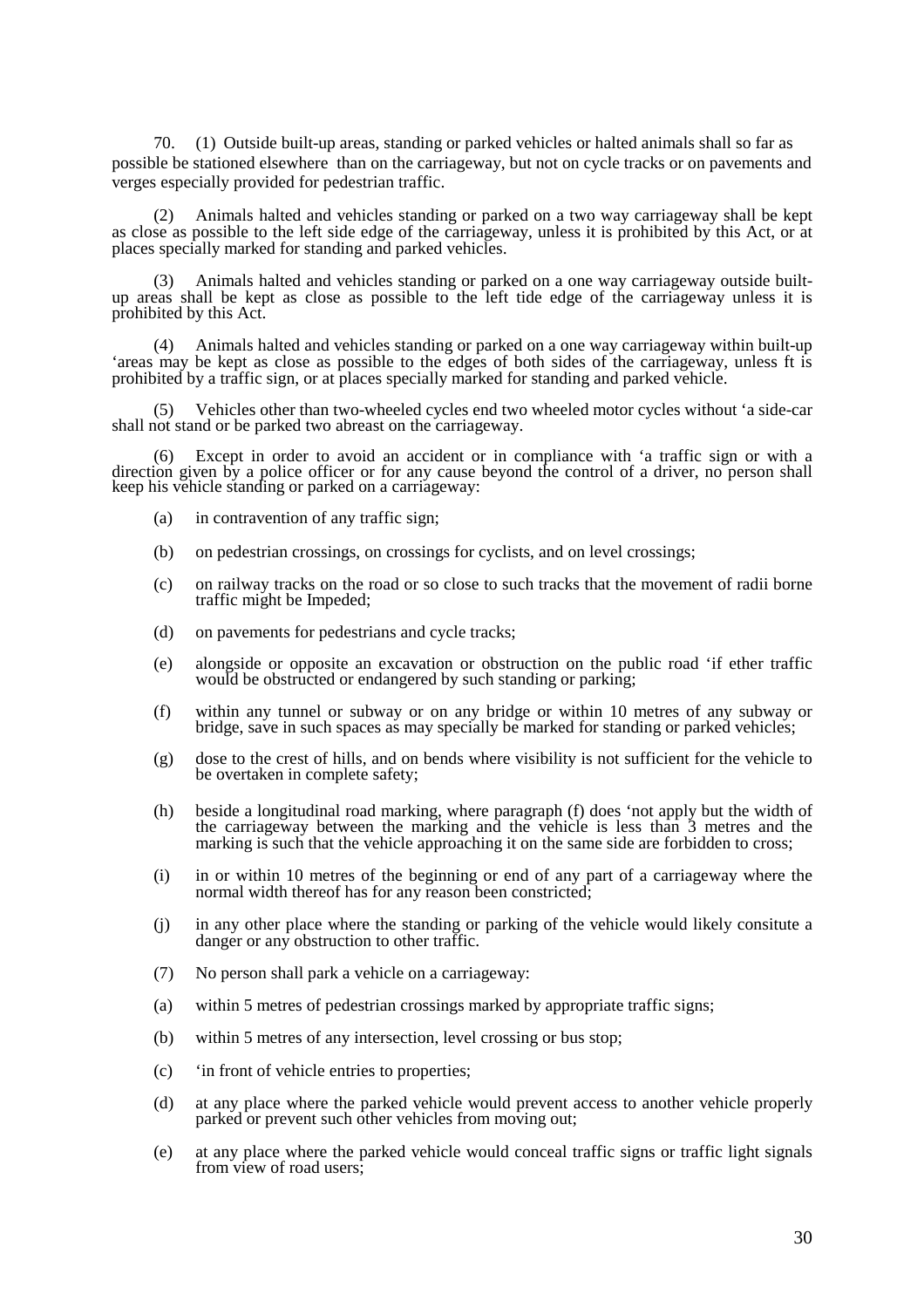(f) in such manner as to encroach upon pavement, if any;

(g) with the outside of any left hand wheel of the vehicle more than 40 centimetres within the carriageway unless such parking is done in conformity with an appropriate traffic sign.

(8) A driver shall not leave his vehicle or animals without having taken all necessary precautions to avoid any accident and in the case of a motor vehicle, without having set its brake or having adopted such other method as will effectively prevent the motor vehicle from moving or being used without authority.

Every motor vehicle other than a 2 wheeled motor cycle without a side car and every trailer coupled or uncoupled, shall, when stationary on the carriageway outside a built-up area, be signalled to approaching drivers by means of a warning device in the prescribed form placed not less than 30 metres from the vehicle near the edge of the carriageway on both sides of such vehicle:

(a) if the vehicle is stationary at night on the carriageway in circumstances such that approaching drivers cannot be aware of the obstacle which the vehicle constitutes;

(b) if the driver, in other cases has been compelled to halt his vehicle at a place where standing is prohibited.

(10) A person who contravenes this section is guilty of an offence.

71. (1) Section 70 shall not apply in respect of an ambulance a fire engine, a vehicle used by<br>a police officer in the execution of his duty or a vehicle used on the construction or maintenance of a<br>public road or the supp

(2) The Minister may in such circumstances and subject to such conditions as he may consider expedient, exempt any medical practitioner or any other person whose profession or physical condition so requires, from the provisions of section 70.

72. (1) No driver of a vehicle on a public road shall:

(a) cause such vehicle to travel backwards unless it can be done in safety and is not done for a greater distance or time than is necessary for the safety or reasonable convenience of any occupant of that vehicle or of other traffic on such road;

- (b) follow another vehicle more closely than is reasonable and prudent having regard to the speed of such other vehicle and the traffic and the condition of the carriageway;
- (c) permit any person to occupy any position in or on such vehicle which 'may prevent the driver from exercising complete control over the movements of the vehicle or signalling his intention of stopping, slowing down or changing direction;
- (d) permit any person to take hold of or interfere with the steering or operation mechanism of the vehicle;
- (e) occupy such position that he has not complete control over such vehicle or has not a full view of the road and traffic ahead of such vehicle;
- (f) fall to give an immediate and absolute right of way to a vehicle sounding a siren or bell pursuant to section 55;
- (g) allow any portion of his body to protrude beyond such vehicle while it is in motion on such road except for the purpose of giving any hand signal which he us required to give in terms of this Act or unless he is engaged in examining or testing such vehicle;
- (h) permit any person or animal to occupy the roof, step or running board of such vehicle while such vehicle is in motion;
- (i) cause or allow the engine thereof to run in such manner that it emits smoke or fumes which would not be emitted if the engine were hi good condition or run in an efficient manner;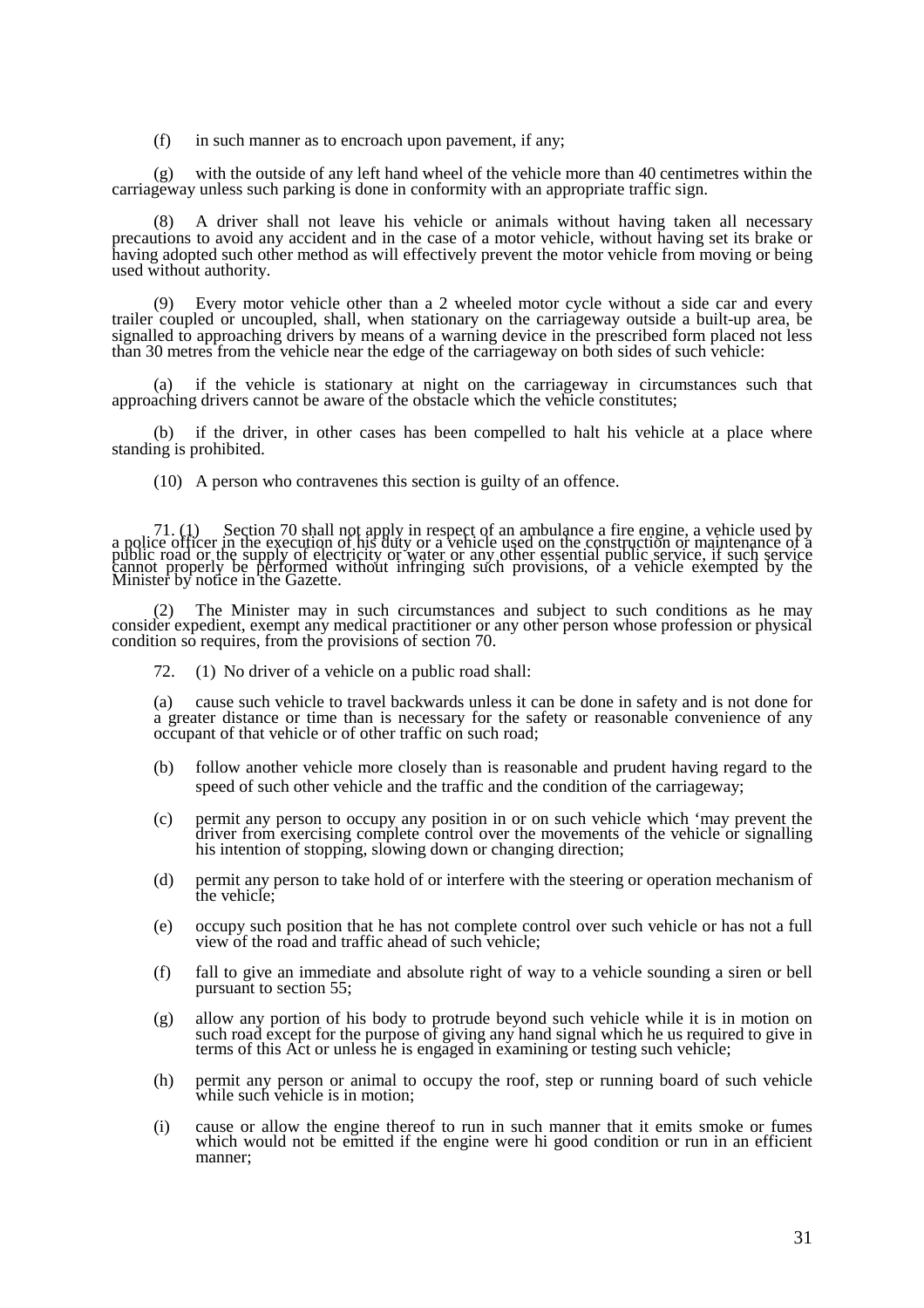- (j) cause or allow the engine thereof to run while the motor vehicle if stationary and unattended;
- (k) negligently or wilfully deposit or cause or permit to be deposited any petrol or other liquid fuel or any oil or grease or other inflammable or offensive matter, ashes or other refuse, from such vehicle upon road or into any running water; or
- (1) cause or allow the engine thereof to run while petrol or other inflammable fuel is being delivered into the fuel tank of such vehicle or cause or allow such engine to be started before the delivery of the petrel or other inflammable fuel into the fuel tank of such vehicle lies been completed and the cover of such fuel tank has been replaced.

(2) No person, other than a driver, shall take held of or

interfere with the steering or operating mechanism of a vehicle while it is in motion on a public road, unless lit may reasonably be inferred that the driver is no longer capable of steering or controlling such vehicle.

(3) No passenger in a vehicle on a public road shall permit any part of his body to protrude beyond such vehicle.

(4) No person shall enter or alight from any vehicle on a public road unless such vehicle is stationary and unless he can do so with safety to himself and other users of the road.

(5) No person shall drive, pull or push a vehicle on a sidewalk:

Provided that this subsection shall not apply to a perambulator, invalid chair, baby cart or child's play vehicle.

(6) No person shall open the door of a vehicle, leave It open, or alight from the vehicle without having made sure that to do so cannot endanger other road users.

(7) A person who contravenes this section is guilty of an offence.

73. (1) No person shall drive a motor cycle or motor tri-cycle on a public road unless his feet are resting on foot rests made for the purpose and, where the design of such motor cycle or motor tricycle makes it possible to do so he is seated astride on the saddle of such motor cycle or motor tricycle.

(2) No person shall on a public road carry a passenger on a motor cycle unless such cycle has an engine with cylinder capacity exceeding 50 cubic centimetres, and unless such passenger is seated in a side-car or astride a pillion attached to such cycle and, in such latter event foot rests have been provided for such passenger.

Subject to subsection (1) not more than 2 persons shall ride on a motor cycle on a public road excluding a person riding in a side-car attached to such motor cycle.

(4) Not more than one adult person shall be earned in a side-ear attached to a motor cycle on a public road.

(5) No person or animal or article shall be carried on a cycle or motor tricycle on a public road in front of the driver thereof:

Provided that an article of non-bulky nature may be so carried if securely attached thereto or placed in a suitable carrier fitted thereon for that purpose and carried in such a way as not to obstruct the driver's view or prevent his exercising complete control over such motor cycle or motor tricycle.

(6) A person other than a police officer, driving a motor cycle on a public road shall drive in a single line except in the course of overtaking another motor cycle and two or more persons driving motor cycles shall not overtake another vehicle at the same time:

Provided that where a public road is divided into traffic lanes, each such lane shall, for the purpose of this paragraph be regarded as a public road.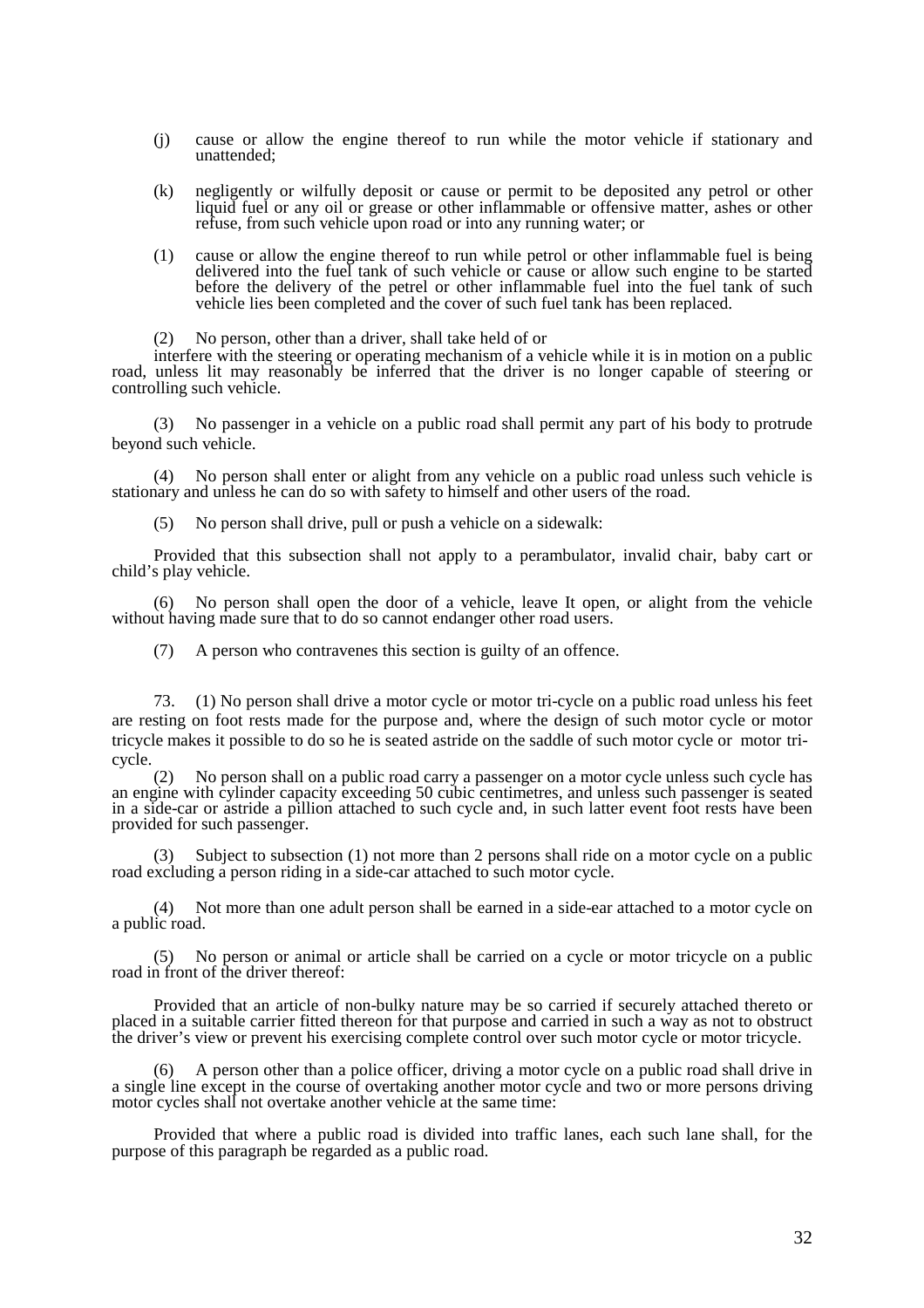(7) No person driving 'a motor cycle on a public road shall take hold of any other vehicle in motion.

(8) A person driving a motor cycle on a public road shall do so with at least one hand on handle bars of such motor cycle or motor tricycle.

- (9) No person shall drive or ride on a motor cycle without wearing a crash helmet.
- (10) A person who contravenes this section is guilty of an offence.

74. (1) A person operating a motor vehicle on a public road, if such vehicle causes any excessive noise either directly or indirectly as a result of:

- (a) any defect therein, including a defect in design or construction, lack of repair to or faulty adjustment of such vehicle or any part or accessory thereof;
- (b) the faulty packing or adjustment of the load of such vehicle;
- (c) the use, except the use of a siren or bell pursuant to section 75, or any fitting or device which produces excessive noise; or
- (d) any wilful act or omission by such person;

is guilty of an offence.

(2) In any prosecution pursuant to subsection (1), it shall be a good defence if the person charged proves to the satisfaction of the court that the noise was due to some temporary or accidental cause and would not have been prevented by the exercise of due diligence and care on his part.

- 75. (1) Audible warning devices may be used only:
- (a) to give due warning with a view to avoiding an accident;
- (b) outside built-up areas when it is desirable to warn a driver that he is about to be overtaken.
- (2) The sounds emitted by audible warning devices shall be prolonged unnecessarily.

(3) Motor vehicle drivers may give luminous warning specified in section 86 instead of audible warnings, if to do so is more appropriate in the prevailing circumstances.

(4) When drivers of vehicles operated by police, ambulance, fire engines or other priority vehicles as may be prescribed, give warning of their movement by the vehicle's special warning devices, and provided that they do no endanger other road users, they shall be not be bound by this Chapter.

(5) When warned of the approach of a priority vehicle by its special luminous or audible warning devices, every road user

shall leave room clear for it to pass and shall, if necessary stop.

(6) A person who contravenes subsections (1), (2) and (5) is guilty of an offence.

76. (1) No person shall ride a pedal cycle on a public road unless he is seated astride on the saddle of such pedal cycle.

(2) Persons riding pedal cycles on a public road shall ride cycles in single line except in the course of overtaking another pedal cycle and two or more persons riding pedal cycles shall not overtake another vehicle at the same time.

(3) No person riding or seated on pedal cycle on a public road shall take told of any other vehicle in motion.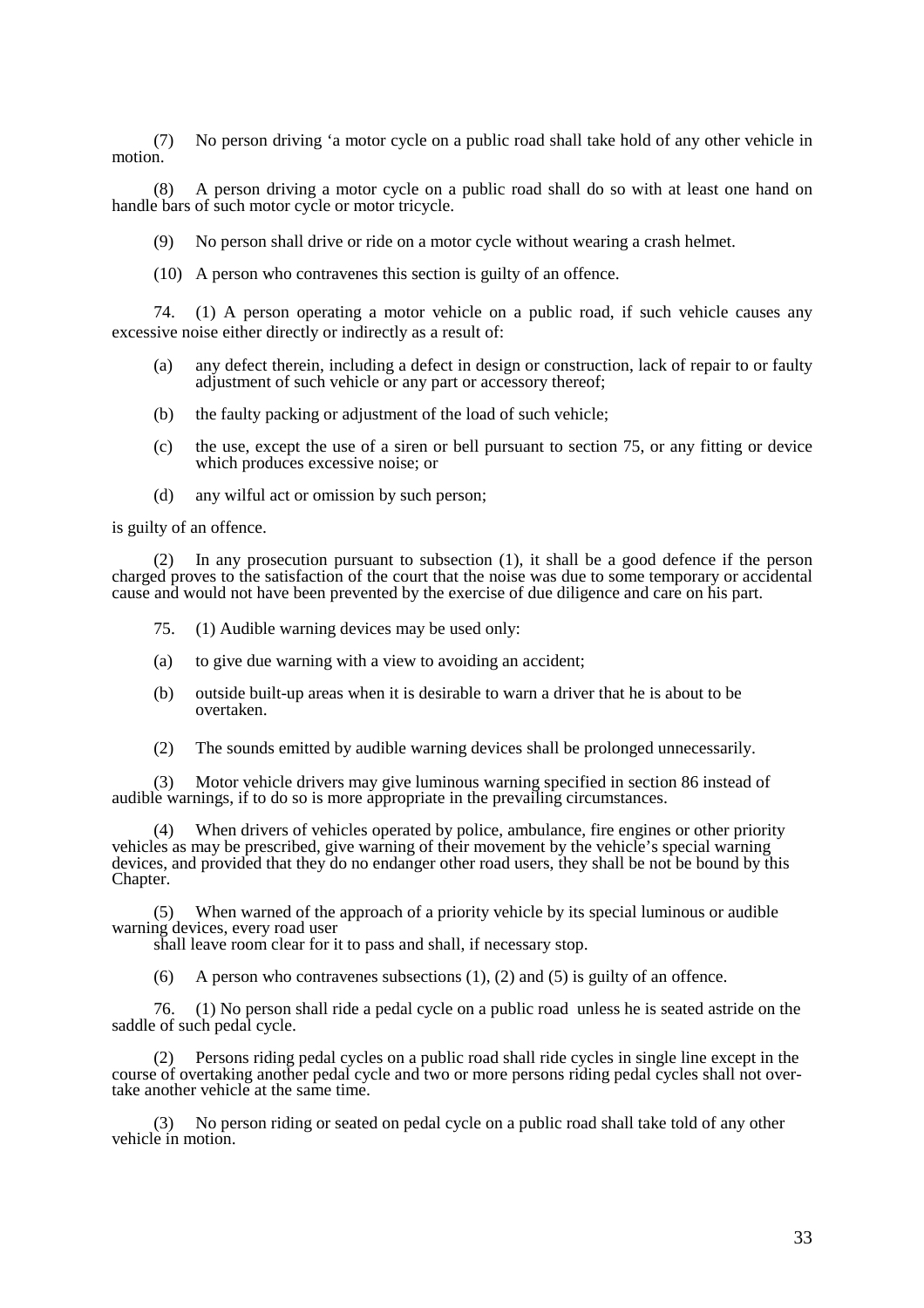(4) No person riding a pedal cycle on a public road shall carry thereon any person, animal or article which obstructs his view or which prevents him from exercising complete control over the movements of such pedal cycle.

(5) No person riding a pedal cycle on a public road shall deliberately cause such pedal cycle to swerve from side to side.

(6) A person riding a pedal cycle on a public road shall do so with a least one hand on the handle bars of such pedal cycle.

(7) Whenever a portion of a public road has been set aside for use by persons riding pedal cycles no person shall ride a pedal cycle on any other portion of such road.

(8) A person who contravenes this section is guilty of an offence.

77. (1) Subject to subsection (2) no person shall leave or on allow any animal to be on any section of a public road where that section is fenced along both sides, and no person shall leave such animal in a place from where it may stray on to any such section of a public road.

- (2) Subsection (1) shall] not apply to—
- (a) any animal which is being ridden or is being used to draw a vehicle along a public road; or
- (b) any animal which is being driven from one place to another in such manner as not to constitute a source of danger or injury to any person or vehicle using such road.
- (3) A person who contravenes subsection (1) is guilty of an offence.

(4) In any prosecution for a contravention of subsection (3); it shall be presumed, until the contrary is proved, that any animal was left or allowed to be on the section of the public road or place concerned by the owner of such animal, and a section of a public road shall be regarded as fenced along both sides even though there is an opening providing access to such road in the fence.

No person shall drive any animal along a carriageway during the period between half-anhour alter sunset and half-an-hour before sunrise unless a person carrying a red light visible in clear weather, for a distance of at least 150 metres, tends such animal or, in the case of a flock or herd of more than 10 animals, a person tending such animals and carrying a white light visible in clear weather for a distance of 150 metres precedes, and another person carrying a red light follows such animals.

(6) Where flocks or herds 'are driven along the carriageway of a public road, they shall be divided into sections of moderate

length spaced sufficiently apart for the convenience of traffic.

(7) A person in charge of any animals on a public road shall tend them in such manner as not to constitute an obstruction or danger to other traffic.

(8) A person who contravenes subsections (5), (6) and (7) is guilty of an offence.

78. (1) No person shall operate an animal-drawn vehicles on a public road unless the vehicle and the harness and other equipment thereof are in an efficient and safe condition.

An owner of an animal drawn vehicle shall not cause or permit such vehicle to be used on a public road by any person who is not competent whether by reason of his age or otherwise to drive and control such vehicle.

(3) A driver of an animal-drawn vehicle on a public road shall at all times give his undivided attention to the driving of the vehicle under his control and if the vehicle Is standing on a public road the driver shall not cease to retain control over every animal which is still harnessed to the vehicle unless some other person competent to do so takes charge or every such animal is so fastened that it cannot move from the place where it has been left.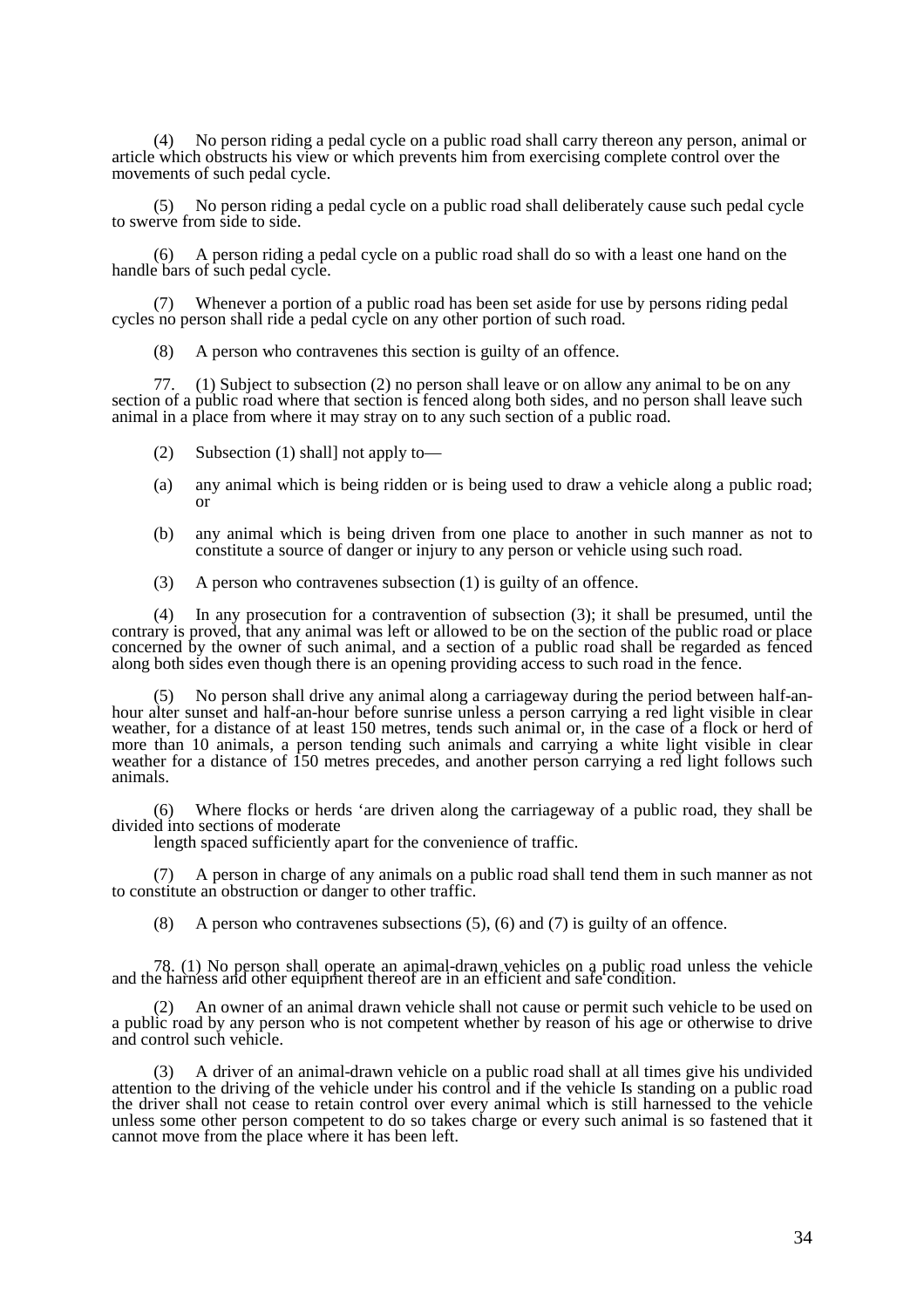(4) No person shall operate a vehicle drawn by a team of animals not controlled by reins on a public road, unless there be a person leading the team and exercising control over such team.

(5) A driver or other person in charge of a vehicle drawn by any animal shall not, on a public road outside an urban area, permit such vehicle to follow another vehicle similarly drawn at a distance of less than 50 metres reckoned from the foremost animal of such first mentioned vehicle except for the purpose of overtaking a vehicle travelling 'at a slower speed or when a vehicle travelling at greater speed, having overtaken such vehicle is drawn away from it.

(6) A person who contravenes this section is guilty of an offence.

79. (1) A pedestrian on a public road which has no pavement or suitable verges for pedestrians shall walk as near as practicable to the edge of the carriageway on his right hand side so as to face oncoming traffic on such carriageway.

Persons pushing a cycle or a motor cycle or forming a procession shall in all cases keep near the edge of the carriageway on their left hand side.

(3) If at the side of the carriageway, there are pavements or suitable verges for pedestrians, such pedestrians shall use

them.

(4) A pedestrian wishing to cross a carriageway shall exercise due care 'and use a pedestrian crossing to cross the carriageway, whenever there is one nearby.

in order to cross a carriageway at a pedestrian crossing sign posted as such or indicated by markings on the carriageway, a pedestrian shall:

(a) if the pedestrian crossing is equipped with light signals, obey the instructions given by such lights;

(b) if the crossing is not equipped with such lights, but vehicular traffic is regulated by traffic lights or by police traffic officer, not step onto the carriageway while the traffic light or the signal given by the police traffic officer indicate that vehicles may proceed along the carriageway;

(c) at other- pedestrian crossings, not step on a carriageway without taking into account the distance and speed of

approaching vehicles.

(6) In order to cross a carriageway elsewhere than at. a pedestrian crossing a pedestrian shall not step on the carriageway without first making sure that he can do so without impeding vehicular traffic.

(7) A pedestrian shall not take an unnecessary long route when crossing a carriageway, and shall not linger or stop on the carriageway unnecessarily.

 (8) No pedestrian on a public road shall conduct himself in such manner as to or as is likely to constitute a source of danger to 'himself or to other traffic on such 'road.

(1) A pedestrian who contravenes this section is guilty of an offence.

Ĭ 80. (1) If vehicular traffic is regulated at a pedestrian towards crossing on a carriageway, by traffic light signals or by a police officer, a driver of a vehicle forbidden to proceed shall stop short of such crossing, 'and when permitted to proceed shall not prevent or obstruct the passage of pedestrians who have stepped on to and sire proceeding over the crossing.

(2) A driver of a vehicle shall stop short of a pedestrian crossing on a carriageway but not regulated by traffic light signals or by a police officer in all cases when pedestrians are using or about to use such pedestrian crossing.

A driver of a vehicle turning into another road at the entrance to which there is pedestrian crossing on 'a carriageway, shall do so slowly and give way, if necessary stop, to pedestrians already using or about to use such pedestrian crossing.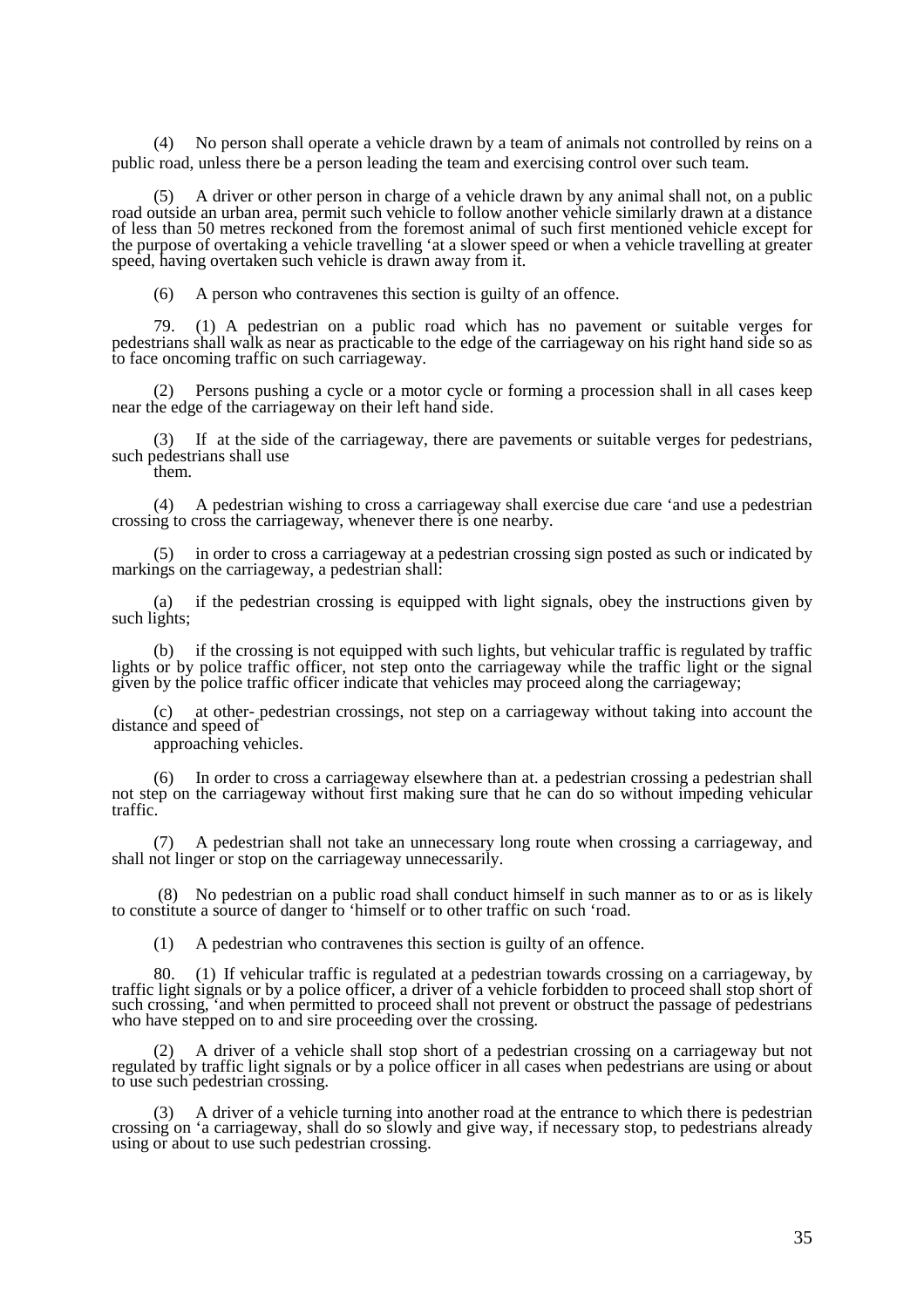(4) A driver of a vehicle intending to overtake another vehicle stopped short of a pedestrian crossing on a carriageway, shall also stop short of such crossing and proceed only after having made sure that no pedestrians are using or about to use such crossing.

(5) A driver of a vehicle intending to overtake a public motor vehicle on the left hand side at a stop marked as such shall slow down and if necessary stop to allow passengers to board or alight from such public motor vehicle.

(6) A driver of a vehicle shall not cut accross troop columns, lines of school children accompanied by a person in charge, and other processions.

(7) A driver of a vehicle who contravenes this section is guilty of an offence.

81. (1) A person who, without the prior written consent of the Minister, organizes or takes part in any race, speed trial, reliability trial or other sport meeting on a public road, is guilty of an offence.

(2) In granting his consent in terms of subsection (1), the Minister may, in addition to any prescribed requirements, impose such conditions for ensuring the public safety as he may consider proper and wave any speed limit, restriction or prohibition relating to traffic on public roads, or fix other speed limits, restrictions or prohibitions for such events.

82. (1) Motorways and special 'approach roads to and exit roads from motorways are reserved for the use of motor vehicles and their trailers only.

 (2) On motorways and special approach roads to and exit roads from motorways, drivers shall not:

- (a) have their motor vehicles standing or parked elsewhere than at marked parking sites;
- (b) make U turns, travel in reverse and drive on to the central diving strip including the crossovers linking the 2 carriageways.

(3) If a driver is compelled to stop his motor vehicle on a motor way or on an approach road to or exit road from the motorway, he shall endeavour to move it off the carriageway and also off the flush verge, and 'if he is unable to do so, he shall] immediately signal the presence of the motor vehicle at a distance so as to warn approaching drivers in time.

(4) A driver emerging on to a motorway shall:

(a) if the approach road is not continued by an acceleration lane, give way 'to motor vehicles travelling on the motorway;

(b) if there is an acceleration lane, use it, and when merging into the motorway traffic do so in confirmity with section 63.

(5) A driver leaving a motorway shall move into the traffic lane appropriate to the motorway exit in good time and enter the deceleration lane, if there is one, as soon as possible.

(6) A driver who contravenes this section is guilty of an offence.

(7) For the purpose of this section other roads reserved for motor vehicle traffic only, duly sign-posted as such and not affording access to or from properties alongside, shall be treated as motorways.

83. (1) A vehicle parked on a public road, 'in a position or in circumstances which in the opinion of a police officer are likely to cause danger or an obstruction to other traffic on such road, may be removed forthwith to a safer place by any such officer*.* 

(2) A vehicle which has 'been parked in a place where the stopping of a vehicle is prohibited in terms of section 70 or which has been left in the same place on a public road for a continuous period of more than 7 days, shall be deemed to 'have been abandoned by the owner thereof, and may be removed by or at the instance of the Traffic Commissioner who shall take all reasonable steps to endeavour to trace the owner thereof and such owner shall be liable for all the expenses incurred: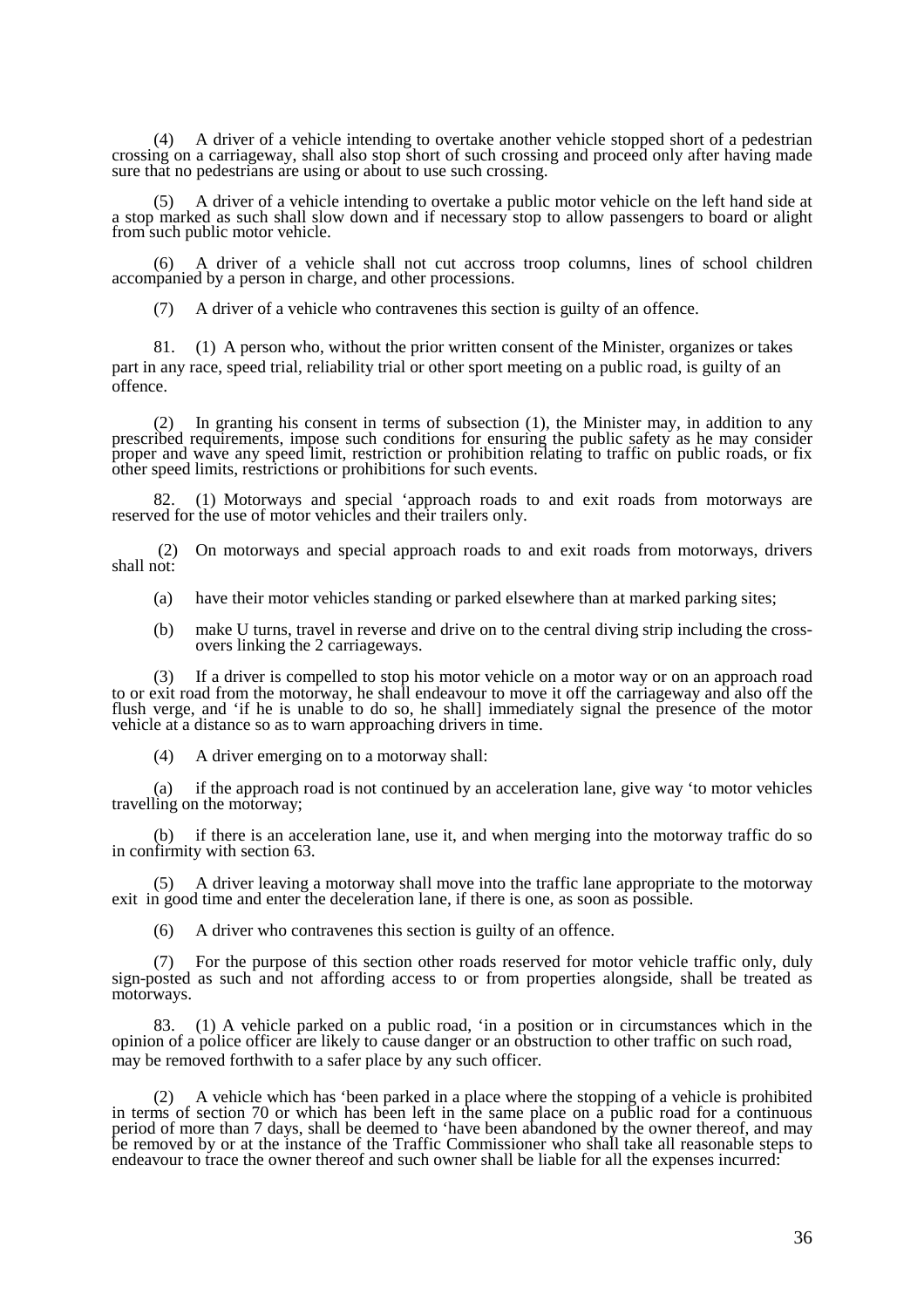- (a) in the removal of the vehicle;
- (b) in the custody thereof for a period not exceeding 4 months; and
- (c) in connection with the endeavour to trace him;

and the Traffic Commissioner may subject to subsection (3) retain possession of such vehicle until such expenses have been paid.

- (3) If,
- (a) such owner is traced and fails to recover the vehicle concerned and pay the expenses referred to in subsection (2) within 14 days of being requested to do so, or
- (b) after a lapse of 3 months from the date of removal referred to in subsection (2) the owner cannot be traced;

the Traffic Commissioner may offer for sale such vehicle and anything contained therein by public auction after 14 days notice has 'been given in at least one English or Sesotho newspaper circulating in Lesotho and whenever possible, the authority which registered such vehicle shall be advised of such sale.

(4) The proceeds occurring thereto shall be applied first to the cost of the removal, custody, advertising and sale of the vehicle concerned and alt 'the endeavours made to trace the owner of such vehicle and any balance shall be paid to the owner upon his establishing his claim thereto:

Provided if no claim is established within one year of the date of such sale, such balance shall be paid into the consolidated fund.

(5) The Traffic Commissioner may delegate either generally or specifically any power conferred on him under this section, to any person or authority.

The exercise by the Traffic Commissioner or any person or authority 'of the powers under this section shall not render him or 'any person or authority liable to the loss or theft of or damage to any vehicle or part thereof or of anything therein.

(7) A person who leaves a vehicle in the same place on a public road for a continuous period of more than 7 days is guilty of an offence and liable to M100 and 1 month imprisonment.

- 84. (1) No person shall on a public road:
- (a) cause a wheel of any motor vehicle to drag upon the surface of the roadway, except in the case of emergency;
- (b) make use of chocks or shoes between any wheel of any vehicle moving along the roadway and the surface of such roadway; or
- (c) use any vehicle or thing or move any vehicle or thing 'on the roadway in the manner causing or likely to cause damage thereto.
- (2) A person who contravenes this section is guilty of an offence.

85. (1) Except on or in premises licensed by competent authority, no person shall sell, display, offer for sale or deliver pursuant to a sale, any goods:

- (a) on any public road, or any traffic sign denoting a blind corner or rise thereon;
- (b) on any public road inside an urban area, except in such circumstances and subject to such conditions as the Minister may by regulations provide or, in the absence of such regulations as he may determine, either generally or specifically: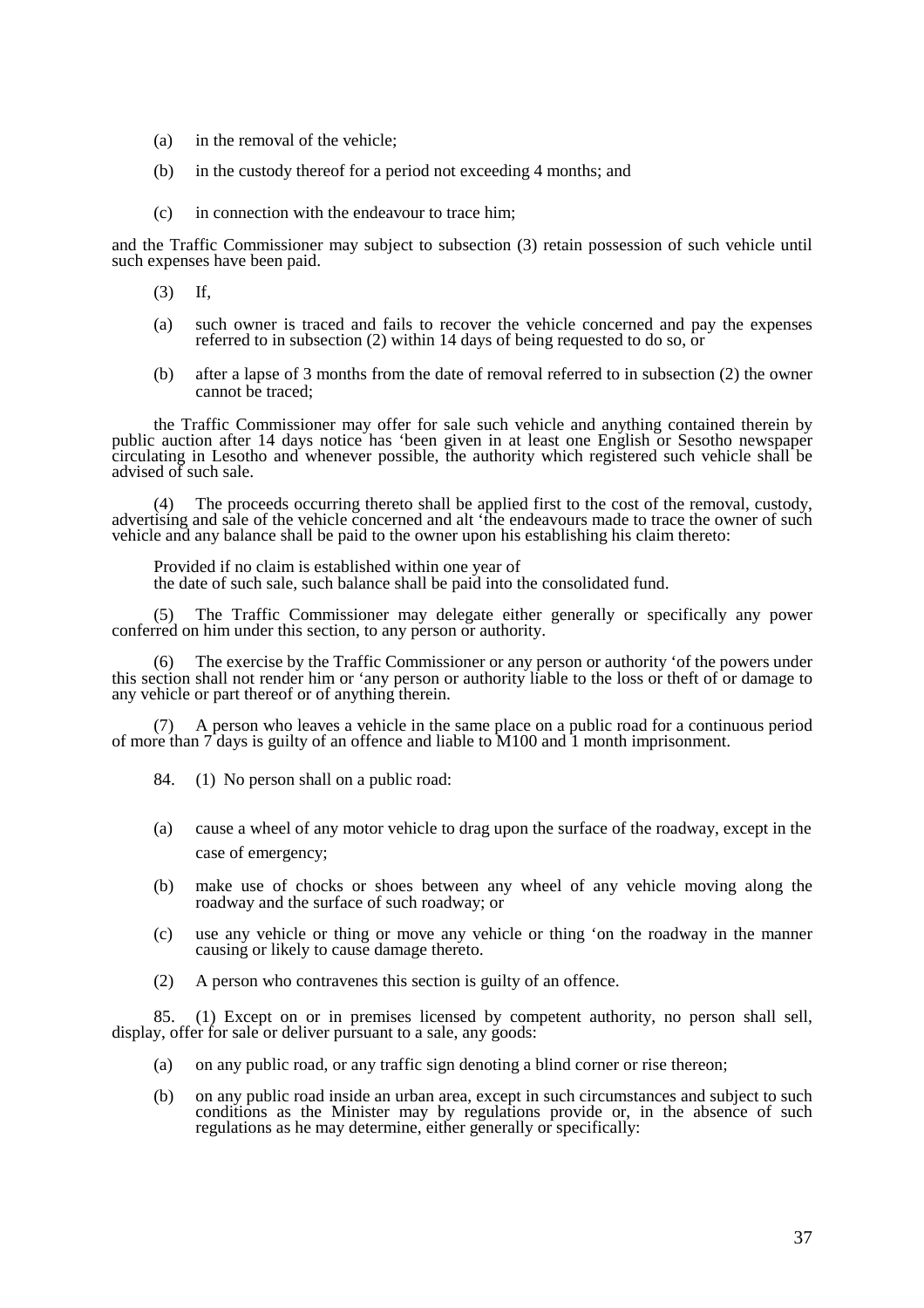Provided that no such regulation or determination shall apply within 100 metres of any intersection on. such road.

(2) A person who contravenes this section is guilty of an offence.

86. (1) For the purposes of this section, "night" means the period between half an hour after sunset and half an hour before sunrise and also other times when visibility is poor on account of fog, rain, passage through a tunnel or any other reason.

(2) For lighting purposes at night:

(a) every motor vehicle operated on a public road, other than a 2 wheeled motor cycle without a side-car, shall he equipped with lights as prescribed but with not less than 2 white or selecti.ve~yel1ow lights to the front and an even number of red lights to the rear; and

every motor vehicle or combination of motor vehicles to which paragraph (a) does not apply, shall when on a road at night, show at least one white or selective-yellow light to the front and at least one red to the rear as prescribed.

(3) When a motor vehicle is operated on a public road at night the prescribed driving or passing lights shall be switched on depending on the visibility:

Provided that only passing lights shall be used:

(i) on lighted streets in built-up areas;

(ii) when the driver is approaching oncoming traffic so as not to cause undue dazzle or inconvenience to such traffic; and

(iii) when the driver is about to overtake and pass another vehicle to prevent dazzle far enough away to enable the driver of the other vehicle to proceed without danger.

(4) The luminous warning referred to in section 75 shall consist of switching on the passing lights intermittently at short intervals or switching on the driving lights intermittently or switching on the passing lights and the driving lights alternatively at short intervals.

(5) A person who contravenes this section is guilty of an offence.

87. (1) If a permissible maximum weight is laid down for a vehicle the laden weight of the vehicle shall never exceed the permissible maximum weight.

(2) Every load on a vehicle shall be so arranged and if necessary, stowed to prevent it from:

- (a) endangering persons or causing damage to public or private property, more particularly trailing on or falling on to the road;
- (b) obstructing the driver's view imparing the stability or driving of the vehicle;
- (c) causing noise, raising dust, or creating any other nuisance which can be avoided;

(d) concealing lights, including the prescribed stop lights, and direction indicators, reflectors, registration number plates and the distinguishing sign of the state of registration, or concealing signals given by arm.

(3) All accessories such as cables, chains and sheets, used to secure or protect the load shall be drawn tight around the load and be firmly fastened.

(4) Loads projecting beyond the front, rear or side of the vehicle shall be clearly marked in the prescribed manner in all cases where their projection might not be noticed by the drivers of other vehicles.

Passengers iii the space reserved for goods on any vehicle which has been constructed or designed solely for the carriage of goods may be carried only on the prescribed conditions.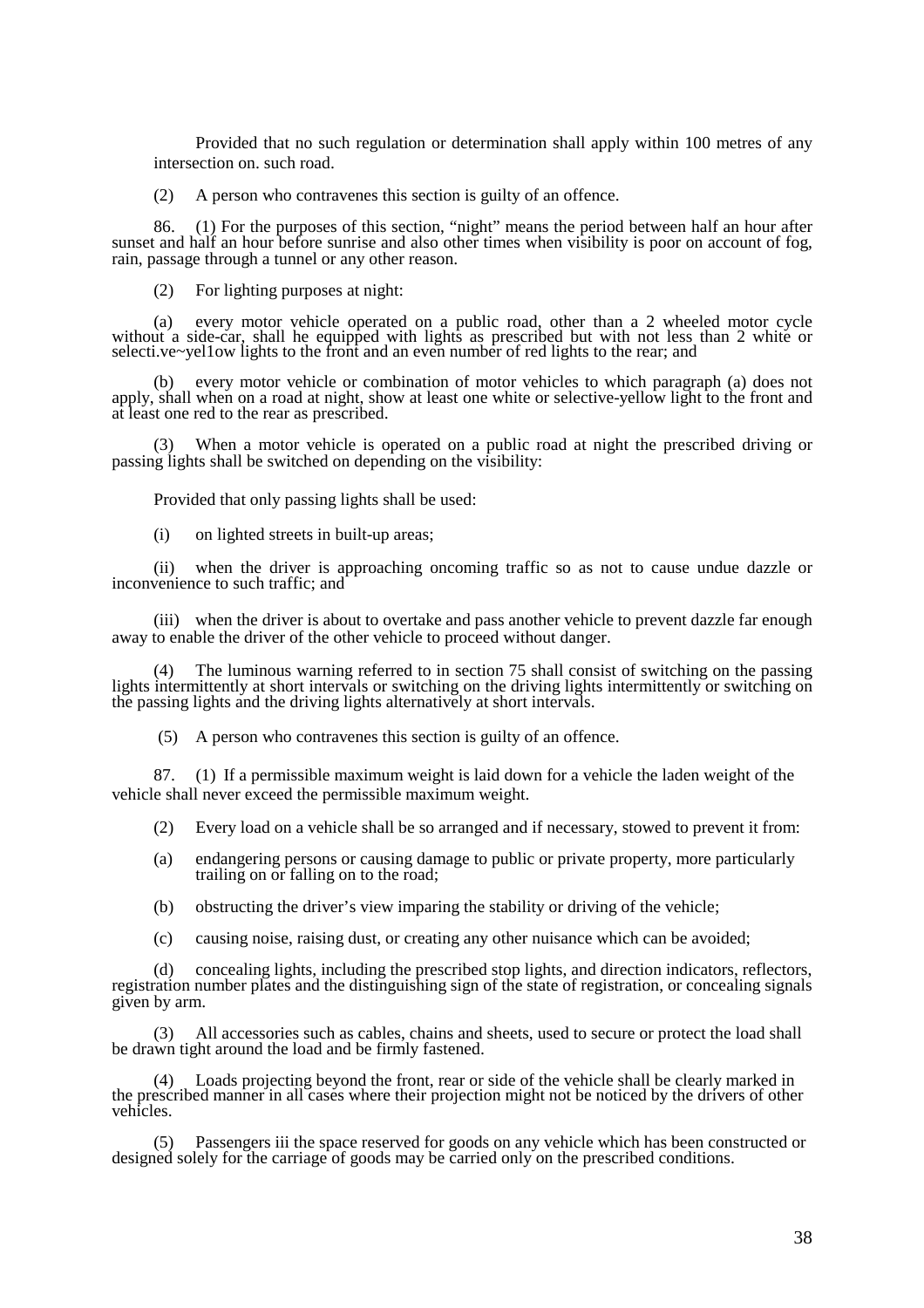(6) A person who contravenes this section is guilty of an offence.

## **Chapter IX — Accidents and Accidents reports**

88. (1) A driver of a vehicle on a public road at the time when such vehicle is involved in or contributes to any accident in which any other person is killed or injured or suffers damage in respect of any property or animal:

- (a) shall stop as soon as he can do so without causing an additional danger to traffic;
- (b) shall endeavour to ensure road safety at the site of the accident, and, if a person has been killed or seriously injured in the accident to prevent any change in conditions at the site, including the disappearance of traces which might be useful determining responsibilities:

Provided that no person shall in a built up tip area remove any vehicle involved in an accident in which another person is killed or injured from the position in which it came to rest until such removal has been authorised by a police officer, except when such accident causes complete obstruction of the carriageway in which event the vehicle involved may without such authority and after its position has been clearly marked on the surface of the carriageway by the person moving it, be moved sufficiently to allow the passage of traffic;

- (c) if a person is injured, shall render such assistance to the injured person as he may be capable of rendering;
- (d) if required to do so by any person having reasonable grounds for so requiring, shall give his name and address, the name and address of the owner of 'the vehicle driven by him and, in the case of a motor vehicle the registration number and the name of the insurance company related to such vehicle;

(e) shall notify the police and remain on the scene of the accident or return to it and wait there until such police arrive, unless he has been authorized by such police to leave or has to assist an injured person or to receive medical attention himself:

Provided that where no person has been injured or killed in an accident, responsibilities vis a via minor damage when claims are not submitted to any insurance company, may be settled between the parties involved on the spot without any other formalities;

- (f) if it is not possible to report to the police officer pursuant to paragraph (e), shall, unless he is incapable of doing so by reason of injuries sustained by him in the accident, as soon as reasonably practicable, and in any case, within 24 hours after the occurrence of such accident, report the accident to any police station;
- (g) shall not, 'except on instructions of or when administered by a medical practitioner in the case of injury or shock, take any intoxicating liquor unless he has complied with paragraph (f) where it is his duty to do so, and has been examined by a medical practitioner if such examination is required by a police officer.
- (2) A person who contravenes subsection (1) is guilty of an offence and liable to:
- (a) in any case of death or injury to a person and In which it is proved that he has failed to carry out any duty referred to in subsection (1), to M3000 and 3 years imprisonment;
- (b) in any ease of damage in respect of any property or animal and in which It is proved that he has failed to carry out any duty referred to 'in subsection (1), to Ml000 and 1 year imprisonment.
- (c) in any case referred to in subsection  $(1)$  (g), to M1000 and 1 year imprisonment; or
- (d) in any other case to M300 and 3 months imprisonment.

(3) In any prosecution for a contravention of any section hereof, it shall be presumed, until the contrary is proved, that the accused was aware of the fact that an accident occurred.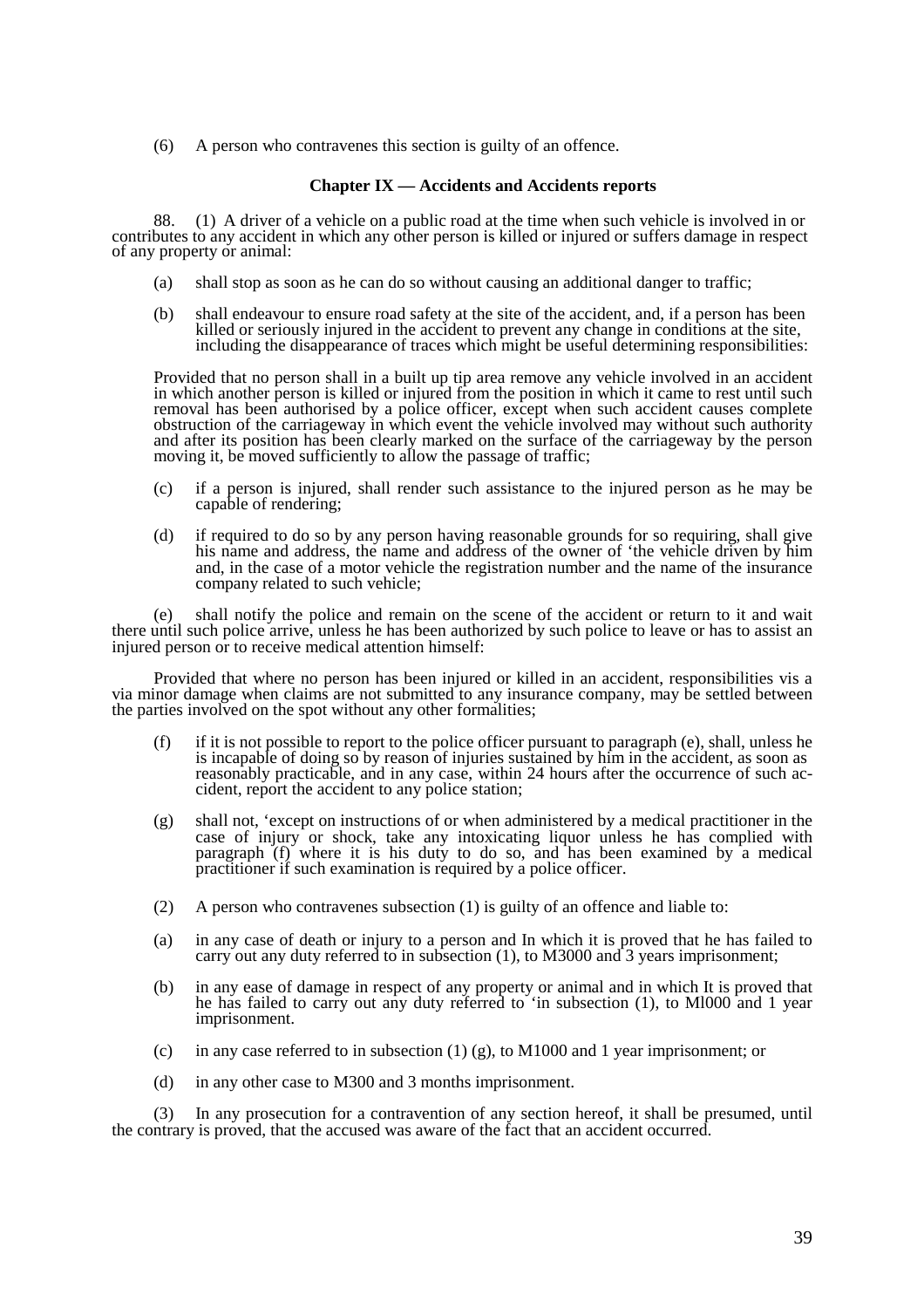89. A person who is required to make a report or furnish information pursuant to section 88 and who knowingly makes a false report or knowingly furnishes false information shall be guilty of an offence and liable to M600 and 6 months imprisonment.

#### **Chapter X — Penalties and Legal Procedure**

90. (1) A person who drives a vehicle on a public road recklessly or neligentliy is guilty of an offence.

 (2) Without restricting the ordinary meaning of the word "recklessly", any person who drives a vehicle in wilful or wanton disregarded for the safety of persons or property is deemed to drive that vehicle recklessly.

(3) In considering whether an offence has been committed under subsection (1), the court shall have regard to all the circumstances of the case including but without prejudice to the generality of the foregoing the nature, conditions and use of the public road upon which the offence is alleged to have been committed, the amount of traffic which at the time actually was or which could reasonably have been expected to be upon that road and the speed at and the manner in which the vehicle was driven.

- (4) A person of an offence under subsection (1) is liable —
- (a) in case of the court finding that the offence was committed by driving recklessly to M2000 and 2 years imprisonment; or
- (b) in the case of the court finding that the offence was committed by driving negligently, to M1000 and 1 year imprisonment.

91. A person who drives a vehicle on a public road without reasonable consideration for any other person using that road is guilty of an offence.

92. A person, who drives or attempts to drive a motor vehicle on a public road while under the influence of drink or drug to such an extent as to be incapable of having proper control of the motor vehicle, is guilty of an offence and liable to M1000 and 1 year imprisonment.

93. (1) In proceedings for an offence under section 92, the court shall, subject to subsection (4), have regard to any evidence which may be given of the proportion or quantity of alcohol or of any drug which was contained in the blood or present in the body of the accused, as ascertained by analysis or measurement of a specimen of blood taken from him with his consent by a medical practitioner, or of urine or breath provided by him, at any material time.

(2) Where the accused, when so requested by a police officer, refuses to consent to the taking of or to provide a specimen of blood, urine, or breath, his refusal shall unless there is a reasonable cause therefore, be treated as supporting any evidence given on behalf of the prosecution with respect to his condition at the time.

(3) In any proceedings referred to in subsection (1), a certificate purporting to be signed by an authorised analyst and certifying the proportion of alcohol or any drug, found in a specimen identified by the certificate and, in the case of a specimen not being a specimen of blood the proportion of alcohol or of that drug in the blood which corresponds to the proportion found in the specimen, shall be evidence of the matters so certified but no such certificate shall be admissible in evidence unless a copy thereof has been serviced on the accused not less than 3 days before the hearing or trial.

(4) Where the accused, at the time of a specimen of blood or urine was taken from or provided by him, asked to be supplied with a specimen, evidence of the proportion of alcohol or any drug found in the specimen shall not be admissible on behalf of the prosecution unless:

(a) the specimen is either one of two taken or provided on the same occasion or is part of a single specimen which was divided into two parts at the time it was taken or provided; and

(b) the other specimen or part was supplied to the accused.

(5) Notwithstanding subsection (1) no regard shall be given to evidence of alcohol obtained from a specimen of breath unless such specimen was provided for a breath test carried out by means of a device approved for the purpose by the Minister.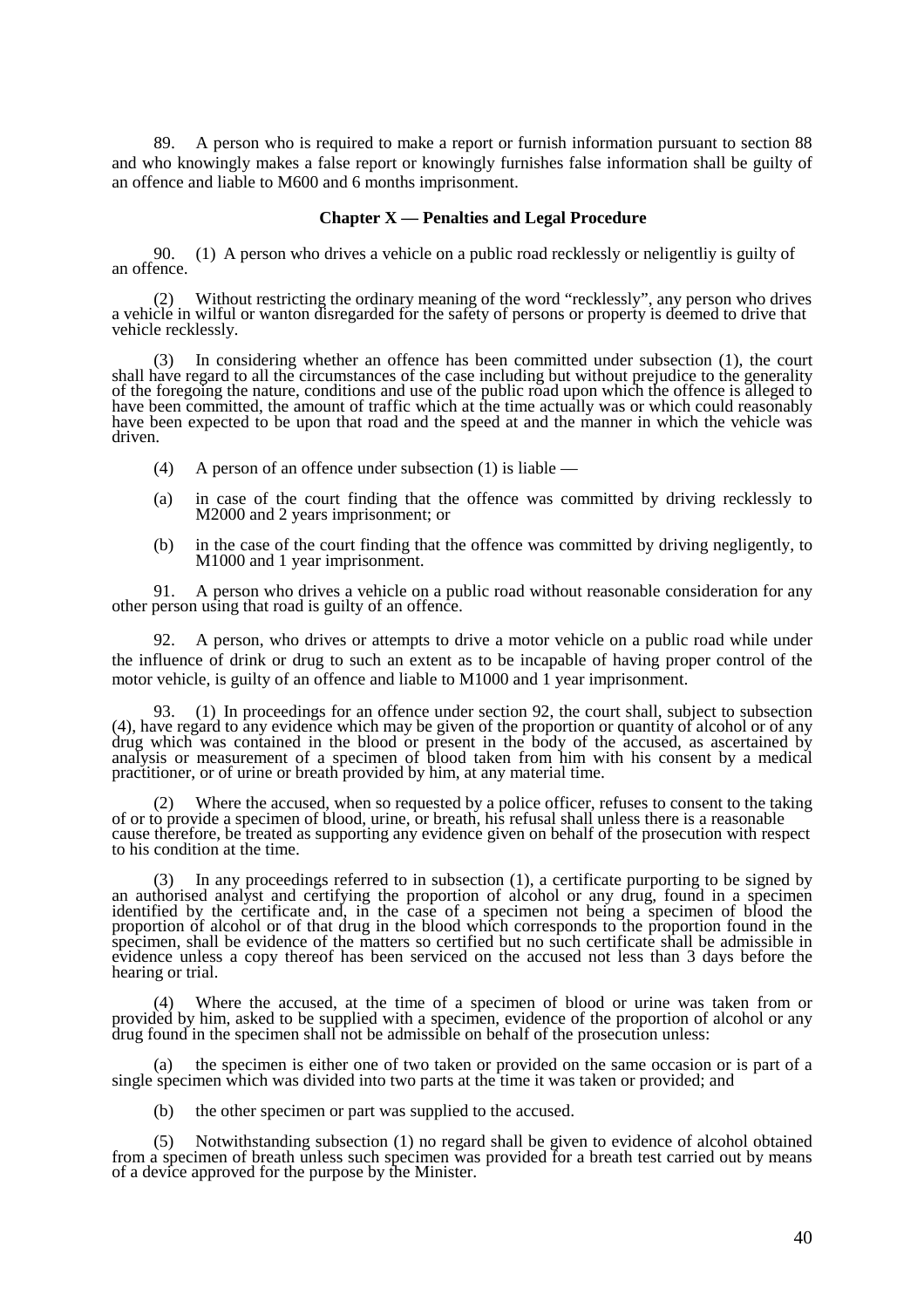(6) An accused shall be deemed to be incapable of having proper control of a motor vehicle under section 92 if—

(a) in the case of a blood test, the amount of alcohol found in the blood exceeds 80 milligrams for 100 milliliters of blood;

in the case of a urine test, the amount of alcohol exceeds  $107$  milligrams for  $100$ millilitres of urine deemed to be equivalent of 80 milligrams of alcohol for 100 millilitres of blood;

(c) in the case of breath test, measurement shows an indication of an amount of alcohol exceeding 100 milligrams for 100 millilitres of blood.

94. A person who, without reasonable excuse, fails to provide a specimen of blood, urine or breath is guilty of an offence and liable to M200.

95. (1) A person who, without reasonable cause or the consent of the owner or person in lawful charge of a vehicle —

- (a) sets the machinery thereof in motion;
- (b) places such vehicle in gear;
- (C) in any way interferes with the machinery, accessories or parts of such vehicle; or
- (d) enters or climbs upon such vehicle, while such vehicle is on a public road;

shall be guilty of an offence.

A person who, without the consent of the owner or person in lawful charge of any vehicle, rides in or drives such vehicle on a public road shall be guilty of an offence and liable to M1000 and 1 year imprisonment.

(3) A person who without lawful excuse tampers with or wilfully damages a vehicle on public road, or any part of the equipment or the accessories of any such vehicle or throws any object at any such vehicle, shall be guilty of an offence.

96. Without prejudice to any other provision of this Act, a person who in connection with the furnishing of any information which to his knowledge, is to be 'or may be used for any purpose under this Act, makes a declarati

97. (1) A person who counterfeits or, with intent to deceive, alters, defaces, mutilates or adds<br>anything to any certificate, licence or document issued or recognised in terms of this Act or who,<br>knowing that such certific

- (2) A person who—
- (a) uses any certificate, licence or other document issued or recognised in terms of this Act of which he is not the holder; or
- (b) permits any certificate, licence or other document issued or recognised in terms of this Act of which he is the holder to be used by another person;

shall be guilty of an offence.

98. A person convicted of an offence under this Act for which no penalty is expressly provided, is liable to M500 and 5 months imprisonment.

99 (1) If a road user is suspected on reasonable grounds by a police officer to have committed any of the following offences —

- (a) parking offences;
- (b) driving or walking against, yellow or red light at an intersection provided with traffic lights contrary to the regulations;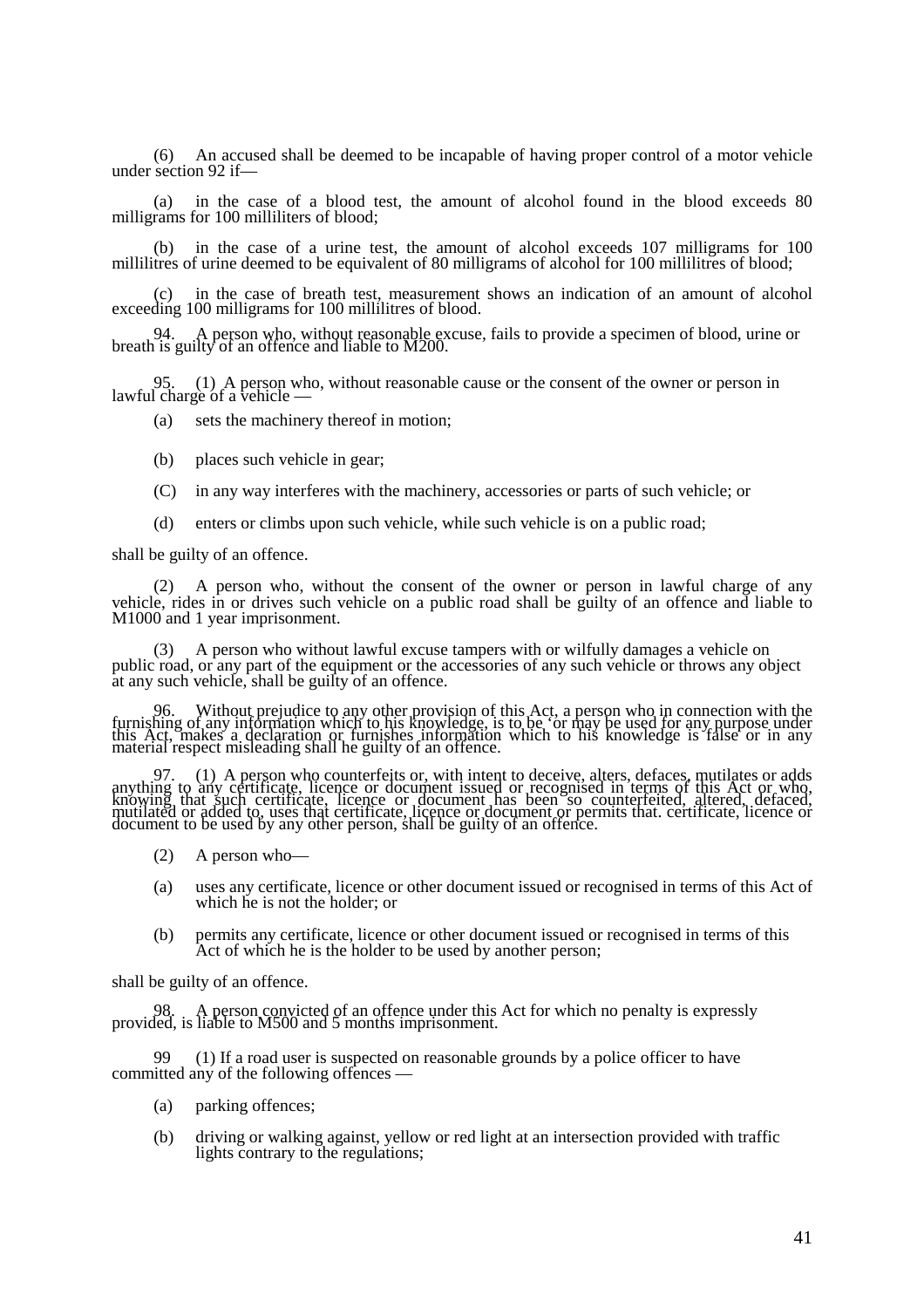- (c) violation of the rules of the road;
- (d) using a vehicle with mechanical defects; and
- (e) overspeeding;

a police officer may issue a spot fine of M30 in the prescribed form to such road user.

(2) A spot fine imposed pursuant to this section, shall be payable to a Sub-Accountant within 7 days from the date of issue of the fine.

(3) If a road user opts against payment of the spot fine as shown in this section, the matter may be referred to a court which shall fine him M50 if it finds him guilty of an offence.

100. Where in any prosecution under this Act it is alleged that an offence was committed on a public road, such road shall be presumed to be a public road until the contrary is provided.

101. Where in any criminal proceedings arising out of an alleged contravention of this Act, evidence in support of such contravention is given of any weight as ascertained by means of a weighbridge or other weighing instru

102. A document purporting to have been issued by a manufacturer and stating the permissible maximum weight of any particular model of motor vehicle manufactured by him, shall be prima facie evidence of the permissible maximum weight of such model.

103. (1) Where in any prosecution under this Act it is material to prove who was the driver of a vehicle, it shall be presumed until the contrary is proved that such vehicle was driven by the owner thereof.

(2) Whenever a vehicle is parked in contravention of this Act ft shall be presumed until the contrary is proved that such vehicle was parked by the owner thereof.

104. In any prosecution under this Act the fact that any person purports to act or has purported to act as a police officer, examiner of vehicles or examiner, shall be prima facie evidence of .his appointment and authority so to act:

Provided that this section shall not apply to a prosecution on charge relating to impersonation.

105. A document purporting to be an extract from, or copy of, any entry contained in any register of record kept by the registering authority and purporting to be certified as such by such authority, shall in all courts and upon all occasions whatsoever be admissible as evidence and shall be prima facie evidence of the truth of the matters stated in such document without the production of any such .register or record or any certificate, licence or other document upon which any entry may be founded.

#### **Chapter XI — Powers of Court**

106 (1) Whenever a licensed driver is charged with any offence under this Act relating to the driving of a motor vehicle or a failure to stop after or report an accident, he shall produce every licence and permit issued or valid under this Act of which he is the holder or duplicate thereof if he is not possession of the original, to the Court at the time of the hearing of the charge or at the time of the hearing of any appeal against a conviction on such charge.

(2) A driver referred to in subsection (1), who fails with out reasonable excuse, to produce every licence and permit, of which he is the holder, in terms of that subsection is guilty of an offence.

107. Subject to section 108, a court before which a person, is convicted of an offence under<br>this Act or of an offence at common law relating, in either case, to the driving of a motor vehicle or a failure to stop after or report an accident, may, in addition to imposing a sentence, issue an order, if the person convicted is—

(a) a holder of a licence or of a licence and permit, that particulars of the conviction, sentence and any other order of the court consequent thereon be endorsed on such licence and permit and the registrar or clerk of su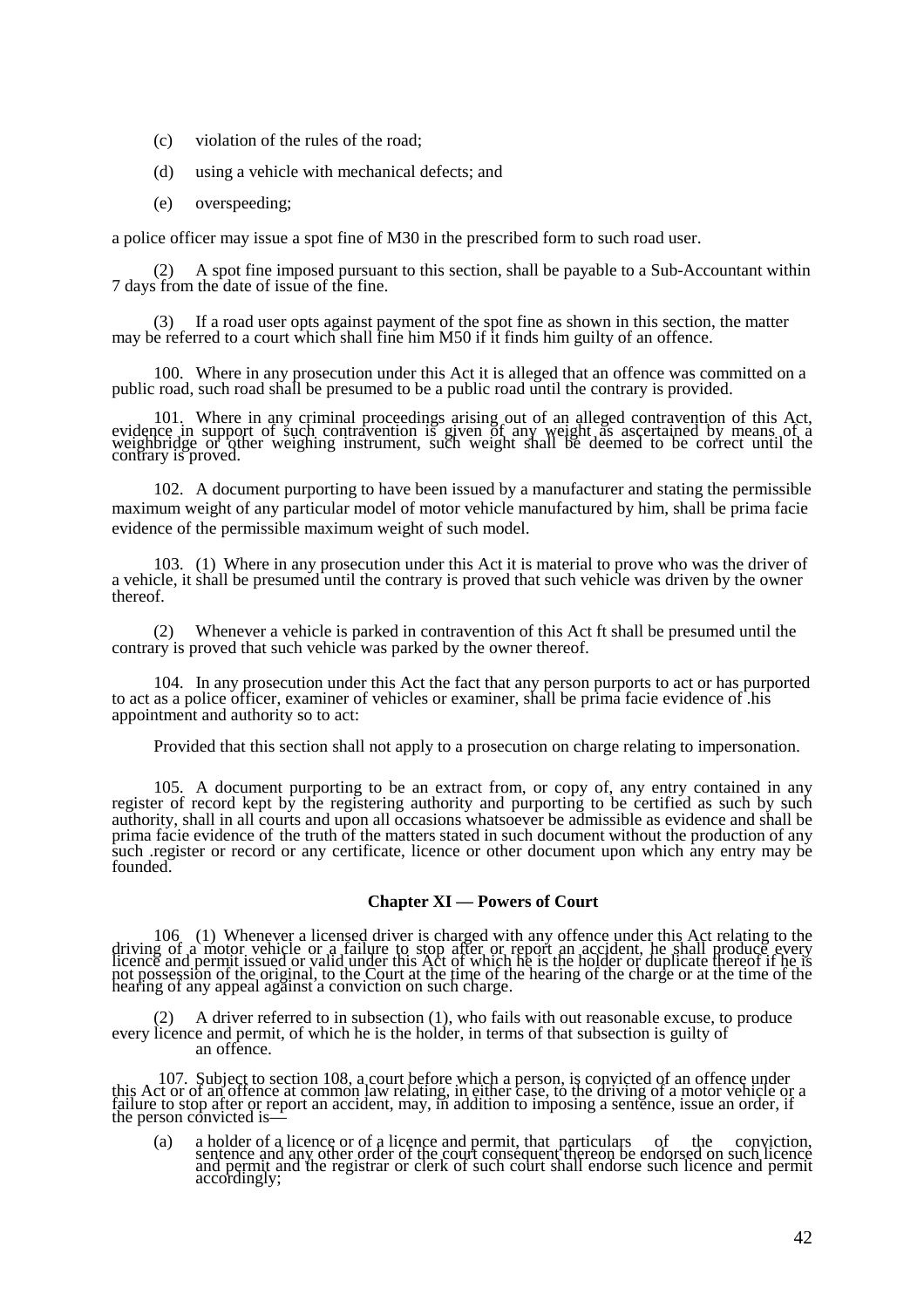- (b) a holder of a licence or of a licence and permit, that such licence or licence and permit be suspended for such period as the court may deem fit or that such licence and permit be cancelled; or
- (c) if such person is not the holder of a licence, declaring him to be disqualified from obtaining a learner's or driver's licence either indefinitely or for such period as the court may deem fit:

Provided that the making of any endorsement in terms of this section may be postponed by the court issuing the order until any appeal against the conviction or sentence or both has been disposed of:

Provided further that this section shall not be construed as authorising the cancellation of a licence which is an international driving licence.

108. (1) Subject to subsection (4) a court before which a person is convicted of an offence referred to in section 88 (1) (a), (b) and (c), section 90 (4) or section 92, shall -

(a) where such person is the holder of a licence or licence and permit and where such person has not previously been convicted of any such offence, issue an order that such licence or licence and permit be —

- (i) suspend for such period, not being less than months,
- (ii) cancelled; or
- (b) if such person is not the holder of any licence or permit, issue an order disqualifying such person from obtaining a learner's or driver's licence either indefinitely or for a period of not less than 6 months.

(2) Subject to subsection (4) any court before which a person is convicted of an offence referred to in subsection  $(1)$ , shall, -

(a) if such person is the holder of a licence or a licence and permit and where such person has one previous conviction referred to in that subsection, issue an order that such licence or licence and permit be —

> (i) suspended for such period, not being less than twelve months, as it may deem fit; or (ii) cancelled; or

if such person is not the holder of any licence or licence and permit, issue an order disqualifying such person from obtaining a learner's licence, either indefinitely or for a period of not less than twelve months.

(3) Subject to subsection (4), any court before which a person is convicted of an offence referred to in subsection (1), shall —

- (a) if such person is the holder of a licence or a licence and permit and if such person has two or more previous convictions referred to in that subsection, 'issue an order that such licence or licence and permit be cancelled; or
- (b) if such person is not the holder of any licence or permit, issue an order indefinitely disqualifying such person from obtaining a learner's or driver's licence.
- (4) Nothing in this section contained shall be construed as authorising the cancellation of a licence which is an international licence but such 'licence may be endorsed to the effect that it is not valid in Lesotho.

(5) A licence or permit suspended or cancelled in terms of this section, shall be endorsed as provided for in section 107 (a).

(6) The making of any endorsement in terms of subsection (5) may be postponed by the court issuing the order until any appeal against the conviction or sentence or both has been disposed of.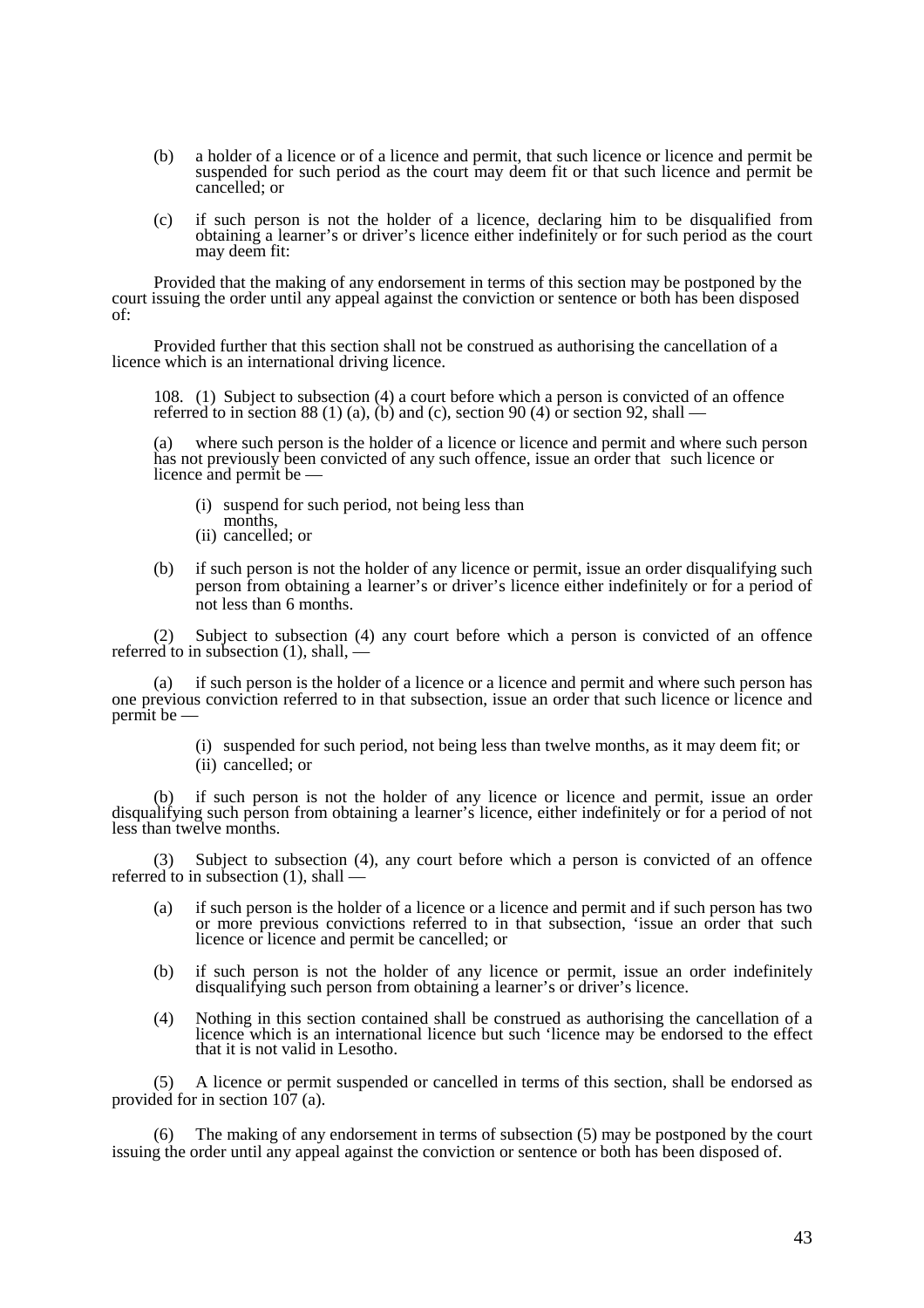109. (1) Where a court has issued an order that any licence or permit be endorsed, suspended or cancelled, the registrar or clerk of such court shall advise the competent authority which issued such licence or permit of the conviction and sentence of the person concerned.

Where the court has issued an order that a person be disqualified from obtaining a learner's or driver's licence, the registrar or clerk of such court shall cause the Traffic Commissioner to be advised thereof and of the conviction and sentence of the person concerned.

(3) Where the court has issued an order that a 'licence or permit be cancelled, the registrar or clerk of such court shall transmit such licence or permit to the authority which issued such licence or permit.

(4) A licence or permit which has been suspended as a result of an order by a court shall, during the period of suspension, be retained by the registrar or clerk of such court, and at the expiration of such period, shall be returned to the person entitled thereto at his request.

(5) whenever 'any licence or licence and permit are endorsed, or cancelled by a court, such endorsement, suspension or cancellation shall apply to every other licence 'or licence and permit held by the person concerned.

#### **Chapter XII — Additional Powers and Duties of Officers**

110. (1) In addition to the powers and duties referred to duties of elsewhere in this Act a police officer may —police officer

(a) seize and impound any motor vehicle if he has reasonable grounds to suspect that the continuation of the use of such vehicle would cause danger to other road users or that the owner or driver of such vehicle would otherwise evade court proceedings or payment of a spot fine;

(b) by notice in writing, direct the owner of or person in charge of any vehicle, wherever found, which he considers not to be roadworthy, to produce such vehicle for inspection, examination or testing to the nearest available vehicle examiner at a time and place to be specified in such notice;

(c) in respect of any motor vehicle, demand from the owner thereof the production of any registration certificate, motor vehicle licence, motor dealer's licence, certificate of fitness or any like document where such like document was issued by a competent authority outside Lesotho;

(d) examine any motor vehicle in order to satisfy himself whether it is the motor vehicle in respect of which any document referred to in paragraph (c) was issued;

(e) impound any document referred to in paragraph (c) and produced to him, which appears to be invalid or which has been unlawfully altered or defaced or which has been put to an unlawful use and, where any document is so impounded, he shall issue a receipt therefor to the person concerned;

(f) require the driver or person in charge of any vehicle to furnish his name and address and give any other particulars required as to his identification;

demand from any person the production of any licence authorizing him to drive a motor vehicle and the production of any document, article or other thing which such person is required to have in respect of any motor vehicle in terms of this Act;

(h) require any person in any vehicle to furnish his name and address and give any other particulars required as to his identification and to give such information as is in his power to give and which may lead to the identification of the driver or owner of such vehicle;

require any person to give him any 'information which it as in the powers of such person to give and which may lead to the identification of the driver or owner of a vehicle at any time during any period;

at any time which is reasonable, having regard to the circumstances of the ease, without previous notice and in the exercise of any power or the performance of any duty which in terms of this Act he is authorized to or. requested to exercise or perform, enter any premises on which he has reason to believe that any vehicle is kept;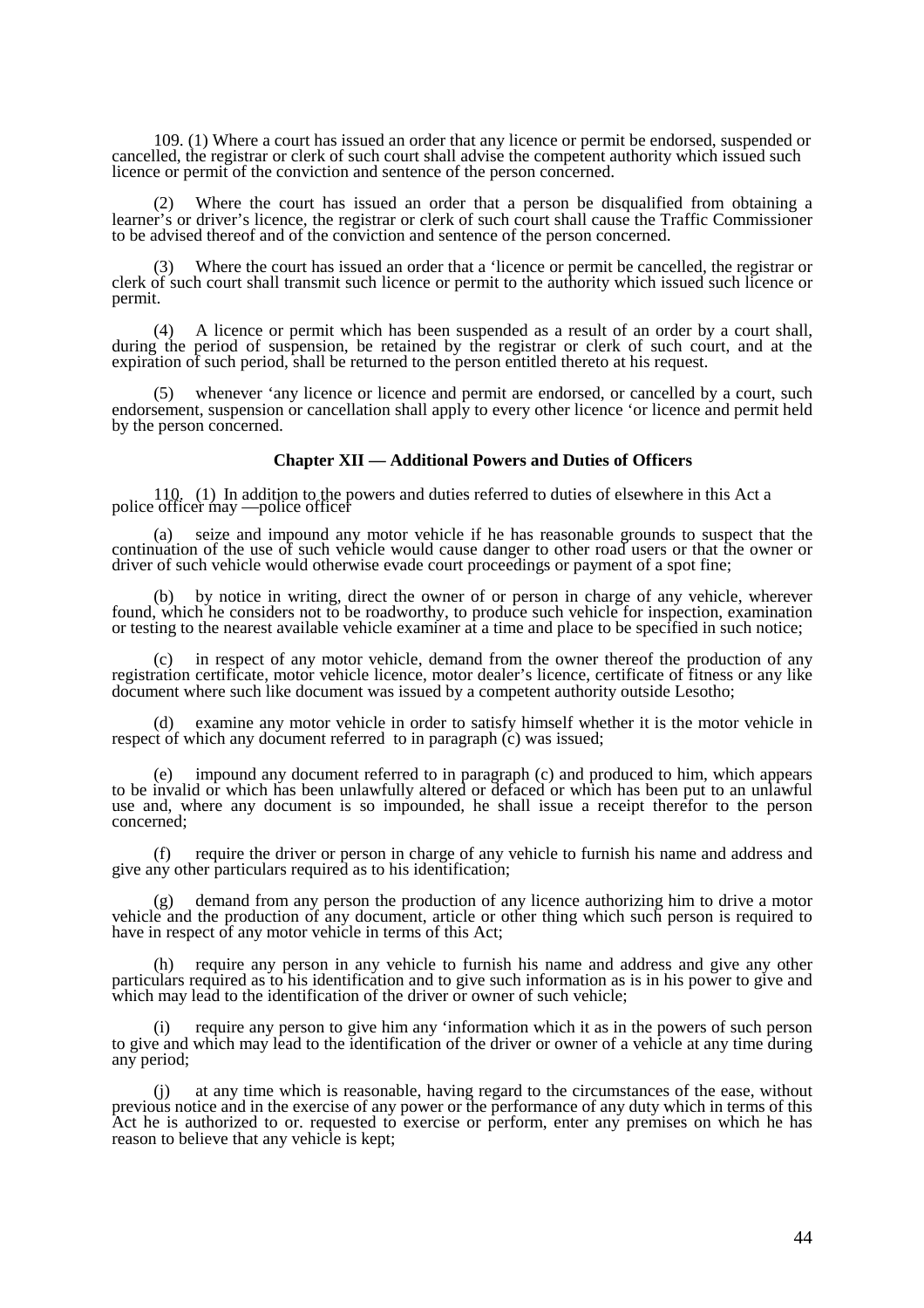(k) inspect or test or cause to be inspected or tested by a person whom he considers competent to do so, the brakes or any other part of any vehicle, or the equipment thereof, with a view to ascertaining whether such vehicle or equipment complies with this Act:

Provided that no such officer, unless he is also a qualified motor mechanic shall in the exercise of the authority hereby conferred to upon him, dismantle any of the mechanism or working parts of any motor vehicle 'and, if he does so dismantle such vehicle, he shall reasonable the dismantled mechanism or parts, unless required by the person *in* charge of the vehicle riot to do so;

(l) ascertained the dimensions of any vehicle or its load or the weight thereof with its 'load or the weight thereof unladen and, if necessary for that purpose require the vehicle to proceed to a weighbridge and require any person or goods to be removed from such vehicle;

(m) drive any vehicle when necessary in the execution of his duties if, in the ease of any motor vehicle, he is duly licensed to drive a motor vehicle of the class concerned.

 (n) if any person, being the driver or apparently in charge of a vehicle, 'appears to such police officer, by reason of his physical or mental condition, howsoever arising, to be incapable for the time being to be in charge of such vehicle, temporarily forbid such person from driving such vehicle and make such arrangements for the safe disposal or placing of the vehicle as in his opinion may be necessary or desirable in the circumstances;

(o) regulate and control traffic upon any public road and give such direction as may, in his opinion, be necessary for the safe and efficient regulation of such traffic;

(p) if the weight of any vehicle and the load thereon is unlawful in terms of this Act, prohibit the operation of such vehicle on a public road until such weight has been reduced or adjusted to comply with this Act; and

(q) require any person to furnish his name and address and give any other particulars required as to his identification where, in the opinion of such officer, such person may reasonably be suspected of having committed an offence under this Act or is able to give evidence in regard to the commission or suspected commission of any such offence.

111. (1) A vehicle examiner may inspect, examine or test any vehicle in order to determine Whether it is roadworthy and for that purpose may dismantle the vehicle or any part thereof or its equipment or accessories:

Provided that he shall reassemble any vehicle so dismantled unless requested by the person in charge of the vehicle not to do so.

(2) A vehicle examiner may drive any vehicle when necessary in the execution of 'his duties if, in the case of any motor vehicle of the class concerned.

112. (1) If, in the opinion of any police officer or vehicle examiner, any vehicle is not roadworthy he may by notice in the prescribed form, served on the driver or owner of such vehicle, direct that such vehicle shall, subject to subsection (2), not be used on a public road.

(2) A notice referred to in subsection (1)

(a) may contain conditions to the effect that the vehicle may continue to be used to reach any specified place or may continue to be used for a given time or under limitations as to speed or route or otherwise; and

(b) shall, in the case of a motor vehicle name the place where such vehicle shall be produced for examination and, in any other case. the police station at which the vehicle shall be produced for examination.

179

(3) A police officer or vehicle examiner who intends to serve a notice as contemplated 'in subsection  $(1)$  may, in the ease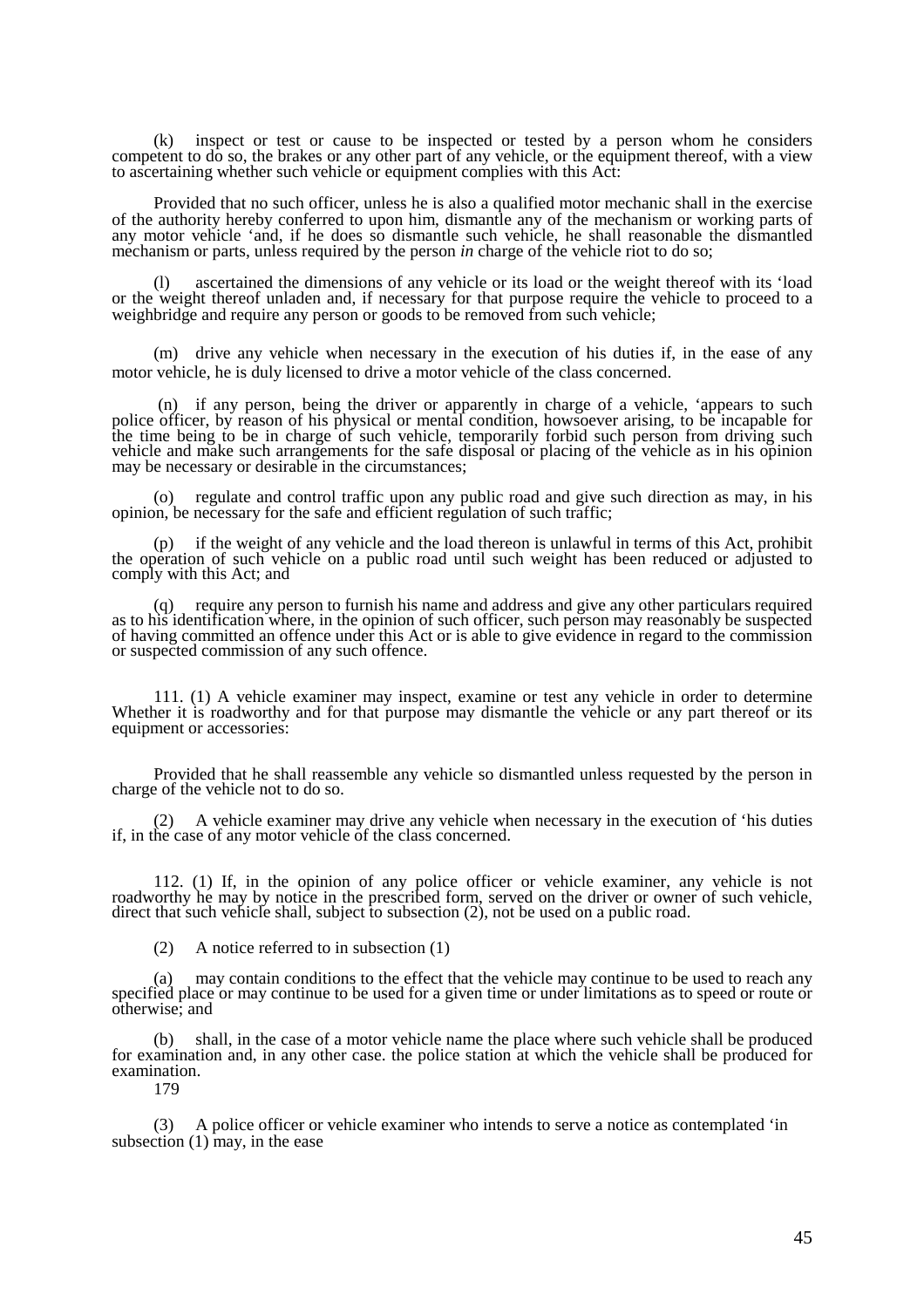of a motor vehicle, remove motor vehicle licence and, in the case of a public motor vehicle, in addition the certificate of fitness.

(4) A copy of the notice referred to in subsection (1) shall be forwarded to the vehicle examiner named in such notice as contemplated in subsection (2) (b), by the police officer or vehicle examiner concerned and he shall, where applicable, attach to such notice any motor vehicle licence and certificate of fitness removed by him in terms of subsection (3).

(5) Where any vehicle is produced to a vehicle examiner named in a notice referred to in subsection (1), such examiner shall determine whether, in his opinion, the vehicle is in a roadworthy condition and, if he is of the opinion that the vehicle is in a roadworthy condition, he shall cancel such notice and return to the person entitled thereto any motor vehicle licence or certificate of fitness referred to in subsection (4).

(6) Any person who operates any vehicle on a public road contrary to any notice referred to in subsection  $(1)$  and which has not been cancelled in terms of subsection  $(5)$  or any person who cancels a notice contrary to subsection (5), is guilty of an offence.

113. (1) Subject to subsections (2) and (3), any person who fails to comply, or who complies in a manner intended to deceive, with any instruction or direction given to him by a police officer or a vehicle examiner in terms of sections 110, 111 and 112 or obstructs, hinders or interferes with any such officer or examiner in the exercise of any power or performance of any duty under this Act, is guilty of an offence, and may without warrant, be arrested by any police officer.

Whenever the production of any document which is not required to be carried on the vehicle is demanded in terms of section  $110$  (v) or (g), the production thereof at any police station within a period of 21 days of such demand shall be deemed to be sufficient compliance with that demand.

(3) Whenever any document is produced in terms of subsection (2) at any police station, the officer in charge of such police station shall forthwith notify accordingly the officer who made the demand concerned and shall Issue an acknowledgement of production of such document to the person producing It.

#### **Chapter XIII — Regulations**

114. (1) The Minister may make regulations, in respect of any matter co~temp1ated, required or permitted to be prescribed under this Act and generally as to the use of any vehicle on a public road, its construction and equipment, and the conditions under which it may be so used, and in any other respect for the better carrying out of the objects of this Act, and in particular, but without prejudice tic the generality of the foregoing provisions, may make regulations with respect to any of the following matters:

- (a) the safety of traffic on a public road, including the restriction of the use of any such road or part thereof by such traffic and the duties of the users of any such road;
- (b) the identification of vehicles and, in relation to a motor vehicle, the size, shape, colour and character of the registration mark to be displayed under this Act and the means to be adopted to render any such mark easily distinguishable whether by might or by day, any such vehicle is operated on a public road;
- (c) the width, height and length of, the diameter of the wheels of, and the width, nature and condition of the tyres of any vehicle when operated on a public road;
- (d) the permissible maximum weight, laden or unladen, of any vehicle, the height and width of any load which may be carried 'by any vehicle, the manner in which any vehicle may 'be loaded, the projection or overhang of any load in any direction and the maximum weight to be transmitted to the road or any specified area thereof by any vehicle or by any part of such vehicle in contact with the road, when any vehicle referred to in this paragraph is operated on a public road;
- (e) the emission of exhaust gas, smoke, fuel, oil, visible vapour, sparks, ashes or grit from any vehicle operated on a public road;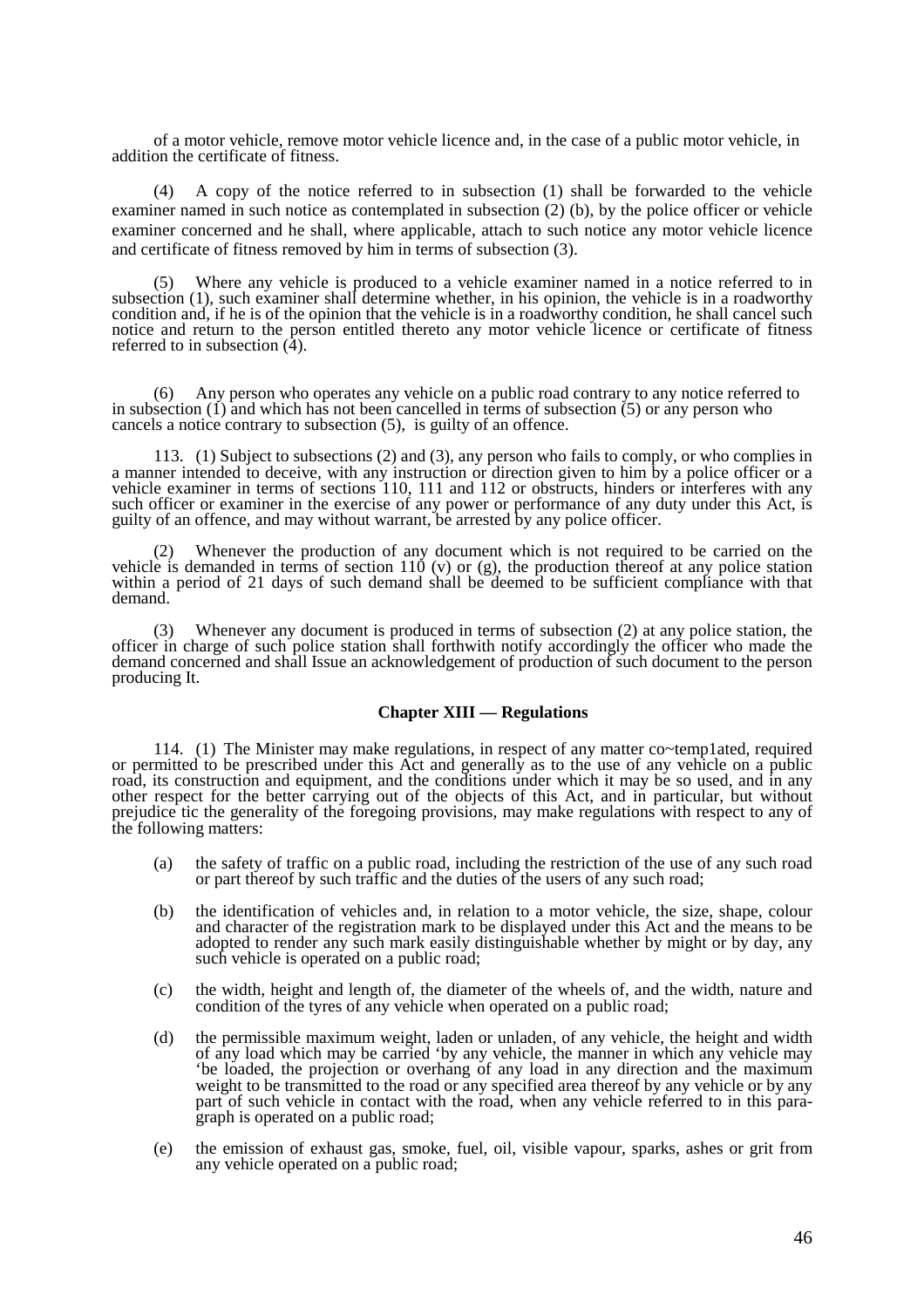- (f) excessive noise owing to the design or condition of any vehicle or the loading Thereof, or to the design, condition or misuse of a silencer, or of a hooter, bell or other warning device, when any such vehicle is operated on a public road;
- (g) the particulars to be marked on any vehicle;
- (h) the towing or drawing of any vehicle by another vehicle on a public road;
- (i) the conditions under which any motor vehicle may be operated on a public road when fitted with steering apparatus on the left side;
- (j) the number, the nature and kind of lamps, including reflectors, to be carried by any vehicle operated on a public road, the position in which they shall be carried, the manner, conditions and times of the use of any lamp or lighting device which may endanger public safety;
- (k) the number and nature of brakes and for ensuring that brakes, silencers and steering gear shall be efficient and in proper working order, in respect of any vehicle operated on a public road;
- (1) generally regulating the use and control of any vehicle on a public road, its construction, equipment, width of track, dimensions, weight and use in respect of either chassis and  $\text{b}$ ody or chassis, body and load and the conditions under which it may be used;
- (m) in relation to a vehicle operated on a public rod, the appliances to be fitted for signalling the approach thereof, for enabling the driver thereof to become aware of the approach of another vehicle from the rear and for intimating any intended movement thereof and the use of any such appliances and securing that they shall be efficient and kept in proper working order;
- (n) the furnishing of accident reports and statistics of any nature whatsoever;
- (o) the determination of the number of passengers a public motor vehicle is adapted to carry and the number which may be carried, the general safety, comfort and convenience of passengers carried on or by a public motor vehicle and the conduct of the driver, conductor and passengers on such vehicle;
- (p) the specifications for the examination of any vehicle;
- (q) the methods of determining any fact which is required for the purpose of this Act;
- (r) any form or token which the Minister may deem expedient for the purpose of this Act and the nature and extent of any information to be furnished for the purpose of any such form;
- (s) the fees to be charged for any purpose whatsoever under this Act;
- (t) the carriage of persons as passengers on any vehicle which bias been constructed or designed solely or chiefly for the carriage of goods and not for the carriage of passengers and their effects;
- (u) the safety of traffic on any public road, the duty of any user of such road and the use of any road by any vehicle;
- (v) the stopping and parking of any vehicle on any public road or portion thereof, including the regulation, supervision and control of parking places, including the introduction 'and control of parking meters;
- (w) the appointment and licensing of parking attendants and the revocation of any such licence;
- (x) the appointment of traffic guards and scholar patrols;
- (y) the driver or conductor of or other person employed in connection with a vehicle plying for hire or accepting passengers for hire;
- (z) the relative position on a public road of traffic of different speeds and classes;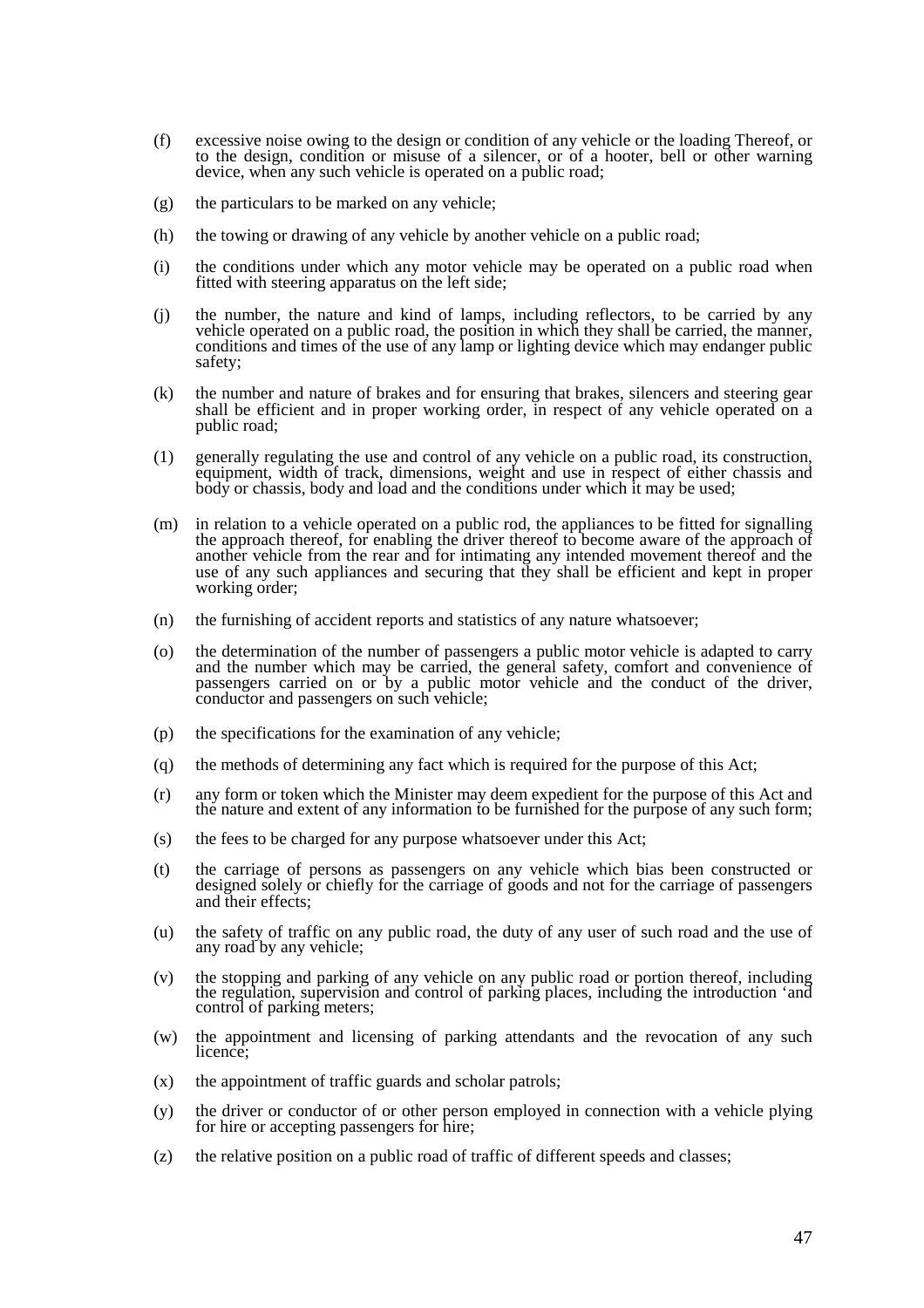- (aa) the loading and off-loading of any vehicle on a public road;
- (bb) the use of a hooter, bell, or other warning device and the conditions under which any such warning device may be used within any specified area;
- (cc) establishment and appointment of a road safety council to promote road safety;
- (dd) generally as to the use of any public road by traffic;
- (ee) limiting the age of drivers of vehicles drawn by animals; and
- (ff) enabling the registering authority, in the event of any person failing to do anything required of him under any regulation, to do such act and to recover the expenses thereof from the person so in default.

(2) The power to make regulations for any purpose referred to in subsection (1), shall include the power to restrict or prohibit any matter or thing in relation to that purpose either absolutely or conditionally.

(3) Any regulation under this section may be made to apply generally throughout Lesotho or within any specified part thereof or to any specified class of vehicle or person and may from time to time be applied by the Minister by notice in the Gazette, to any part of Lesotho or any class or description of vehicle.

(4) Any regulation made under this section may provide penalties for any breach thereof, and may also provide for different penalties 'in case of successive or continuous breaches, but no penalty shall exceed a fine of M500 or imprisonment for a period of 3 months or both such fine and imprisonment.

#### **Chapter XIV — Miscellaneous**

115. If for the purpose of this Act, any doubt should arise as tie the use to which any vehicle is put or the classification of classification any vehicle, such doubts shall be referred to the Minister and his decision thereon shall be final.

116. The Minister may, subject to such terms and conditions as he may impose authorize in writing, either generally or specifically, on a public road in consultation with the Ministry responsible for the maintenance of roads, the use of a vehicle which does not comply with this Act or the conveyance on a public road of passengers or any load which does not comply with this Act.

117. (1) The registering authority may, if he is satisfied that any amount paid by a person was in excess of the amount properly chargeable under this Act; make a refund to such amount or any part thereof to such person.

(2) The registering authority shall not make any refund under this section unless the claim therefor is received by him within 3 years after the date of the payment concerned.

Information 118. The registering authority shall permit a police officer from records acting in the course of his duties, or any person authorized thereof registering to by the Minister, to inspect any register or record kept by him authority under this Act and to make any extract therefrom and shall, upon payment of the appropriate fee prowled for in the regulations, supply information from such register or record to any other person who, in the opinion of the registering authority, has reasonable grounds for seeking such information.

119. (1) The Minister may authorize any person to carry out any inspection which the Minister deems necessary for the purpose of ensuring that this Act is being complied with.

(2) Any person who obstructs or hinders any person in the carrying out of any inspection referred to in subsection (1) is guilty of an offence.

120. The Minister may in such circumstances as he may deem expedient, authorize the registering authority to use, in substitution for a form prescribed for a particular purpose, a form which varies from such prescribed form, and such varied form shall be deemed to be the prescribed form for that purpose.

121. (1) Where the registering authority is satisfied that any certificate, licence or another document or token issued by it in terms of this Act has been lost, destroyed or defaced or the figures